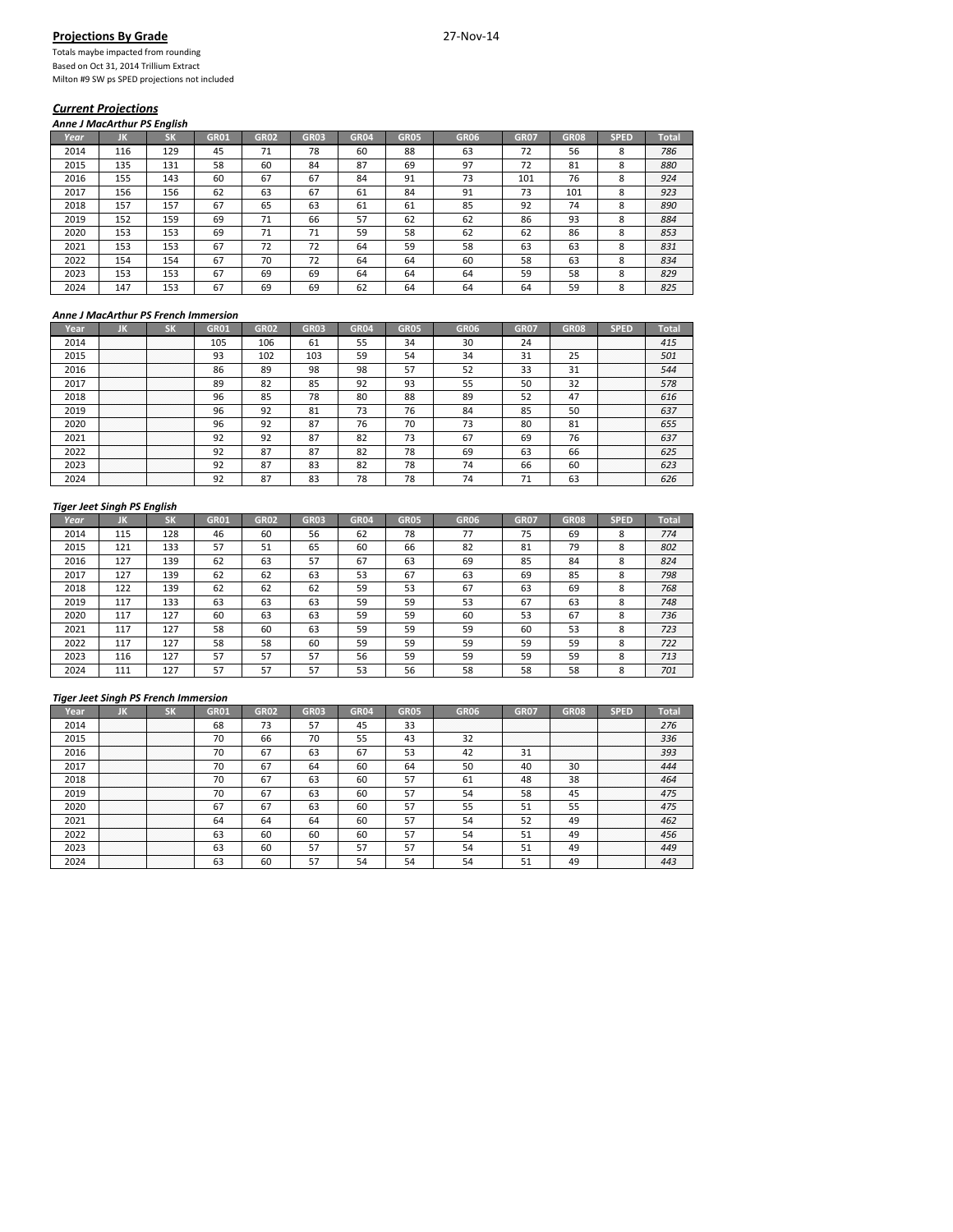# *Scenario 1 ‐ Single English Track*

|      | 1 - Anne J MacArthur PS English |     |             |             |             |             |             |             |             |             |             |              |  |  |
|------|---------------------------------|-----|-------------|-------------|-------------|-------------|-------------|-------------|-------------|-------------|-------------|--------------|--|--|
| Year | ЛΚ                              | SK  | <b>GR01</b> | <b>GR02</b> | <b>GR03</b> | <b>GR04</b> | <b>GR05</b> | <b>GR06</b> | <b>GR07</b> | <b>GR08</b> | <b>SPED</b> | <b>Total</b> |  |  |
| 2014 | 116                             | 129 | 45          | 71          | 78          | 60          | 88          | 63          | 72          | 56          | 8           | 786          |  |  |
| 2015 | 67                              | 66  | 26          | 25          | 37          | 33          | 22          | 51          | 36          | 81          | 8           | 454          |  |  |
| 2016 | 70                              | 67  | 24          | 27          | 25          | 36          | 33          | 22          | 51          | 36          | 8           | 401          |  |  |
| 2017 | 70                              | 70  | 25          | 26          | 27          | 24          | 36          | 33          | 22          | 51          | 8           | 392          |  |  |
| 2018 | 70                              | 70  | 26          | 26          | 26          | 26          | 24          | 36          | 33          | 22          | 8           | 367          |  |  |
| 2019 | 67                              | 70  | 26          | 27          | 26          | 25          | 26          | 25          | 37          | 34          | 8           | 370          |  |  |
| 2020 | 67                              | 67  | 26          | 27          | 27          | 25          | 25          | 26          | 25          | 37          | 8           | 360          |  |  |
| 2021 | 67                              | 67  | 25          | 27          | 27          | 26          | 25          | 25          | 26          | 25          | 8           | 349          |  |  |
| 2022 | 67                              | 67  | 25          | 26          | 27          | 26          | 26          | 25          | 25          | 26          | 8           | 350          |  |  |
| 2023 | 67                              | 67  | 25          | 26          | 26          | 26          | 26          | 26          | 25          | 25          | 8           | 349          |  |  |
| 2024 | 64                              | 67  | 25          | 26          | 26          | 25          | 26          | 26          | 26          | 25          | 8           | 346          |  |  |

#### *1 ‐ Anne J MacArthur PS French Immersion*

| Year | חנ                         | - 12                      | GR01 | GR <sub>02</sub> | GR03 | GR04 | GR05             | GR06 | GR07 | GR08        | SPED                      | Total |
|------|----------------------------|---------------------------|------|------------------|------|------|------------------|------|------|-------------|---------------------------|-------|
| 2014 | .<br>.<br>.                | .<br>.<br>.               | 105  | 106              | 61   | 55   | 34               | 30   | 24   | .<br>.<br>. | .<br>.<br>.               | 415   |
| 2015 | .<br>.<br>.<br>.<br>.      | .<br>.<br>.<br>.<br>.     | 76   | 102              | 102  | 59   | 54               | 34   | 31   | n r<br>25   | .<br>.<br>.<br>.<br>.     | 483   |
| 2016 | .<br>.<br>.<br>.<br>.      | .<br>.<br>.<br>.<br>.     | 73   | 74               | 99   | 97   | 58               | г٦   | 33   | 31          | .<br>.<br>.<br>.<br>.     | 517   |
| 2017 | .<br>.<br>.<br>.<br>.      | .<br>.<br>.<br>.<br>.     | 81   | 73               | 74   | 94   | 94               | 56   | 51   | 33          | .<br>.<br>.<br>.<br>.     | 557   |
| 2018 | .<br>.<br>.<br>.<br>.      | .<br>.<br>.<br>.<br>.     | 99   | 86               | 76   |      | 93               | 93   | 57   | 53          | .<br>.<br>.<br>.<br>.     | 629   |
| 2019 | .<br>.<br>.<br>.<br>.      | .<br>.<br>.<br>.          | 123  | 107              | 90   |      | 74               | 95   | 95   | 61          | .<br>.<br>.<br>.<br>.     | 718   |
| 2020 | .<br>.<br>.<br>.<br>.<br>. | <br>.<br>.<br>.<br>.<br>. | 146  | 124              | 105  | 80   | フロ<br>$\sqrt{2}$ |      | 97   | 97          | <br>.<br>.<br>.<br>.<br>. | 803   |
| 2021 | .<br>.<br>.<br>.<br>.      | <br>.<br>.<br>.<br>.      | 166  | 142              |      | 90   | 83               | 79   | 80   | 99          | <br>.<br>.<br>.<br>.      | 856   |
| 2022 | .<br>.<br>.<br>.<br>.      | .<br>.<br>.<br>.<br>.     | 182  | 150              | 125  | 94   | 90               | 84   | 80   | 01<br>Õ.    | .<br>.<br>.<br>.<br>.     | 888   |
| 2023 | .<br>.<br>.<br>.<br>.      | .<br>.<br>.<br>.<br>.     | 193  | 158              |      | 96   | 93               | 90   | 84   | 80          | .<br>.<br>.<br>.<br>.     | 923   |
|      | .<br>.<br>.<br>.<br>.      | .<br>.<br>.<br>.<br>.     | 194  | 159              |      | ۵î   | 93               |      | 88   | ິດ          | .<br>.<br>.<br>.<br>.     |       |

#### *1 ‐ Tiger Jeet Singh PS English*

|      | 1 - Tiger Jeet Singh PS English |           |             |             |             |             |             |             |             |             |             |              |
|------|---------------------------------|-----------|-------------|-------------|-------------|-------------|-------------|-------------|-------------|-------------|-------------|--------------|
| Year | JK                              | <b>SK</b> | <b>GR01</b> | <b>GR02</b> | <b>GR03</b> | <b>GR04</b> | <b>GR05</b> | <b>GR06</b> | <b>GR07</b> | <b>GR08</b> | <b>SPED</b> | <b>Total</b> |
| 2014 | 115                             | 128       | 46          | 60          | 56          | 62          | 78          | 77          | 75          | 69          | 8           | 774          |
| 2015 | 115                             | 127       | 52          | 46          | 60          | 56          | 62          | 78          | 77          | 79          | 8           | 759          |
| 2016 | 115                             | 127       | 51          | 52          | 46          | 60          | 56          | 62          | 78          | 77          | 8           | 732          |
| 2017 | 115                             | 127       | 51          | 51          | 52          | 46          | 60          | 56          | 62          | 78          | 8           | 707          |
| 2018 | 109                             | 127       | 51          | 51          | 51          | 52          | 46          | 60          | 56          | 62          | 8           | 675          |
| 2019 | 104                             | 120       | 51          | 51          | 51          | 51          | 52          | 46          | 60          | 56          | 8           | 652          |
| 2020 | 104                             | 114       | 49          | 51          | 51          | 51          | 51          | 52          | 46          | 60          | 8           | 639          |
| 2021 | 104                             | 114       | 46          | 49          | 51          | 51          | 51          | 51          | 52          | 46          | 8           | 626          |
| 2022 | 104                             | 114       | 46          | 46          | 49          | 51          | 51          | 51          | 51          | 52          | 8           | 626          |
| 2023 | 104                             | 114       | 46          | 46          | 46          | 49          | 51          | 51          | 51          | 51          | 8           | 620          |
| 2024 | 99                              | 114       | 46          | 46          | 46          | 46          | 49          | 51          | 51          | 51          | 8           | 610          |

## *1 ‐ Tiger Jeet Singh PS French Immersion*

|      | חנ                    |                                                                                                                                | GR01 | GR02 | GRO3 |     | GR05 | GR06 | GR07                  | GR08                  | SPED                      |     |
|------|-----------------------|--------------------------------------------------------------------------------------------------------------------------------|------|------|------|-----|------|------|-----------------------|-----------------------|---------------------------|-----|
| 2014 | .                     | .                                                                                                                              | 68   | 73   |      | 45  | 33   |      | .<br>.<br>.<br>.      | .<br>.<br>.<br>.      | .<br>.<br>.<br>.          | 276 |
| 2015 | .<br>.<br>.<br>.<br>. | .<br>.<br>.<br>.                                                                                                               | 70   | 66   | 70   | 55  | 43   | 32   | .<br>.<br>.<br>.<br>. | .<br>.<br>.<br>.<br>. | .<br>.<br>.<br>.<br>.     | 336 |
| 2016 | <br>.<br>.<br>.       | <br>.<br>.<br>.                                                                                                                | 70   | ь.   | 63   | 67  | 53   |      | 31                    | <br>.<br>.<br>.<br>.  | .<br>.<br>.<br>.<br>.     | 393 |
| 2017 | .                     | .                                                                                                                              | 70   | 6.   | 64   | 60  | 64   | 50   | 40                    | 30                    | .<br>.<br>.<br>.<br>.     | 444 |
| 2018 | .<br>.<br>.           | .<br>.<br>.                                                                                                                    | 70   | 67   | 63   | 60  | 57   | 61   | 48                    | 38                    | .<br>.<br>.<br>.<br>.     | 464 |
| 2019 | .<br>.<br>.           | .<br>.<br>.<br>the contract of the contract of the contract of the contract of the contract of the contract of the contract of | 70   | 67   | 63   | 60  | 57   |      | 58                    | 45                    | .<br>.<br>.<br>.<br>.     |     |
| 2020 | <br>.<br>.<br>.       | .<br>.<br>.                                                                                                                    | 67   | 67   | 63   | -60 | 57   |      | 51                    | 55                    | <br>.<br>.<br>.<br>.<br>. |     |
| 2021 | <br>.<br>.<br>.       | .<br>.<br>.                                                                                                                    | 64   | 64   | 64   | 60  | 57   |      | 52                    | 4 <sup>c</sup>        | .<br>.<br>.<br>.<br>.     | 462 |
| 2022 | .<br>.                | .<br>.                                                                                                                         | 63   | 60   | 60   | 60  | 57   |      | 51                    | 4 <sup>c</sup>        | .<br>.<br>.<br>.<br>.     | 456 |
| 2023 | .<br>.<br>.<br>.      | .<br>.<br>.<br>.                                                                                                               | 63   | 60   |      |     | 57   |      | 51                    | 49                    | .<br>.<br>.<br>.<br>.     | 449 |
|      | .<br>.<br>.<br>.      | .<br>.<br>.<br>.                                                                                                               |      |      |      |     |      |      |                       |                       | .<br>.<br>.<br>.<br>.     |     |

# *1 ‐ Milton 9 SW ps English*

| Year | JK          | SΚ          | <b>GR01</b>      | <b>GR02</b>      | <b>GR03</b> | <b>GR04</b> | <b>GR05</b> | <b>GR06</b> | <b>GR07</b> | <b>GR08</b>           | <b>SPED</b> | Total |
|------|-------------|-------------|------------------|------------------|-------------|-------------|-------------|-------------|-------------|-----------------------|-------------|-------|
| 2014 | .<br>.<br>. | .<br>.<br>. | .<br>.<br>.<br>. | .<br>.<br>.<br>. | .           | .           | .<br>.      |             | .<br>.      | .<br>.                |             | 0     |
| 2015 | 75          | 71          | 54               | 39               | 52          | 57          | 50          | 49          | 40          | .<br>.<br>.<br>.<br>. |             | 487   |
| 2016 | 101         | 91          | 61               | 68               | 53          | 56          | 66          | 60          | 59          | 49                    |             | 664   |
| 2017 | 115         | 115         | 72               | 72               | 79          | 51          | 64          | 75          | 68          | 67                    |             | 778   |
| 2018 | 151         | 151         | 100              | 100              | 102         | 87          | 72          | 85          | 95          | 88                    |             | 1032  |
| 2019 | 209         | 212         | 137              | 149              | 153         | 115         | 121         | 106         | 119         | 129                   |             | 1450  |
| 2020 | 267         | 267         | 172              | 190              | 205         | 150         | 147         | 154         | 139         | 152                   |             | 1843  |
| 2021 | 326         | 326         | 205              | 231              | 253         | 189         | 183         | 181         | 187         | 171                   |             | 2252  |
| 2022 | 365         | 365         | 229              | 257              | 283         | 211         | 211         | 205         | 202         | 209                   |             | 2537  |
| 2023 | 392         | 392         | 244              | 275              | 303         | 226         | 226         | 226         | 220         | 217                   |             | 2721  |
| 2024 | 393         | 396         | 247              | 277              | 306         | 226         | 228         | 228         | 228         | 222                   |             | 2751  |

| 2014 |                  |                                                                                                                          |  |  |  |   | .<br>.                | .<br>. |
|------|------------------|--------------------------------------------------------------------------------------------------------------------------|--|--|--|---|-----------------------|--------|
|      |                  |                                                                                                                          |  |  |  | . | .                     |        |
| 2016 |                  |                                                                                                                          |  |  |  |   | .<br>.<br>.<br>.<br>. |        |
|      | .<br>.           | .<br>.                                                                                                                   |  |  |  |   | .<br>.<br>.<br>.<br>. |        |
|      |                  |                                                                                                                          |  |  |  |   | .<br>.<br>.<br>.<br>. |        |
| 2019 |                  |                                                                                                                          |  |  |  |   | .<br>.<br>.<br>.<br>. |        |
| 2020 | .                | <br>.<br>the contract of the contract of the contract of the contract of the contract of the contract of the contract of |  |  |  |   | <br>.<br>.<br>.<br>.  |        |
|      | .<br>.<br>.<br>. | .<br>.<br>.<br>.                                                                                                         |  |  |  |   | <br>.<br>.<br>.<br>.  |        |
|      | .                | .                                                                                                                        |  |  |  |   | .<br>.<br>.<br>.<br>. |        |
|      | .<br>.           | .<br>.                                                                                                                   |  |  |  |   | .<br>.<br>.<br>.<br>. |        |
|      |                  |                                                                                                                          |  |  |  |   | .<br>.<br>.<br>.<br>. |        |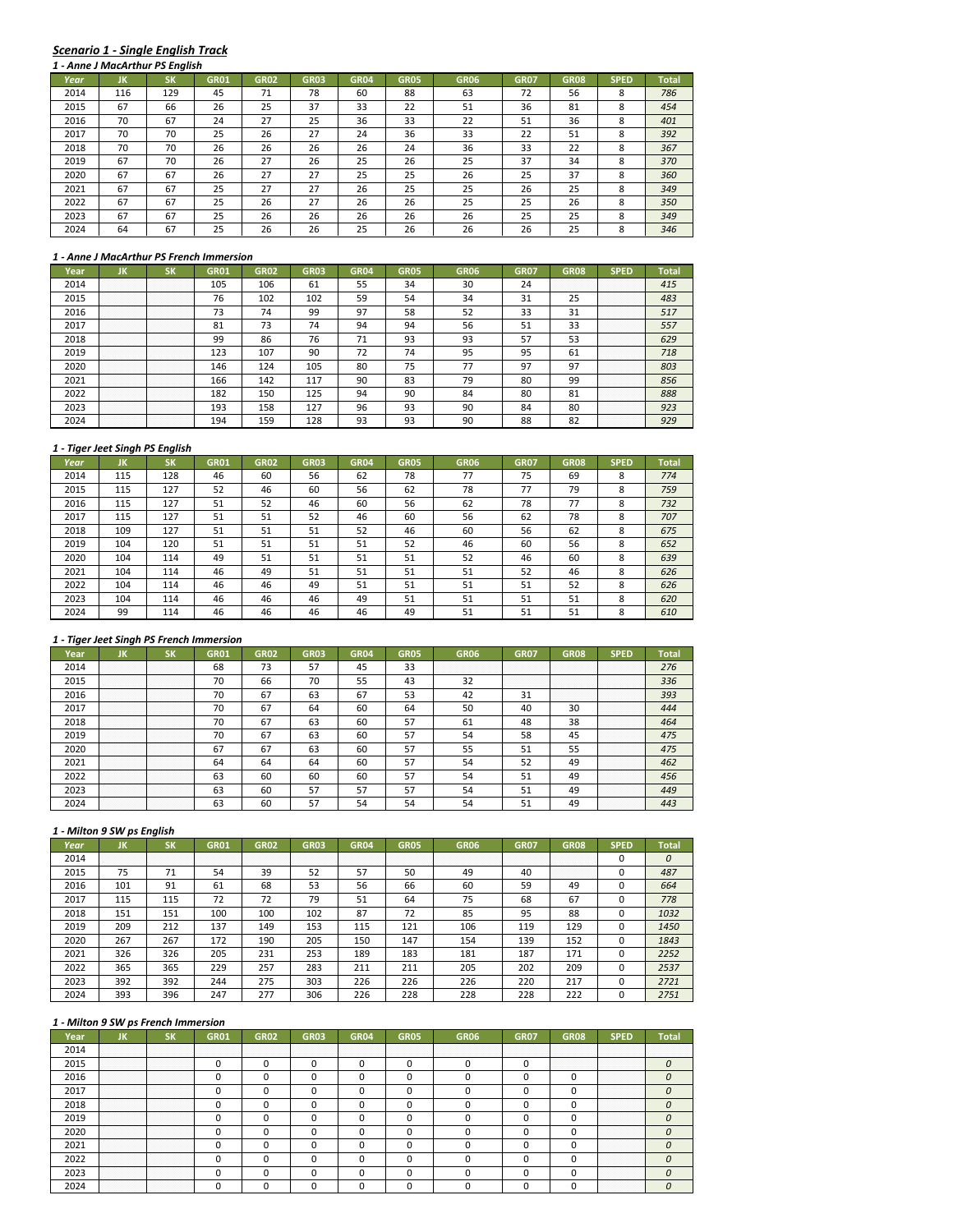#### *Scenario 2 ‐ Dual Track*

|      |     | 2 - Anne J MacArthur PS Enalish |             |             |             |             |             |             |             |             |             |              |
|------|-----|---------------------------------|-------------|-------------|-------------|-------------|-------------|-------------|-------------|-------------|-------------|--------------|
| Year | JK  | <b>SK</b>                       | <b>GR01</b> | <b>GR02</b> | <b>GR03</b> | <b>GR04</b> | <b>GR05</b> | <b>GR06</b> | <b>GR07</b> | <b>GR08</b> | <b>SPED</b> | <b>Total</b> |
| 2014 | 116 | 129                             | 45          | 71          | 78          | 60          | 88          | 63          | 72          | 56          | 8           | 786          |
| 2015 | 67  | 66                              | 26          | 25          | 37          | 33          | 22          | 51          | 36          | 81          | 8           | 454          |
| 2016 | 70  | 67                              | 24          | 27          | 25          | 36          | 33          | 22          | 51          | 36          | 8           | 401          |
| 2017 | 70  | 70                              | 25          | 26          | 27          | 24          | 36          | 33          | 22          | 51          | 8           | 392          |
| 2018 | 70  | 70                              | 26          | 26          | 26          | 26          | 24          | 36          | 33          | 22          | 8           | 367          |
| 2019 | 67  | 70                              | 26          | 27          | 26          | 25          | 26          | 25          | 37          | 34          | 8           | 370          |
| 2020 | 67  | 67                              | 26          | 27          | 27          | 25          | 25          | 26          | 25          | 37          | 8           | 360          |
| 2021 | 67  | 67                              | 25          | 27          | 27          | 26          | 25          | 25          | 26          | 25          | 8           | 349          |
| 2022 | 67  | 67                              | 25          | 26          | 27          | 26          | 26          | 25          | 25          | 26          | 8           | 350          |
| 2023 | 67  | 67                              | 25          | 26          | 26          | 26          | 26          | 26          | 25          | 25          | 8           | 349          |
| 2024 | 64  | 67                              | 25          | 26          | 26          | 25          | 26          | 26          | 26          | 25          | 8           | 346          |

#### *2 ‐ Anne J MacArthur PS French Immersion*

| Year | ш                     | ым                    | GR01 | <b>GR02</b> | GR03 | GR04 | GR05 | <b>GR06</b> | <b>GR07</b> | GR08             | SPED                  | Total |
|------|-----------------------|-----------------------|------|-------------|------|------|------|-------------|-------------|------------------|-----------------------|-------|
| 2014 | .<br>.<br>.<br>.      | .<br>.<br>.<br>.      | 105  | 106         | 61   | 55   | 34   | 30          | 24          | .<br>.<br>.<br>. | .<br>.<br>.<br>.      | 415   |
| 2015 | .<br>.<br>.<br>.      | .<br>.<br>.<br>.      | 60   | 68          | 76   | 47   | 46   | 23          | כא          | n m              | .<br>.<br>.<br>.<br>. | 370   |
| 2016 | .<br>.<br>.<br>.<br>. | .<br>.<br>.<br>.<br>. | 57   | 57          | 64   |      | 44   |             |             | 24               | .<br>.<br>.<br>.<br>. | 385   |
| 2017 | .<br>.<br>.<br>.<br>. | .<br>.<br>.<br>.<br>. | 59   | 54          | 54   | -61  | 69   |             | 41          |                  | .<br>.<br>.<br>.<br>. | 401   |
| 2018 | .<br>.<br>.<br>.<br>. | .<br>.<br>.<br>.<br>. | 60   | 56          | 51   | 51   | 58   | 65          | 40          | 39               | .<br>.<br>.<br>.<br>. |       |
| 2019 | .<br>.<br>.           | .<br>.<br>.           | 60   | 57          | 53   | 49   | 49   | 55          | 62          | 38               | .<br>.<br>.<br>.      |       |
| 2020 | <br>.<br>.<br>.<br>.  | <br>.<br>.<br>.<br>.  | 60   | 57          | 54   | 50   | 46   |             | 53          | 59               | <br>.<br>.<br>.<br>.  | 426   |
| 2021 | <br>.<br>.<br>.<br>.  | <br>.<br>.<br>.<br>.  | 57   | 57          | 54   | 52   | 48   |             | 44          | 50               | .<br>.<br>.<br>.<br>. | 406   |
| 2022 | .<br>.<br>.<br>.      | .<br>.<br>.<br>.      | 57   | 54          | 54   | 52   | 49   |             | 42          |                  | .<br>.<br>.<br>.<br>. | 396   |
| 2023 | .<br>.<br>.<br>.<br>. | .<br>.<br>.<br>.<br>. | 57   | 54          | 52   | 52   | 49   |             | 43          |                  | .<br>.<br>.<br>.<br>. | 393   |
|      | .<br>.<br>.           | .<br>.<br>.           |      |             |      | 49   | 49   |             |             | 41               | .<br>.<br>.<br>.<br>. | 393   |

#### *2 ‐ Tiger Jeet Singh PS English*

| Year | JK  | <b>SK</b> | <b>GR01</b> | <b>GR02</b> | <b>GR03</b> | <b>GR04</b> | <b>GR05</b> | <b>GR06</b> | <b>GR07</b> | <b>GR08</b> | <b>SPED</b> | <b>Total</b> |
|------|-----|-----------|-------------|-------------|-------------|-------------|-------------|-------------|-------------|-------------|-------------|--------------|
| 2014 | 115 | 128       | 46          | 60          | 56          | 62          | 78          | 77          | 75          | 69          | 8           | 774          |
| 2015 | 115 | 127       | 52          | 46          | 60          | 56          | 62          | 78          | 77          | 79          | 8           | 759          |
| 2016 | 115 | 127       | 51          | 52          | 46          | 60          | 56          | 62          | 78          | 77          | 8           | 732          |
| 2017 | 115 | 127       | 51          | 51          | 52          | 46          | 60          | 56          | 62          | 78          | 8           | 707          |
| 2018 | 109 | 127       | 51          | 51          | 51          | 52          | 46          | 60          | 56          | 62          | 8           | 675          |
| 2019 | 104 | 120       | 51          | 51          | 51          | 51          | 52          | 46          | 60          | 56          | 8           | 652          |
| 2020 | 104 | 114       | 49          | 51          | 51          | 51          | 51          | 52          | 46          | 60          | 8           | 639          |
| 2021 | 104 | 114       | 46          | 49          | 51          | 51          | 51          | 51          | 52          | 46          | 8           | 626          |
| 2022 | 104 | 114       | 46          | 46          | 49          | 51          | 51          | 51          | 51          | 52          | 8           | 626          |
| 2023 | 104 | 114       | 46          | 46          | 46          | 49          | 51          | 51          | 51          | 51          | 8           | 620          |
| 2024 | 99  | 114       | 46          | 46          | 46          | 46          | 49          | 51          | 51          | 51          | 8           | 610          |

## *2 ‐ Tiger Jeet Singh PS French Immersion*

| Year | uв               |                        | GR01       | GR02 | GRO3 |    | GR05 | GR06 | GR07             | GR08                  |                            |     |
|------|------------------|------------------------|------------|------|------|----|------|------|------------------|-----------------------|----------------------------|-----|
| 2014 | .                | .                      | 68         | כ ו  |      |    | 33   |      | .<br>.           | .<br>.                | .<br>.<br>.<br>.           | 276 |
| 2015 | .<br>.<br>.      | .<br>.                 | 69         |      | 69   | 54 | 43   |      | .<br>.<br>.<br>. | .<br>.<br>.<br>.      | .<br>.<br>.<br>.<br>.      | 331 |
| 2016 | .                | .                      | 68         | 66   | 61   | 66 | 51   |      | 30               | .<br>.<br>.<br>.<br>. | .<br>.<br>.<br>.<br>.      | 382 |
| 2017 | .<br>.<br>.<br>. | .<br>.<br>.<br>.       | 68         | 65   | 62   | 58 | 63   | 49   | 39               | 28                    | .<br>.<br>.<br>.<br>.      | 432 |
| 2018 | .<br>.<br>.      | .<br>.<br>.            | 68         | 65   | 62   | 59 | 55   | 59   | 46               | 37                    | .<br>.<br>.<br>.<br>.      | 452 |
| 2019 | .                | .                      | 68         | 65   | 62   | 58 | 56   | 53   | 56               | 44                    | .<br>.<br>.<br>.           |     |
| 2020 | .<br>.<br>.<br>. | .<br>.<br>.<br>.       | 65         | 65   |      | 58 | 56   |      | 50               |                       | .<br>.<br>.<br>.<br>.<br>. | 463 |
| 2021 | <br>.<br>.<br>.  | <b></b><br>.<br>.<br>. | 62         |      |      | 58 | 56   |      | 51               |                       | .<br>.<br>.<br>.<br>.      | 449 |
| 2022 | <br>.<br>.       | .<br>.<br>.            | 62         | 58   | 58   | 58 | 56   |      | 50               | 48                    | .<br>.<br>.<br>.<br>.      | 444 |
| 2023 |                  |                        | <b>b</b> z | 58   | 56   | 56 | 56   |      |                  |                       | .<br>.<br>.<br>.<br>.      | 437 |
|      | .                | .                      |            | 58   |      |    | 53   |      |                  |                       | .<br>.<br>.<br>.<br>.      |     |

## *2 ‐ Milton 9 SW ps English*

| Year | JK               | ιSΚ         | <b>GR01</b>      | <b>GR02</b>      | <b>GR03</b> | <b>GR04</b> | <b>GR05</b> | <b>GR06</b> | <b>GR07</b> | <b>GR08</b>           | <b>SPED</b> | Total |
|------|------------------|-------------|------------------|------------------|-------------|-------------|-------------|-------------|-------------|-----------------------|-------------|-------|
| 2014 | .<br>.<br>.<br>. | .<br>.<br>. | .<br>.<br>.<br>. | .<br>.<br>.<br>. | .<br>.      | .           | .<br>.      |             | .           | .<br>.<br>.<br>.      | .<br>.<br>. |       |
| 2015 | 74               | 71          | 38               | 40               | 52          | 57          | 50          | 49          | 39          | .<br>.<br>.<br>.<br>. |             | 469   |
| 2016 | 101              | 91          | 48               | 53               | 54          | 56          | 66          | 59          | 58          | 48                    |             | 633   |
| 2017 | 115              | 115         | 58               | 59               | 64          | 52          | 64          | 74          | 67          | 66                    |             | 734   |
| 2018 | 151              | 151         | 83               | 86               | 90          | 72          | 73          | 85          | 95          | 88                    |             | 973   |
| 2019 | 209              | 212         | 120              | 132              | 140         | 102         | 106         | 107         | 119         | 129                   |             | 1376  |
| 2020 | 267              | 267         | 155              | 173              | 190         | 137         | 135         | 139         | 140         | 152                   |             | 1756  |
| 2021 | 326              | 326         | 190              | 215              | 237         | 174         | 170         | 169         | 173         | 174                   |             | 2153  |
| 2022 | 366              | 366         | 213              | 241              | 269         | 196         | 196         | 193         | 191         | 195                   |             | 2427  |
| 2023 | 392              | 392         | 229              | 260              | 289         | 211         | 211         | 211         | 208         | 206                   |             | 2610  |
| 2024 | 393              | 396         | 231              | 262              | 292         | 212         | 213         | 213         | 213         | 210                   |             | 2637  |

| Year | . .                   |                       | GR01 | GR02 | GR03     |    | GRO5          | GR <sub>06</sub> | GR07             | GR <sub>08</sub>      |                            |     |
|------|-----------------------|-----------------------|------|------|----------|----|---------------|------------------|------------------|-----------------------|----------------------------|-----|
| 2014 | .<br>.<br>.           | .                     | .    |      |          |    |               |                  | .<br>.<br>.<br>. | .<br>.<br>.<br>.      | .<br>.<br>.<br>.           |     |
| 2015 | .<br>.                | .<br>.                | 34   | 35   | າດ<br>۷õ |    |               |                  |                  | .<br>.<br>.<br>.<br>. | .<br>.<br>.<br>.<br>.      |     |
| 2016 | .                     | .                     | 32   | 35   | 36       |    | 14            |                  | 13               |                       | .<br>.<br>.<br>.<br>.      |     |
| 2017 | .                     | .                     | 39   | 35   | 36       | 34 | $\mathcal{L}$ |                  |                  |                       | .<br>.<br>.<br>.<br>.      |     |
| 2018 | .<br>.                | .<br>.                | 58   | 47   | 39       | 35 | 36            |                  | 18               |                       | .<br>.<br>.<br>.<br>.      | 279 |
| 2019 | .<br>.                | .<br>.                | 82   | 70   | כנ       | 37 | 40            |                  | 35               |                       | .<br>.<br>.<br>.<br>.      | 381 |
| 2020 | <br>.<br>.            | .<br>.<br>.           | 105  |      |          |    |               |                  | 46               |                       | .<br>.<br>.<br>.<br>.<br>. |     |
| 2021 |                       |                       | 127  | 105  | 80       | 54 | 49            |                  | 49               |                       | <br>.<br>.<br>.<br>.       | 562 |
| 2022 |                       |                       | 143  | 115  | 88       | 58 | 57            | 52               | 50               |                       | .<br>.<br>.<br>.<br>.      | 614 |
| 2023 | .<br>.<br>.<br>.<br>. | .<br>.<br>.<br>.<br>. | 154  | 123  | 92       | 61 | 60            | 58               | 53               | ו כ                   | .<br>.<br>.<br>.<br>.      |     |
|      |                       |                       | 156  |      |          |    | 60            |                  |                  |                       | .<br>.<br>.<br>.<br>.      |     |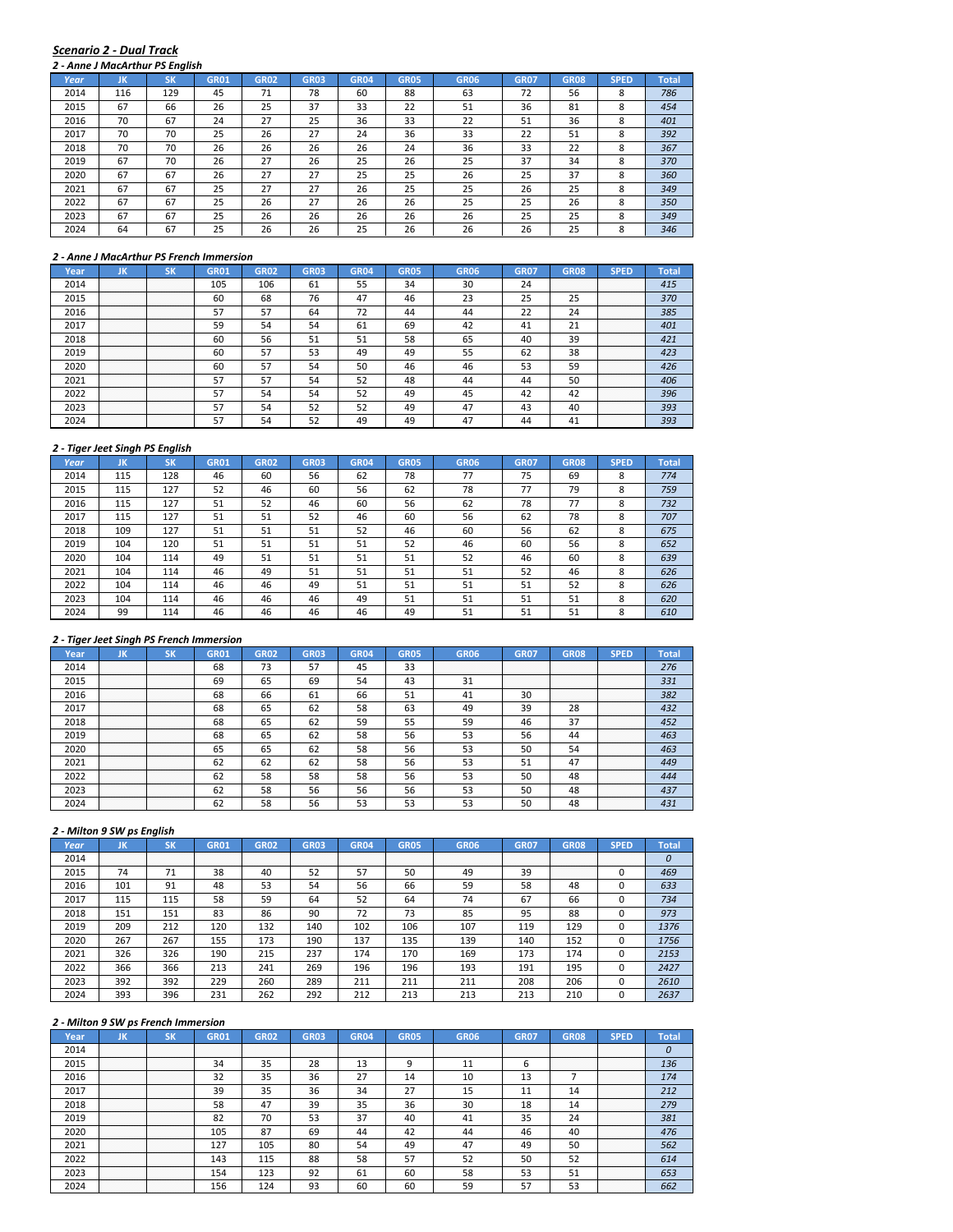# *Scenario 3 ‐ Single English Track*

|      |     | 3 - Anne J MacArthur PS English |             |             |             |             |             |             |             |             |             |              |
|------|-----|---------------------------------|-------------|-------------|-------------|-------------|-------------|-------------|-------------|-------------|-------------|--------------|
| Year | ЛΚ  | SK                              | <b>GR01</b> | <b>GR02</b> | <b>GR03</b> | <b>GR04</b> | <b>GR05</b> | <b>GR06</b> | <b>GR07</b> | <b>GR08</b> | <b>SPED</b> | <b>Total</b> |
| 2014 | 116 | 129                             | 45          | 71          | 78          | 60          | 88          | 63          | 72          | 56          | 8           | 786          |
| 2015 | 91  | 89                              | 34          | 37          | 53          | 52          | 38          | 64          | 48          | 81          | 8           | 594          |
| 2016 | 97  | 91                              | 34          | 34          | 37          | 51          | 51          | 37          | 63          | 47          | 8           | 552          |
| 2017 | 98  | 98                              | 35          | 35          | 35          | 35          | 52          | 52          | 38          | 64          | 8           | 550          |
| 2018 | 98  | 98                              | 38          | 36          | 35          | 33          | 35          | 52          | 52          | 38          | 8           | 524          |
| 2019 | 95  | 99                              | 39          | 39          | 37          | 34          | 34          | 36          | 52          | 52          | 8           | 525          |
| 2020 | 95  | 95                              | 39          | 40          | 40          | 35          | 34          | 34          | 36          | 53          | 8           | 509          |
| 2021 | 96  | 96                              | 38          | 40          | 40          | 37          | 35          | 34          | 34          | 36          | 8           | 494          |
| 2022 | 96  | 96                              | 38          | 39          | 40          | 38          | 38          | 35          | 35          | 35          | 8           | 496          |
| 2023 | 96  | 96                              | 38          | 39          | 39          | 38          | 38          | 38          | 35          | 35          | 8           | 498          |
| 2024 | 92  | 96                              | 38          | 39          | 39          | 36          | 38          | 38          | 38          | 35          | 8           | 496          |

#### *3 ‐ Anne J MacArthur PS French Immersion*

| Year | חו                        | - 12                      | GR01 | GR <sub>02</sub> | GR03 | GR04 | GR05 | GR06 | GR07 | GR08               | SPED                      | Total |
|------|---------------------------|---------------------------|------|------------------|------|------|------|------|------|--------------------|---------------------------|-------|
| 2014 | .<br>.<br>.               | .<br>.<br>.               | 105  | 106              | 61   | 55   | 34   | 30   | 24   | .<br>.<br>.        | .<br>.<br>.               | 415   |
| 2015 | .<br>.<br>.<br>.<br>.     | .<br>.<br>.<br>.<br>.     | 81   | 102              | 103  | 59   | 54   | 34   | 31   | n r<br>25          | .<br>.<br>.<br>.<br>.     | 488   |
| 2016 | .<br>.<br>.<br>.<br>.     | .<br>.<br>.<br>.<br>.     | 78   | 79               | 99   | 98   | 58   | г٦   | 33   | 31                 | .<br>.<br>.<br>.<br>.     | 528   |
| 2017 | .<br>.<br>.<br>.<br>.     | .<br>.<br>.<br>.<br>.     | 87   | 78               | 78   | 94   | 95   | 56   | 51   | 33                 | .<br>.<br>.<br>.<br>.     | 573   |
| 2018 | .<br>.<br>.<br>.<br>.     | .<br>.<br>.<br>.<br>.     | 106  | 91               | 81   | 75   | 93   | 94   | 57   | 52                 | .<br>.<br>.<br>.<br>.     | 650   |
| 2019 | .<br>.<br>.<br>.          | .<br>.<br>.<br>.          | 130  | 113              | 95   |      | 78   | 95   | 96   | 61                 | .<br>.<br>.<br>.<br>.     | 745   |
| 2020 | <br>.<br>.<br>.<br>.<br>. | <br>.<br>.<br>.<br>.<br>. | 153  | 131              |      | 85   | 80   | 80   | 97   | 97                 | <br>.<br>.<br>.<br>.<br>. | 835   |
| 2021 | .<br>.<br>.<br>.<br>.     | .<br>.<br>.<br>.<br>.     | 172  | 148              | 123  | 95   | 88   | 83   | 83   | 99                 | <br>.<br>.<br>.<br>.      | 892   |
| 2022 | .<br>.<br>.<br>.<br>.     | .<br>.<br>.<br>.<br>.     | 188  | 156              | 131  | 99   | 96   | 89   | 84   | 84                 | .<br>.<br>.<br>.<br>.     | 928   |
| 2023 | .<br>.<br>.<br>.<br>.     | .<br>.<br>.<br>.<br>.     | 199  | 164              | 133  | 102  | 98   | 95   | 89   | 84                 | .<br>.<br>.<br>.<br>.     | 964   |
|      | .<br>.<br>.<br>.<br>.     | .<br>.<br>.<br>.<br>.     | 201  | 65               |      | ററ   | 99   |      | ۵٦   | $\mathbf{a}$<br>xn | .<br>.<br>.<br>.<br>.     |       |

#### *3 ‐ Tiger Jeet Singh PS English*

|      | 3 - Tiger Jeet Singh PS English |           |             |             |             |             |             |             |             |             |             |       |
|------|---------------------------------|-----------|-------------|-------------|-------------|-------------|-------------|-------------|-------------|-------------|-------------|-------|
| Year | JK                              | <b>SK</b> | <b>GR01</b> | <b>GR02</b> | <b>GR03</b> | <b>GR04</b> | <b>GR05</b> | <b>GR06</b> | <b>GR07</b> | <b>GR08</b> | <b>SPED</b> | Total |
| 2014 | 115                             | 128       | 46          | 60          | 56          | 62          | 78          | 77          | 75          | 69          | 8           | 774   |
| 2015 | 104                             | 112       | 45          | 43          | 57          | 53          | 58          | 74          | 73          | 79          | 8           | 706   |
| 2016 | 105                             | 115       | 43          | 45          | 43          | 57          | 53          | 58          | 74          | 73          | 8           | 673   |
| 2017 | 103                             | 115       | 44          | 43          | 45          | 43          | 57          | 53          | 58          | 74          | 8           | 643   |
| 2018 | 97                              | 114       | 44          | 44          | 43          | 45          | 43          | 57          | 53          | 58          | 8           | 606   |
| 2019 | 93                              | 107       | 43          | 44          | 44          | 43          | 45          | 43          | 57          | 53          | 8           | 580   |
| 2020 | 93                              | 102       | 41          | 43          | 44          | 44          | 43          | 45          | 43          | 57          | 8           | 562   |
| 2021 | 93                              | 102       | 39          | 41          | 43          | 44          | 44          | 43          | 45          | 43          | 8           | 544   |
| 2022 | 93                              | 102       | 39          | 39          | 41          | 43          | 44          | 44          | 43          | 45          | 8           | 540   |
| 2023 | 93                              | 102       | 39          | 39          | 39          | 41          | 43          | 44          | 44          | 43          | 8           | 534   |
| 2024 | 88                              | 102       | 39          | 39          | 39          | 39          | 41          | 43          | 44          | 44          | 8           | 526   |

## *3 ‐ Tiger Jeet Singh PS French Immersion*

|      | חו               |                                      | GR01 | GR02      | GRO3 |    | GR05 | GR06 | GR07             | GR08                  | SPED                      |     |
|------|------------------|--------------------------------------|------|-----------|------|----|------|------|------------------|-----------------------|---------------------------|-----|
| 2014 | .<br>.           | .<br>.                               | 68   | רי<br>כ ו | 57   |    | 33   |      | .                | .<br>.                | .<br>.<br>.<br>.          | 276 |
| 2015 | .<br>.<br>.<br>. | .<br>.<br>.<br>.                     | 67   | bЬ        | 70   | 55 | 43   | 32   | .<br>.<br>.<br>. | .<br>.<br>.<br>.      | .<br>.<br>.<br>.<br>.     | 333 |
| 2016 | .<br>.<br>.<br>. | . <del>.</del> .<br>.<br>.<br>.<br>. | 67   |           | 63   | 67 | 53   |      | 31               | .<br>.<br>.<br>.<br>. | .<br>.<br>.<br>.<br>.     | 388 |
| 2017 | .<br>.<br>.      | .<br>.<br>.                          | 68   | 64        | 62   | 60 | 64   | 50   | 40               | 30                    | .<br>.<br>.<br>.<br>.     | 436 |
| 2018 | .<br>.<br>.      | .<br>.<br>.                          | 68   | 64        | 61   | 58 | 57   | -61  | 48               | 38                    | .<br>.<br>.<br>.<br>.     | 454 |
| 2019 | .                | .                                    | 67   | 64        | -61  | 57 | 55   |      | 58               | 45                    | .<br>.<br>.<br>.          |     |
| 2020 | <br>.<br>.       | .<br>.<br>.                          | 64   | 64        | 61   | 58 | 54   |      | 51               |                       | <br>.<br>.<br>.<br>.<br>. | 461 |
| 2021 | .<br>.           | .<br>.                               | b.   | 61        | ы    | 58 | 55   |      | 50               | 49                    | <br>.<br>.<br>.<br>.      | 446 |
| 2022 | .<br>.<br>.<br>. | .<br>.<br>.<br>.                     | 61   | 58        | 58   |    | 55   |      | 49               |                       | .<br>.<br>.<br>.<br>.     | 438 |
| 2023 | .<br>.<br>.      | .<br>.<br>.                          | 61   | 58        | 55   | 54 | 55   |      | 50               |                       | .<br>.<br>.<br>.<br>.     | 431 |
|      | .                | .                                    | ы    | 58        |      |    | 52   |      | 50               |                       | .<br>.<br>.<br>.<br>.     |     |

# *3 ‐ Milton 9 SW ps English*

| Year | JK          | SΚ          | <b>GR01</b> | <b>GR02</b>      | <b>GR03</b> | <b>GR04</b> | <b>GR05</b> | <b>GR06</b> | <b>GR07</b> | <b>GR08</b>           | <b>SPED</b> | Total |
|------|-------------|-------------|-------------|------------------|-------------|-------------|-------------|-------------|-------------|-----------------------|-------------|-------|
| 2014 | .<br>.<br>. | .<br>.<br>. | .<br>.<br>. | .<br>.<br>.<br>. | .           | .           | .<br>.      |             | .           | .<br>.<br>.           | .<br>.      |       |
| 2015 | 61          | 63          | 49          | 30               | 39          | 42          | 39          | 42          | 33          | .<br>.<br>.<br>.<br>. |             | 398   |
| 2016 | 83          | 79          | 56          | 64               | 45          | 45          | 52          | 49          | 51          | 42                    |             | 566   |
| 2017 | 99          | 99          | 64          | 67               | 74          | 44          | 53          | 60          | 57          | 59                    |             | 676   |
| 2018 | 136         | 137         | 90          | 92               | 97          | 83          | 65          | 74          | 81          | 78                    |             | 933   |
| 2019 | 193         | 197         | 127         | 139              | 145         | 112         | 118         | 99          | 108         | 114                   |             | 1352  |
| 2020 | 250         | 251         | 166         | 180              | 195         | 144         | 144         | 151         | 132         | 140                   |             | 1753  |
| 2021 | 309         | 310         | 205         | 222              | 243         | 180         | 175         | 177         | 183         | 164                   |             | 2168  |
| 2022 | 349         | 350         | 219         | 248              | 274         | 204         | 205         | 200         | 200         | 206                   |             | 2455  |
| 2023 | 375         | 376         | 235         | 266              | 294         | 220         | 220         | 218         | 217         | 214                   |             | 2635  |
| 2024 | 376         | 380         | 237         | 269              | 297         | 221         | 221         | 221         | 220         | 217                   |             | 2659  |

|      |                  |                                                                                                                         | <b>GR02</b> | GR03 | GR05 | GRO6 | GRO. | GR08   |                       |  |
|------|------------------|-------------------------------------------------------------------------------------------------------------------------|-------------|------|------|------|------|--------|-----------------------|--|
| 2014 | .                |                                                                                                                         |             |      |      |      |      |        | .<br>.<br>.           |  |
| 2015 | .<br>.           | .<br>.                                                                                                                  |             |      |      |      |      | .<br>. | .<br>.                |  |
| 2016 | .<br>.<br>.<br>. | .<br>.<br>.<br>.                                                                                                        |             |      |      |      |      |        | .<br>.<br>.<br>.<br>. |  |
|      | .<br>.<br>.<br>. | .<br>.<br>.<br>.                                                                                                        |             |      |      |      |      |        | .<br>.<br>.<br>.<br>. |  |
| 2018 | .<br>.<br>.      | .<br>.<br>.                                                                                                             |             |      |      |      |      |        | .<br>.<br>.<br>.<br>. |  |
| 2019 | .<br>.           | .<br>.                                                                                                                  |             |      |      |      |      |        | .<br>.<br>.<br>.<br>. |  |
| 2020 |                  | <br>and the contract of the contract of the contract of the contract of the contract of the contract of the contract of |             |      |      |      |      |        | <br>.<br>.<br>.<br>.  |  |
| 2021 | .<br>.           | <br>.                                                                                                                   |             |      |      |      |      |        | <br>.<br>.<br>.<br>.  |  |
| 2022 | .<br>.<br>.<br>. | .<br>.<br>.<br>.                                                                                                        |             |      |      |      |      |        | .<br>.<br>.<br>.<br>. |  |
|      | .<br>.<br>.<br>. | .<br>.<br>.<br>.                                                                                                        |             |      |      |      |      |        | .<br>.<br>.<br>.<br>. |  |
|      |                  |                                                                                                                         |             |      |      |      |      |        | .<br>.<br>.<br>.<br>. |  |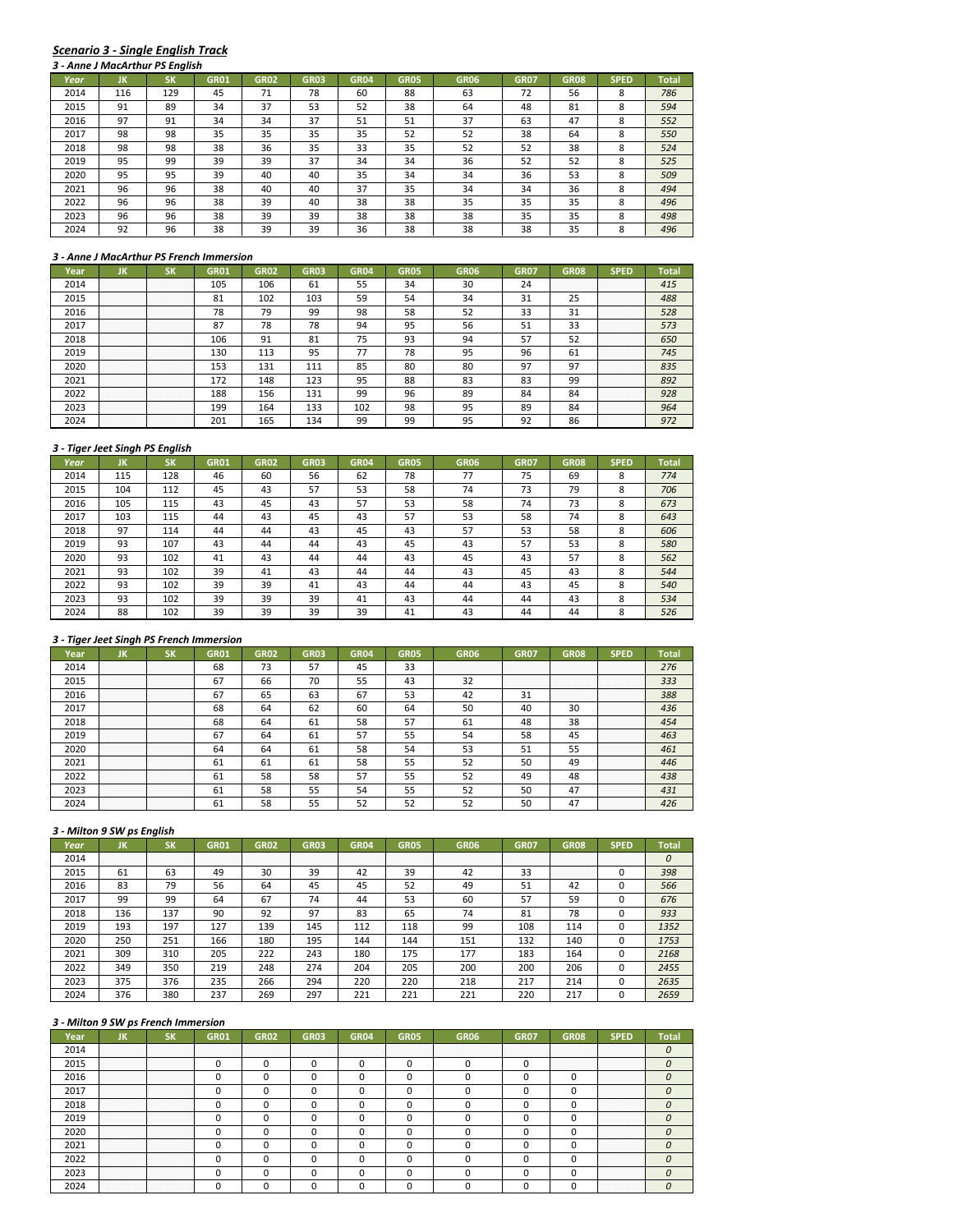#### *Scenario 4 ‐ Dual Track*

|      | 4 - Anne J MacArthur PS Enalish |           |             |             |             |                  |             |             |             |             |             |              |
|------|---------------------------------|-----------|-------------|-------------|-------------|------------------|-------------|-------------|-------------|-------------|-------------|--------------|
| Year | JK                              | <b>SK</b> | <b>GR01</b> | <b>GR02</b> | <b>GR03</b> | GR <sub>04</sub> | <b>GR05</b> | <b>GR06</b> | <b>GR07</b> | <b>GR08</b> | <b>SPED</b> | <b>Total</b> |
| 2014 | 116                             | 129       | 45          | 71          | 78          | 60               | 88          | 63          | 72          | 56          | 8           | 786          |
| 2015 | 91                              | 89        | 34          | 38          | 53          | 52               | 38          | 64          | 48          | 81          | 8           | 595          |
| 2016 | 97                              | 91        | 34          | 36          | 38          | 51               | 51          | 37          | 63          | 47          | 8           | 555          |
| 2017 | 98                              | 98        | 35          | 36          | 36          | 36               | 52          | 52          | 38          | 64          | 8           | 553          |
| 2018 | 98                              | 98        | 38          | 37          | 36          | 34               | 36          | 52          | 52          | 38          | 8           | 528          |
| 2019 | 95                              | 99        | 39          | 40          | 38          | 35               | 35          | 37          | 52          | 52          | 8           | 531          |
| 2020 | 95                              | 95        | 39          | 41          | 41          | 36               | 35          | 35          | 37          | 53          | 8           | 516          |
| 2021 | 96                              | 96        | 38          | 41          | 41          | 39               | 36          | 35          | 35          | 37          | 8           | 502          |
| 2022 | 96                              | 96        | 38          | 40          | 41          | 39               | 39          | 36          | 36          | 36          | 8           | 504          |
| 2023 | 96                              | 96        | 38          | 40          | 40          | 39               | 39          | 39          | 36          | 36          | 8           | 506          |
| 2024 | 92                              | 96        | 38          | 40          | 40          | 37               | 39          | 39          | 39          | 36          | 8           | 504          |

#### *4 ‐ Anne J MacArthur PS French Immersion*

| Year. | ш                     | ым                    | GR01 | <b>GR02</b> | GR03 | GR04 | GR05 | <b>GR06</b> | <b>GR07</b> | GR08             | SPED                  | Total |
|-------|-----------------------|-----------------------|------|-------------|------|------|------|-------------|-------------|------------------|-----------------------|-------|
| 2014  | .<br>.<br>.<br>.      | .<br>.<br>.<br>.      | 105  | 106         | 61   | 55   | 34   | 30          | 24          | .<br>.<br>.<br>. | .<br>.<br>.<br>.      | 415   |
| 2015  | .<br>.<br>.<br>.<br>. | .<br>.<br>.<br>.<br>. | 68   | 79          | 85   | 50   | 48   | 26          | 29          | n m              | .<br>.<br>.<br>.<br>. | 410   |
| 2016  | .<br>.<br>.<br>.<br>. | .<br>.<br>.<br>.<br>. | 67   | 65          | 75   | 80   | 48   |             | 25          | 28               | .<br>.<br>.<br>.<br>. | 434   |
| 2017  | .<br>.<br>.<br>.<br>. | .<br>.<br>.<br>.<br>. | 69   | 64          | 62   | 71   | 76   |             | 44          | 24               | .<br>.<br>.<br>.<br>. |       |
| 2018  | .<br>.<br>.<br>.<br>. | .<br>.<br>.<br>.<br>. | 73   | 66          | 61   | 59   | 68   |             | 43          | 41               | .<br>.<br>.<br>.<br>. | 482   |
| 2019  | .<br>.<br>.<br>.      | .<br>.<br>.<br>.      | 73   | 69          | 63   | 57   | 56   | 64          | 69          | 41               | .<br>.<br>.<br>.      | 492   |
| 2020  | <br>.<br>.<br>.<br>.  | <br>.<br>.<br>.<br>.  | 73   | 69          | 66   | 59   | 55   | 53          | 61          | 66               | <br>.<br>.<br>.<br>.  | 502   |
| 2021  | <br>.<br>.<br>.<br>.  | <br>.<br>.<br>.<br>.  | 69   | 69          | 66   | 62   | 57   |             | 51          | 58               | .<br>.<br>.<br>.<br>. | 484   |
| 2022  | .<br>.<br>.<br>.      | .<br>.<br>.<br>.      | 69   | 66          | 66   | 62   | 59   |             | 49          | 48               | .<br>.<br>.<br>.<br>. | 475   |
| 2023  | .<br>.<br>.<br>.<br>. | .<br>.<br>.<br>.<br>. | 70   | 66          | 63   | 62   | 59   | 56          | 51          |                  | .<br>.<br>.<br>.<br>. | 475   |
|       | .<br>.<br>.           | .<br>.<br>.           | 70   | bb          | 63   | 59   | 59   |             |             |                  | .<br>.<br>.<br>.<br>. | 476   |

#### *4 ‐ Tiger Jeet Singh PS English*

|      |     | 4 - Tiger Jeet Singh PS Engilsh |             |             |             |             |             |             |             |             |             |              |
|------|-----|---------------------------------|-------------|-------------|-------------|-------------|-------------|-------------|-------------|-------------|-------------|--------------|
| Year | JK  | <b>SK</b>                       | <b>GR01</b> | <b>GR02</b> | <b>GR03</b> | <b>GR04</b> | <b>GR05</b> | <b>GR06</b> | <b>GR07</b> | <b>GR08</b> | <b>SPED</b> | <b>Total</b> |
| 2014 | 115 | 128                             | 46          | 60          | 56          | 62          | 78          | 77          | 75          | 69          | 8           | 774          |
| 2015 | 104 | 112                             | 47          | 43          | 57          | 53          | 58          | 74          | 73          | 79          | 8           | 708          |
| 2016 | 105 | 115                             | 46          | 47          | 43          | 57          | 53          | 58          | 74          | 73          | 8           | 678          |
| 2017 | 103 | 115                             | 47          | 46          | 47          | 43          | 57          | 53          | 58          | 74          | 8           | 651          |
| 2018 | 98  | 114                             | 47          | 47          | 46          | 47          | 43          | 57          | 53          | 58          | 8           | 617          |
| 2019 | 93  | 107                             | 46          | 47          | 47          | 46          | 47          | 43          | 57          | 53          | 8           | 593          |
| 2020 | 93  | 102                             | 44          | 46          | 47          | 47          | 46          | 47          | 43          | 57          | 8           | 578          |
| 2021 | 93  | 102                             | 41          | 44          | 46          | 47          | 47          | 46          | 47          | 43          | 8           | 563          |
| 2022 | 93  | 102                             | 41          | 41          | 44          | 46          | 47          | 47          | 46          | 47          | 8           | 561          |
| 2023 | 93  | 102                             | 41          | 41          | 41          | 44          | 46          | 47          | 47          | 46          | 8           | 555          |
| 2024 | 88  | 102                             | 41          | 41          | 41          | 41          | 44          | 46          | 47          | 47          | 8           | 546          |

## *4 ‐ Tiger Jeet Singh PS French Immersion*

| Year | uв               |                  | GR01 | GR02 | GRO3 |    | GR05 | GR06 | GR07             | GR08                  |                            |     |
|------|------------------|------------------|------|------|------|----|------|------|------------------|-----------------------|----------------------------|-----|
| 2014 | .                | .                | 68   | 75   |      |    | 33   |      | .<br>.           | .<br>.                | .<br>.<br>.<br>.           | 276 |
| 2015 | .<br>.           | .<br>.           | 63   | ьî   | 68   |    | 40   |      | .<br>.<br>.<br>. | .<br>.<br>.<br>.      | .<br>.<br>.<br>.<br>.      | 313 |
| 2016 | .                | .                | 60   | 59   | 58   | 65 | 49   | 38   | 29               | .<br>.<br>.<br>.<br>. | .<br>.<br>.<br>.<br>.      | 357 |
| 2017 | .<br>.<br>.<br>. | .<br>.<br>.<br>. | 62   |      | 56   | 55 | 62   | 46   | 36               |                       | .<br>.<br>.<br>.<br>.      | 402 |
| 2018 | .<br>.<br>.      | .<br>.<br>.      | 62   | 59   | 55   | 54 | 52   | 59   | 44               |                       | .<br>.<br>.<br>.<br>.      | 418 |
| 2019 |                  |                  | ы    | 59   | 56   | 52 | 51   | 50   | 56               |                       | .<br>.<br>.<br>.           |     |
| 2020 | .<br>.<br>.<br>. | <br>.<br>.<br>.  | 58   | 58   | 56   | 53 | 49   | 48   | 47               |                       | .<br>.<br>.<br>.<br>.<br>. | 424 |
| 2021 | <br>.<br>.       | .<br>.           | 55   |      | 55   | 53 | 50   | 47   | 46               | 45                    | .<br>.<br>.<br>.<br>.      | 406 |
| 2022 | .                | .                | 55   | 52   | 52   |    | 51   | 48   | 44               | 44                    | .<br>.<br>.<br>.<br>.      | 399 |
| 2023 |                  |                  | 55   |      | 50   | 50 | 50   | 48   | 45               |                       | .<br>.<br>.<br>.<br>.      | 392 |
|      | .                | .                | ᄄ    |      |      |    |      |      |                  |                       | .<br>.<br>.<br>.<br>.      | 386 |

## *4 ‐ Milton 9 SW ps English*

| Year | ΪК               | <b>SK</b>        | <b>GR01</b>      | GR02             | <b>GR03</b>      | <b>GR04</b> | <b>GR05</b>      | <b>GR06</b> | <b>GR07</b> | <b>GR08</b>           | <b>SPED</b> | <b>Total</b> |
|------|------------------|------------------|------------------|------------------|------------------|-------------|------------------|-------------|-------------|-----------------------|-------------|--------------|
| 2014 | .<br>.<br>.<br>. | .<br>.<br>.<br>. | .<br>.<br>.<br>. | .<br>.<br>.<br>. | .<br>.<br>.<br>. | .<br>.<br>. | .<br>.<br>.<br>. |             | .<br>.<br>. | .<br>.<br>.<br>.      | .<br>.      |              |
| 2015 | 61               | 62               | 34               | 31               | 39               | 42          | 39               | 41          | 32          | .<br>.<br>.<br>.<br>. |             | 379          |
| 2016 | 83               | 79               | 44               | 49               | 45               | 44          | 51               | 48          | 50          | 41                    |             | 533          |
| 2017 | 98               | 98               | 52               | 54               | 60               | 43          | 52               | 59          | 56          | 58                    |             | 629          |
| 2018 | 135              | 136              | 76               | 79               | 85               | 68          | 64               | 72          | 79          | 76                    |             | 870          |
| 2019 | 192              | 196              | 113              | 124              | 133              | 98          | 102              | 98          | 106         | 113                   |             | 1274         |
| 2020 | 250              | 251              | 147              | 165              | 181              | 131         | 131              | 135         | 131         | 139                   |             | 1661         |
| 2021 | 309              | 310              | 182              | 206              | 229              | 166         | 164              | 165         | 168         | 164                   |             | 2063         |
| 2022 | 348              | 349              | 205              | 233              | 260              | 189         | 189              | 187         | 187         | 191                   | $\Omega$    | 2338         |
| 2023 | 375              | 376              | 221              | 251              | 280              | 204         | 204              | 204         | 202         | 202                   | 0           | 2518         |
| 2024 | 376              | 380              | 223              | 254              | 284              | 205         | 207              | 207         | 206         | 204                   |             | 2543         |

|      |         | 4 - Milton 9 SW ps French Immersion |      |      |                  |             |             |             |             |                       |                           |       |
|------|---------|-------------------------------------|------|------|------------------|-------------|-------------|-------------|-------------|-----------------------|---------------------------|-------|
| Year | JN      |                                     | GR01 | GR02 | GR <sub>03</sub> | <b>GR04</b> | <b>GR05</b> | <b>GR06</b> | <b>GR07</b> | <b>GR08</b>           | SPED                      | Total |
| 2014 |         |                                     |      |      |                  |             | .           |             | .<br>.      | .<br>.<br>.<br>.      | .<br>.<br>.<br>.          |       |
| 2015 | .       | .                                   | 32   | 28   | 20               | 13          | c           |             |             | .<br>.<br>.<br>.<br>. | .<br>.<br>.<br>.<br>.     | 114   |
| 2016 |         |                                     | 30   | 33   | 29               | 20          | 14          | 10          | 10          |                       | <br>.<br>.<br>.<br>.      | 150   |
| 2017 |         |                                     | 35   | 32   | 34               | 28          | 21          |             | 11          |                       | .<br>.<br>.<br>.<br>.     | 188   |
| 2018 |         |                                     | 52   | 43   | 37               | 33          | 30          | 24          | 18          | 15                    | .<br>.<br>.<br>.<br>.     | 252   |
| 2019 |         |                                     | 77   | 63   | 48               | 35          | 38          | 35          | 29          | 23                    | .<br>.<br>.<br>.          | 349   |
| 2020 | <br>. 1 | .                                   | 100  | 81   | 62               | 40          | 40          | 43          | 40          | 34                    | <br>.<br>.<br>.<br>.<br>. | 439   |
| 2021 |         |                                     | 122  | 99   | 75               | 49          | 45          | 45          | 48          | 45                    | .<br>.<br>.<br>.<br>.     | 527   |
| 2022 |         |                                     | 138  | 110  | 83               | 53          | 52          | 48          | 48          | 50                    | .<br>.<br>.<br>.<br>.     | 580   |
| 2023 | .       | .                                   | 148  | 118  | 87               | 56          | 55          | 53          | 50          | 49                    | .<br>.<br>.<br>.<br>.     | 617   |
| 2024 |         |                                     | 150  | 119  | 88               | 55          | 55          |             | 52          |                       | .<br>.<br>.<br>.<br>.     | 624   |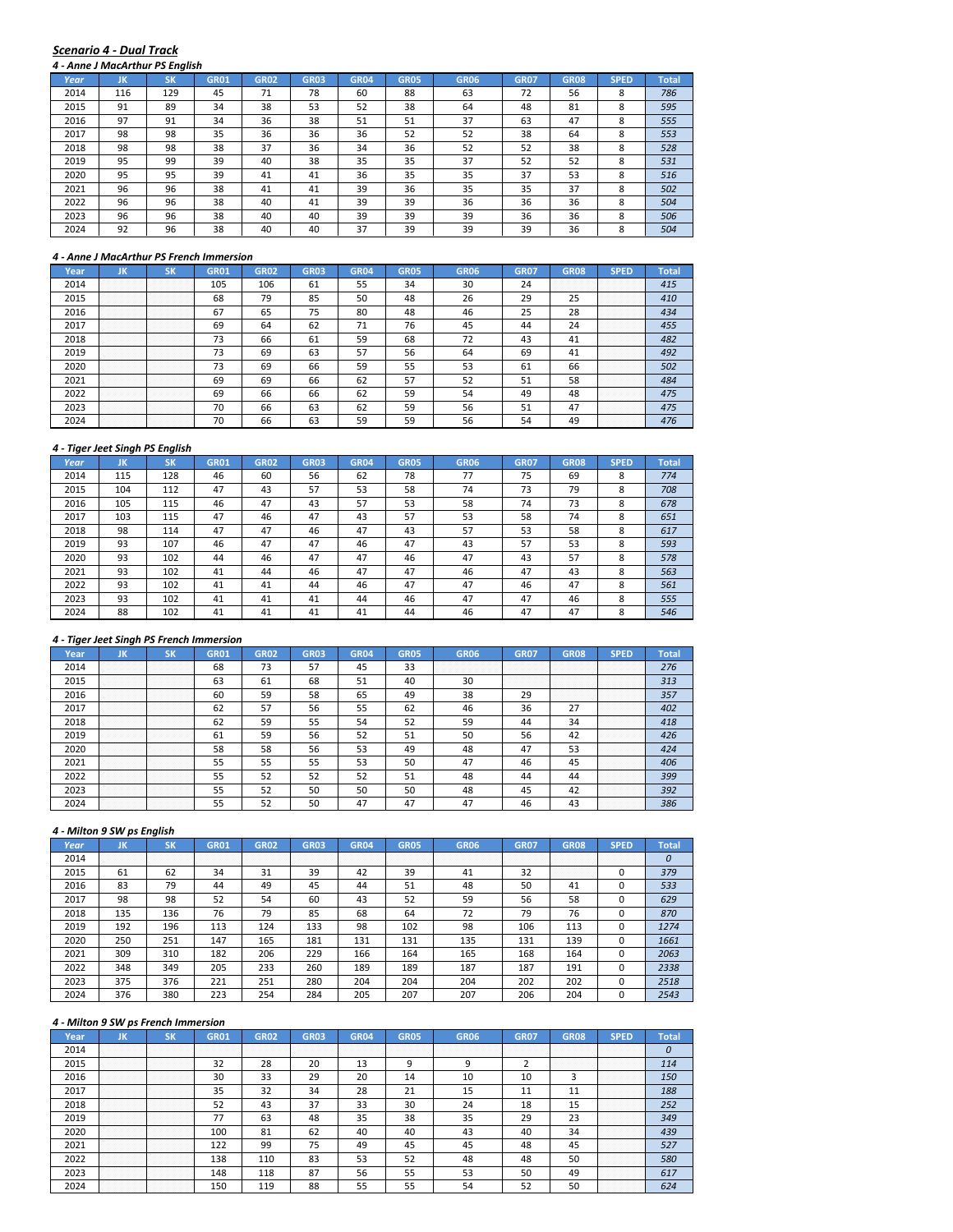# *Scenario 5 ‐ Single English Track*

|      |     | 5 - Anne J MacArthur PS English |             |             |             |             |             |             |             |             |             |              |
|------|-----|---------------------------------|-------------|-------------|-------------|-------------|-------------|-------------|-------------|-------------|-------------|--------------|
| Year | ЛΚ  | SK                              | <b>GR01</b> | <b>GR02</b> | <b>GR03</b> | <b>GR04</b> | <b>GR05</b> | <b>GR06</b> | <b>GR07</b> | <b>GR08</b> | <b>SPED</b> | <b>Total</b> |
| 2014 | 116 | 129                             | 45          | 71          | 78          | 60          | 88          | 63          | 72          | 56          | 8           | 786          |
| 2015 | 91  | 89                              | 34          | 37          | 53          | 52          | 38          | 64          | 48          | 81          | 8           | 594          |
| 2016 | 97  | 91                              | 34          | 34          | 37          | 51          | 51          | 37          | 63          | 47          | 8           | 552          |
| 2017 | 98  | 98                              | 35          | 35          | 35          | 35          | 52          | 52          | 38          | 64          | 8           | 550          |
| 2018 | 98  | 98                              | 38          | 36          | 35          | 33          | 35          | 52          | 52          | 38          | 8           | 524          |
| 2019 | 95  | 99                              | 39          | 39          | 37          | 34          | 34          | 36          | 52          | 52          | 8           | 525          |
| 2020 | 95  | 95                              | 39          | 40          | 40          | 35          | 34          | 34          | 36          | 53          | 8           | 509          |
| 2021 | 96  | 96                              | 38          | 40          | 40          | 37          | 35          | 34          | 34          | 36          | 8           | 494          |
| 2022 | 96  | 96                              | 38          | 39          | 40          | 38          | 38          | 35          | 35          | 35          | 8           | 496          |
| 2023 | 96  | 96                              | 38          | 39          | 39          | 38          | 38          | 38          | 35          | 35          | 8           | 498          |
| 2024 | 92  | 96                              | 38          | 39          | 39          | 36          | 38          | 38          | 38          | 35          | 8           | 496          |

#### *5 ‐ Anne J MacArthur PS French Immersion*

| Year | חנ                    |                       | GR01 | GR02 | GR03 | GR04 | GR05 | GR06 | GR07 | GR08             | <b>SPED</b>           | Total |
|------|-----------------------|-----------------------|------|------|------|------|------|------|------|------------------|-----------------------|-------|
| 2014 | .<br>.<br>.<br>.      | .<br>.<br>.<br>.      | 105  | 106  | 61   | 55   | 34   | 30   | 24   | .<br>.<br>.<br>. | .<br>.<br>.<br>.      | 415   |
| 2015 | .<br>.<br>.<br>.<br>. | .<br>.<br>.<br>.<br>. | 81   | 102  | 103  | 59   | 54   | 34   | 31   | <b>DE</b>        | .<br>.<br>.<br>.<br>. | 488   |
| 2016 | .<br>.<br>.<br>.<br>. | .<br>.<br>.<br>.<br>. | 78   | 79   | 99   | 98   | 58   | 52   | 33   | 31               | .<br>.<br>.<br>.<br>. | 528   |
| 2017 | .<br>.<br>.<br>.<br>. | .<br>.<br>.<br>.<br>. | 87   | 78   | 78   | 94   | 95   | 56   | 51   | 33               | .<br>.<br>.<br>.<br>. | 573   |
| 2018 | .<br>.                | .<br>.                | 106  | 91   | 81   | 75   | 93   | 94   | 57   | 52               | .<br>.<br>.<br>.<br>. | 650   |
| 2019 | .<br>.<br>.<br>.<br>. | .<br>.<br>.<br>.      | 130  | 113  | 95   |      | 78   | 95   | 96   | bï               | .<br>.<br>.<br>.<br>. | 745   |
| 2020 | <br>.<br>.<br>.<br>.  | <br>.<br>.<br>.<br>.  | 153  | 131  |      | 85   | 80   | 80   | 97   | 97               | <br>.<br>.<br>.<br>.  | 835   |
| 2021 | <br>.<br>.<br>.<br>.  | .<br>.<br>.<br>.<br>. | 172  | 148  | 123  | 95   | 88   | 83   | 83   | 99               | .<br>.<br>.<br>.<br>. | 892   |
| 2022 | .<br>.<br>.<br>.<br>. | <br>.<br>.<br>.<br>.  | 188  | 156  | 131  | 99   | 96   | 89   | 84   | 84               | .<br>.<br>.<br>.<br>. | 928   |
| 2023 | .<br>.<br>.<br>.<br>. | .<br>.<br>.<br>.<br>. | 199  | 164  | 133  | 102  | 98   | 95   | 88   | 84               | .<br>.<br>.<br>.<br>. | 964   |
|      | .<br>.<br>.<br>.<br>. | .<br>.<br>.<br>.<br>. | 201  | '65  |      | ۵Q   | 99   |      | ດາ   | 86               | .<br>.<br>.<br>.<br>. |       |

#### *5 ‐ Tiger Jeet Singh PS English*

|      | 3 - Tiger Jeet Singh PS English |           |             |             |             |             |             |             |             |             |             |              |
|------|---------------------------------|-----------|-------------|-------------|-------------|-------------|-------------|-------------|-------------|-------------|-------------|--------------|
| Year | JK                              | <b>SK</b> | <b>GR01</b> | <b>GR02</b> | <b>GR03</b> | <b>GR04</b> | <b>GR05</b> | <b>GR06</b> | <b>GR07</b> | <b>GR08</b> | <b>SPED</b> | <b>Total</b> |
| 2014 | 115                             | 128       | 46          | 60          | 56          | 62          | 78          | 77          | 75          | 69          | 8           | 774          |
| 2015 | 107                             | 114       | 48          | 42          | 57          | 53          | 59          | 72          | 70          | 79          | 8           | 708          |
| 2016 | 114                             | 124       | 54          | 53          | 48          | 59          | 56          | 62          | 75          | 73          | 8           | 726          |
| 2017 | 112                             | 124       | 56          | 54          | 53          | 44          | 59          | 56          | 62          | 75          | 8           | 704          |
| 2018 | 107                             | 122       | 56          | 56          | 55          | 50          | 44          | 59          | 56          | 62          | 8           | 675          |
| 2019 | 102                             | 116       | 56          | 57          | 56          | 51          | 50          | 44          | 59          | 56          | 8           | 656          |
| 2020 | 102                             | 111       | 53          | 56          | 57          | 53          | 51          | 50          | 44          | 59          | 8           | 645          |
| 2021 | 102                             | 111       | 51          | 53          | 56          | 53          | 53          | 51          | 50          | 44          | 8           | 634          |
| 2022 | 102                             | 111       | 51          | 51          | 53          | 52          | 53          | 53          | 51          | 50          | 8           | 635          |
| 2023 | 102                             | 111       | 51          | 51          | 51          | 49          | 52          | 53          | 52          | 51          | 8           | 629          |
| 2024 | 97                              | 110       | 50          | 50          | 50          | 47          | 49          | 52          | 52          | 52          | 8           | 619          |

## *5 ‐ Tiger Jeet Singh PS French Immersion*

| rear |          | אכ                  | GR01 |    | 6RO3 |    | GR05 | GR06 | GR07        |                  |                           |     |
|------|----------|---------------------|------|----|------|----|------|------|-------------|------------------|---------------------------|-----|
| 2014 |          | .                   | 68   | 73 |      | 45 | 33   |      |             |                  | .<br>.                    | 276 |
| 2015 | .<br>.   | .<br>.              | 65   | 66 | 70   | 55 | 43   | 52   | .<br>.<br>. | .<br>.           | .<br>.<br>.               | 331 |
| 2016 | .        | . <del>.</del><br>. | 66   | 63 | 63   | 67 | 53   |      |             | .<br>.<br>.<br>. | .<br>.<br>.<br>.          | 385 |
| 2017 | .<br>.   | .<br>.              | 67   | 63 | 60   | 60 | 64   |      |             | 30               | .<br>.<br>.<br>.<br>.     | 433 |
| 2018 |          | .                   | 67   | 64 | 60   | 56 |      | 61   | 48          | 38               | .<br>.<br>.<br>.<br>.     | 450 |
| 2019 | .        |                     | 67   | 64 | ы    | 56 |      |      | 58          | 45               | .<br>.<br>.<br>.<br>.     | 458 |
| 2020 |          | .                   | 63   | 63 | 61   | 57 |      |      | 51          |                  | <br>.<br>.<br>.<br>.<br>. |     |
| 2021 |          | <br>.               | 60   | 60 | -60  |    |      |      |             | 49               | <br>.<br>.<br>.<br>.      | 440 |
| 2022 | .<br>. 1 | .<br>.<br>.         | 60   |    |      |    |      |      |             |                  | .<br>.<br>.<br>.<br>.     | 432 |
| 2023 |          |                     | 60   |    |      |    |      |      |             |                  | .<br>.<br>.<br>.<br>.     | 426 |
|      |          |                     | 60   |    |      |    |      |      |             |                  | .<br>.<br>.<br>.<br>.     |     |

# *5 ‐ Milton 9 SW ps English*

| Year | JK          | SΚ          | <b>GR01</b> | <b>GR02</b>      | <b>GR03</b> | <b>GR04</b> | <b>GR05</b> | <b>GR06</b> | <b>GR07</b> | <b>GR08</b>           | <b>SPED</b> | Total |
|------|-------------|-------------|-------------|------------------|-------------|-------------|-------------|-------------|-------------|-----------------------|-------------|-------|
| 2014 | .<br>.<br>. | .<br>.<br>. | .<br>.<br>. | .<br>.<br>.<br>. | .           | .           | .<br>.      |             | .           | .<br>.<br>.           | .<br>.      |       |
| 2015 | 58          | 61          | 50          | 31               | 39          | 42          | 38          | 43          | 35          | .<br>.<br>.<br>.<br>. |             | 398   |
| 2016 | 74          | 70          | 48          | 59               | 39          | 42          | 48          | 44          | 49          | 41                    |             | 516   |
| 2017 | 90          | 89          | 55          | 58               | 70          | 42          | 50          | 56          | 52          | 57                    |             | 618   |
| 2018 | 126         | 127         | 80          | 83               | 88          | 82          | 62          | 70          | 76          | 72                    |             | 868   |
| 2019 | 183         | 187         | 118         | 128              | 135         | 105         | 115         | 96          | 104         | 110                   |             | 1281  |
| 2020 | 240         | 242         | 152         | 170              | 185         | 137         | 137         | 148         | 129         | 137                   |             | 1675  |
| 2021 | 299         | 301         | 186         | 212              | 233         | 174         | 170         | 171         | 182         | 162                   |             | 2085  |
| 2022 | 339         | 340         | 210         | 238              | 264         | 195         | 195         | 192         | 192         | 203                   |             | 2366  |
| 2023 | 366         | 367         | 225         | 256              | 283         | 212         | 212         | 210         | 207         | 208                   |             | 2545  |
| 2024 | 367         | 370         | 228         | 259              | 287         | 212         | 214         | 214         | 213         | 209                   |             | 2572  |

| 'ea |             |                                                                                     | GR02 |  |  |   |        |                       |  |
|-----|-------------|-------------------------------------------------------------------------------------|------|--|--|---|--------|-----------------------|--|
|     |             |                                                                                     |      |  |  | . |        |                       |  |
|     |             |                                                                                     |      |  |  |   | .<br>. | .<br>.                |  |
|     | .<br>.<br>. | .<br>.<br>.                                                                         |      |  |  |   |        | .<br>.<br>.<br>.<br>. |  |
|     | .<br>.      | .<br>.                                                                              |      |  |  |   |        | .<br>.<br>.<br>.<br>. |  |
|     | .<br>.      | .<br>.                                                                              |      |  |  |   |        | .<br>.<br>.<br>.<br>. |  |
|     | .           | .                                                                                   |      |  |  |   |        | .<br>.<br>.<br>.<br>. |  |
|     | .           | <br>the contract of the contract of the contract of the contract of the contract of |      |  |  |   |        | <br>.<br>.<br>.<br>.  |  |
|     | .<br>.      | <br>.                                                                               |      |  |  |   |        | <br>.<br>.<br>.<br>.  |  |
|     | .           | .                                                                                   |      |  |  |   |        | .<br>.<br>.<br>.<br>. |  |
|     | .<br>.<br>. | .<br>.<br>.                                                                         |      |  |  |   |        | .<br>.<br>.<br>.<br>. |  |
|     |             |                                                                                     |      |  |  |   |        | .<br>.<br>.<br>.<br>. |  |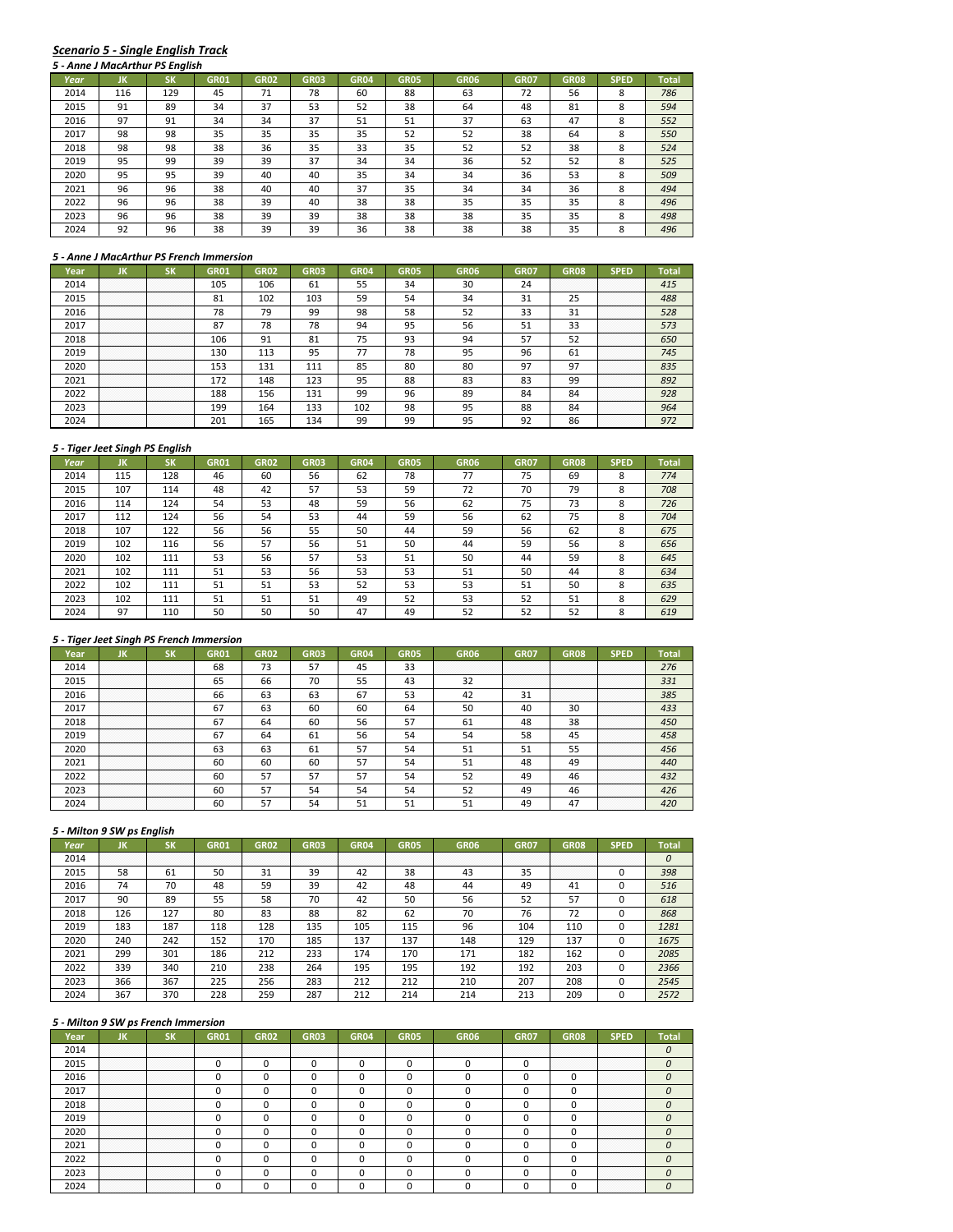#### *Scenario 6 ‐ Dual Track*

|      |     | 6 - Anne J MacArthur PS Enalish |             |             |             |                  |             |             |             |             |             |              |
|------|-----|---------------------------------|-------------|-------------|-------------|------------------|-------------|-------------|-------------|-------------|-------------|--------------|
| Year | JK  | <b>SK</b>                       | <b>GR01</b> | <b>GR02</b> | <b>GR03</b> | GR <sub>04</sub> | <b>GR05</b> | <b>GR06</b> | <b>GR07</b> | <b>GR08</b> | <b>SPED</b> | <b>Total</b> |
| 2014 | 116 | 129                             | 45          | 71          | 78          | 60               | 88          | 63          | 72          | 56          | 8           | 786          |
| 2015 | 91  | 89                              | 34          | 38          | 53          | 52               | 38          | 64          | 48          | 81          | 8           | 595          |
| 2016 | 97  | 91                              | 34          | 36          | 38          | 51               | 51          | 37          | 63          | 47          | 8           | 555          |
| 2017 | 98  | 98                              | 35          | 36          | 36          | 36               | 52          | 52          | 38          | 64          | 8           | 553          |
| 2018 | 98  | 98                              | 38          | 37          | 36          | 34               | 36          | 52          | 52          | 38          | 8           | 528          |
| 2019 | 95  | 99                              | 39          | 40          | 38          | 35               | 35          | 37          | 52          | 52          | 8           | 531          |
| 2020 | 95  | 95                              | 39          | 41          | 41          | 36               | 35          | 35          | 37          | 53          | 8           | 516          |
| 2021 | 96  | 96                              | 38          | 41          | 41          | 39               | 36          | 35          | 35          | 37          | 8           | 502          |
| 2022 | 96  | 96                              | 38          | 40          | 41          | 39               | 39          | 36          | 36          | 36          | 8           | 504          |
| 2023 | 96  | 96                              | 38          | 40          | 40          | 39               | 39          | 39          | 36          | 36          | 8           | 506          |
| 2024 | 92  | 96                              | 38          | 40          | 40          | 37               | 39          | 39          | 39          | 36          | 8           | 504          |

#### *6 ‐ Anne J MacArthur PS French Immersion*

| Year. | ш                     | ым                    | GR01 | GR02 | GR03 | GR04 | GR05 | <b>GR06</b> | <b>GR07</b> | GR08             | SPED                  | Total |
|-------|-----------------------|-----------------------|------|------|------|------|------|-------------|-------------|------------------|-----------------------|-------|
| 2014  | .<br>.<br>.<br>.      | .<br>.<br>.<br>.      | 105  | 106  | 61   | 55   | 34   | 30          | 24          | .<br>.<br>.<br>. | .<br>.<br>.<br>.      | 415   |
| 2015  | .<br>.<br>.<br>.<br>. | .<br>.<br>.<br>.<br>. | 68   | 79   | 85   | 50   | 48   | 26          | 29          | n m              | .<br>.<br>.<br>.<br>. | 410   |
| 2016  | .<br>.<br>.<br>.<br>. | .<br>.<br>.<br>.<br>. | 67   | 65   | 75   | 80   | 48   | 46          | 25          | 70<br>28         | .<br>.<br>.<br>.<br>. |       |
| 2017  | .<br>.<br>.<br>.<br>. | .<br>.<br>.<br>.<br>. | 69   | 64   | 62   | 71   | 76   | 45          | 44          | 24               | .<br>.<br>.<br>.<br>. |       |
| 2018  | .<br>.                | .<br>.                |      | 66   | bì   | 59   | 68   |             | 43          |                  | .<br>.<br>.<br>.<br>. |       |
| 2019  | .<br>.<br>.<br>.<br>. | .<br>.<br>.<br>.<br>. | 73   | 69   | 63   | 57   | 56   | 64          | 69          |                  | .<br>.<br>.<br>.<br>. | 492   |
| 2020  | <br>.<br>.<br>.<br>.  | <br>.<br>.<br>.<br>.  | 73   | 69   | 66   | 59   | 55   | 53          | 61          | 66               | <br>.<br>.<br>.<br>.  | 502   |
| 2021  | .<br>.<br>.<br>.<br>. | <br>.<br>.<br>.<br>.  | 69   | 69   | 66   | 62   | 57   |             | 51          | 58               | .<br>.<br>.<br>.<br>. | 484   |
| 2022  | .<br>.<br>.<br>.<br>. | .<br>.<br>.<br>.<br>. | 69   | 66   | 66   | 62   | 59   |             | 49          | 48               | .<br>.<br>.<br>.<br>. | 475   |
| 2023  | .<br>.<br>.<br>.      | .<br>.<br>.<br>.      | 70   | 66   | 63   | 62   | 59   | 56          | 51          | 47               | .<br>.<br>.<br>.<br>. | 474   |
|       | .<br>.<br>.<br>.<br>. | .<br>.<br>.<br>.<br>. | 70   | bb   |      | 59   | 59   |             |             |                  | .<br>.<br>.<br>.<br>. |       |

#### *6 ‐ Tiger Jeet Singh PS English*

|      | 0 - Tiger Jeet Singh PS English |           |             |             |             |             |             |             |             |             |             |              |
|------|---------------------------------|-----------|-------------|-------------|-------------|-------------|-------------|-------------|-------------|-------------|-------------|--------------|
| Year | JK                              | <b>SK</b> | <b>GR01</b> | <b>GR02</b> | <b>GR03</b> | <b>GR04</b> | <b>GR05</b> | <b>GR06</b> | <b>GR07</b> | <b>GR08</b> | <b>SPED</b> | <b>Total</b> |
| 2014 | 115                             | 128       | 46          | 60          | 56          | 62          | 78          | 77          | 75          | 69          | 8           | 774          |
| 2015 | 107                             | 114       | 48          | 42          | 57          | 53          | 59          | 72          | 70          | 79          | 8           | 708          |
| 2016 | 114                             | 124       | 54          | 53          | 48          | 59          | 56          | 62          | 75          | 73          | 8           | 726          |
| 2017 | 112                             | 124       | 56          | 54          | 53          | 44          | 59          | 56          | 62          | 75          | 8           | 703          |
| 2018 | 107                             | 122       | 56          | 56          | 54          | 50          | 44          | 59          | 56          | 62          | 8           | 675          |
| 2019 | 102                             | 116       | 55          | 56          | 56          | 51          | 50          | 44          | 59          | 56          | 8           | 655          |
| 2020 | 102                             | 111       | 53          | 56          | 56          | 53          | 51          | 50          | 44          | 59          | 8           | 644          |
| 2021 | 102                             | 111       | 51          | 53          | 56          | 53          | 53          | 51          | 50          | 44          | 8           | 632          |
| 2022 | 102                             | 111       | 51          | 51          | 53          | 52          | 53          | 52          | 51          | 50          | 8           | 634          |
| 2023 | 102                             | 111       | 50          | 50          | 50          | 49          | 52          | 52          | 52          | 51          | 8           | 628          |
| 2024 | 97                              | 110       | 50          | 50          | 50          | 47          | 49          | 51          | 52          | 52          | 8           | 617          |

## *6 ‐ Tiger Jeet Singh PS French Immersion*

| Year |                  |                  | GR01 | GR02 | GRO3 |    | GR05 | GR06 | GR07             | GR08                  |                            |     |
|------|------------------|------------------|------|------|------|----|------|------|------------------|-----------------------|----------------------------|-----|
| 2014 | .                | .                | 68   | 75   |      |    | 33   |      | .<br>.           | .<br>.                | .<br>.<br>.<br>.           | 276 |
| 2015 | .<br>.           | .<br>.           | 58   | 50   | 60   | 49 | 36   |      | .<br>.<br>.<br>. | .<br>.<br>.<br>.      | .<br>.<br>.<br>.<br>.      | 282 |
| 2016 | .                | .                | 60   | 56   | 49   | 57 | 47   |      | 28               | .<br>.<br>.<br>.<br>. | .<br>.<br>.<br>.<br>.      | 331 |
| 2017 | .<br>.<br>.<br>. | .<br>.<br>.<br>. | 62   |      | 53   | 46 | 54   | 45   | 33               |                       | .<br>.<br>.<br>.<br>.      |     |
| 2018 | .<br>.<br>.      | .<br>.<br>.      | 62   | 59   | 54   | 50 | 44   |      | 43               | 31                    | .<br>.<br>.<br>.<br>.      | 395 |
| 2019 |                  |                  | ы    | 59   | 56   |    |      | 42   | 49               |                       | .<br>.<br>.<br>.           |     |
| 2020 | <br>.<br>.<br>.  | <br>.<br>.<br>.  | 58   | 58   | 56   | 53 | 49   | 45   | 40               | 47                    | .<br>.<br>.<br>.<br>.<br>. | 405 |
| 2021 | <br>.<br>.       | .<br>.           | 55   |      | 55   | 53 | 50   | 46   | 43               | 38                    | .<br>.<br>.<br>.<br>.      | 395 |
| 2022 | .                | .                | 55   | 52   | 52   |    | 50   | 48   | 44               |                       | .<br>.<br>.<br>.<br>.      | 394 |
| 2023 |                  |                  | 55   |      | 50   | 49 | 49   | 48   | 45               |                       | .<br>.<br>.<br>.<br>.      | 390 |
|      | .                | .                | ᄄ    |      |      |    |      |      |                  |                       | .<br>.<br>.<br>.<br>.      | 385 |

# *6 ‐ Milton 9 SW ps English*

| Year | JK               | SK          | <b>GR01</b>      | <b>GR02</b>      | <b>GR03</b> | <b>GR04</b> | <b>GR05</b>      | <b>GR06</b> | <b>GR07</b> | <b>GR08</b>           | <b>SPED</b> | <b>Total</b> |
|------|------------------|-------------|------------------|------------------|-------------|-------------|------------------|-------------|-------------|-----------------------|-------------|--------------|
| 2014 | .<br>.<br>.<br>. | .<br>.<br>. | .<br>.<br>.<br>. | .<br>.<br>.<br>. | .<br>.<br>. | .<br>.<br>. | .<br>.<br>.<br>. |             | .<br>.      | .                     |             | 0            |
| 2015 | 58               | 61          | 33               | 31               | 38          | 42          | 38               | 43          | 35          | .<br>.<br>.<br>.<br>. |             | 379          |
| 2016 | 74               | 70          | 35               | 43               | 40          | 42          | 48               | 44          | 49          | 41                    |             | 485          |
| 2017 | 90               | 89          | 43               | 45               | 54          | 42          | 50               | 56          | 52          | 57                    |             | 577          |
| 2018 | 126              | 127         | 66               | 70               | 76          | 66          | 63               | 70          | 76          | 72                    |             | 812          |
| 2019 | 182              | 187         | 103              | 114              | 123         | 93          | 99               | 97          | 104         | 110                   |             | 1212         |
| 2020 | 240              | 242         | 138              | 155              | 171         | 125         | 125              | 132         | 129         | 137                   |             | 1595         |
| 2021 | 299              | 301         | 172              | 197              | 219         | 160         | 158              | 159         | 165         | 163                   |             | 1994         |
| 2022 | 339              | 340         | 196              | 223              | 251         | 184         | 183              | 181         | 181         | 188                   |             | 2265         |
| 2023 | 366              | 367         | 212              | 242              | 271         | 199         | 199              | 198         | 196         | 197                   |             | 2445         |
| 2024 | 367              | 371         | 214              | 245              | 275         | 200         | 201              | 201         | 200         | 198                   |             | 2472         |

| b - Milton 9 SW ps French immersion |                           |                       |      |      |      |    |             |                  |             |                       |                           |       |  |
|-------------------------------------|---------------------------|-----------------------|------|------|------|----|-------------|------------------|-------------|-----------------------|---------------------------|-------|--|
| Year                                | ЛN                        |                       | GR01 | GR02 | GR03 |    | <b>GR05</b> | GR <sub>06</sub> | <b>GR07</b> | GR08                  | <b>SPED</b>               | Total |  |
| 2014                                | . 1                       | .                     | .    | .    |      |    | .           |                  |             | .                     | .<br>.<br>.<br>.          |       |  |
| 2015                                | .<br>.<br>.<br>.<br>.     | .<br>.<br>.<br>.<br>. | 36   | 38   | 29   | 15 | 13          |                  |             | .<br>.<br>.<br>.<br>. | .<br>.<br>.<br>.<br>.     | 145   |  |
| 2016                                | .<br>.<br>.<br>.<br>.     | .<br>.<br>.<br>.<br>. | 30   | 36   | 38   | 28 | 15          | 14               |             |                       | .<br>.<br>.<br>.<br>.     | 176   |  |
| 2017                                | .<br>. 1                  | .                     | 35   | 33   | 37   | 37 | 28          | 16               | 14          | 12                    | .<br>.<br>.<br>.<br>.     | 213   |  |
| 2018                                | .                         | .                     | 52   | 43   | 37   | 37 | 39          | 31               | 19          | 17                    | .<br>.<br>.<br>.<br>.     | 275   |  |
| 2019                                | .<br>.<br>.<br>.          | .<br>.<br>.<br>.      | 77   | 63   | 48   | 36 | 41          | 43               | 35          | 24                    | .<br>.<br>.<br>.<br>.     | 368   |  |
| 2020                                | <br>.<br>.<br>.<br>.<br>. | .<br>.<br>.<br>.      | 100  | 81   | 62   | 41 | 40          | 46               | 47          | 40                    | <br>.<br>.<br>.<br>.<br>. | 458   |  |
| 2021                                | .<br>.<br>.               | .<br>.<br>.           | 122  | 99   | 75   | 49 | 46          | 45               | 50          | 52                    | .<br>.<br>.<br>.<br>.     | 538   |  |
| 2022                                | .                         | .                     | 138  | 110  | 83   | 54 | 52          | 48               | 48          | 53                    | .<br>.<br>.<br>.<br>.     | 585   |  |
| 2023                                | .<br>.<br>.<br>.          | .<br>.<br>.<br>.      | 149  | 118  | 87   | 57 | 55          | 53               | 50          | 50                    | .<br>.<br>.<br>.<br>.     | 619   |  |
| 2024                                | .<br>.<br>. 1             | .<br>.<br>.           | 150  | 119  | 88   | 56 | 56          |                  | 53          | 50                    | .<br>.<br>.<br>.<br>.     | 625   |  |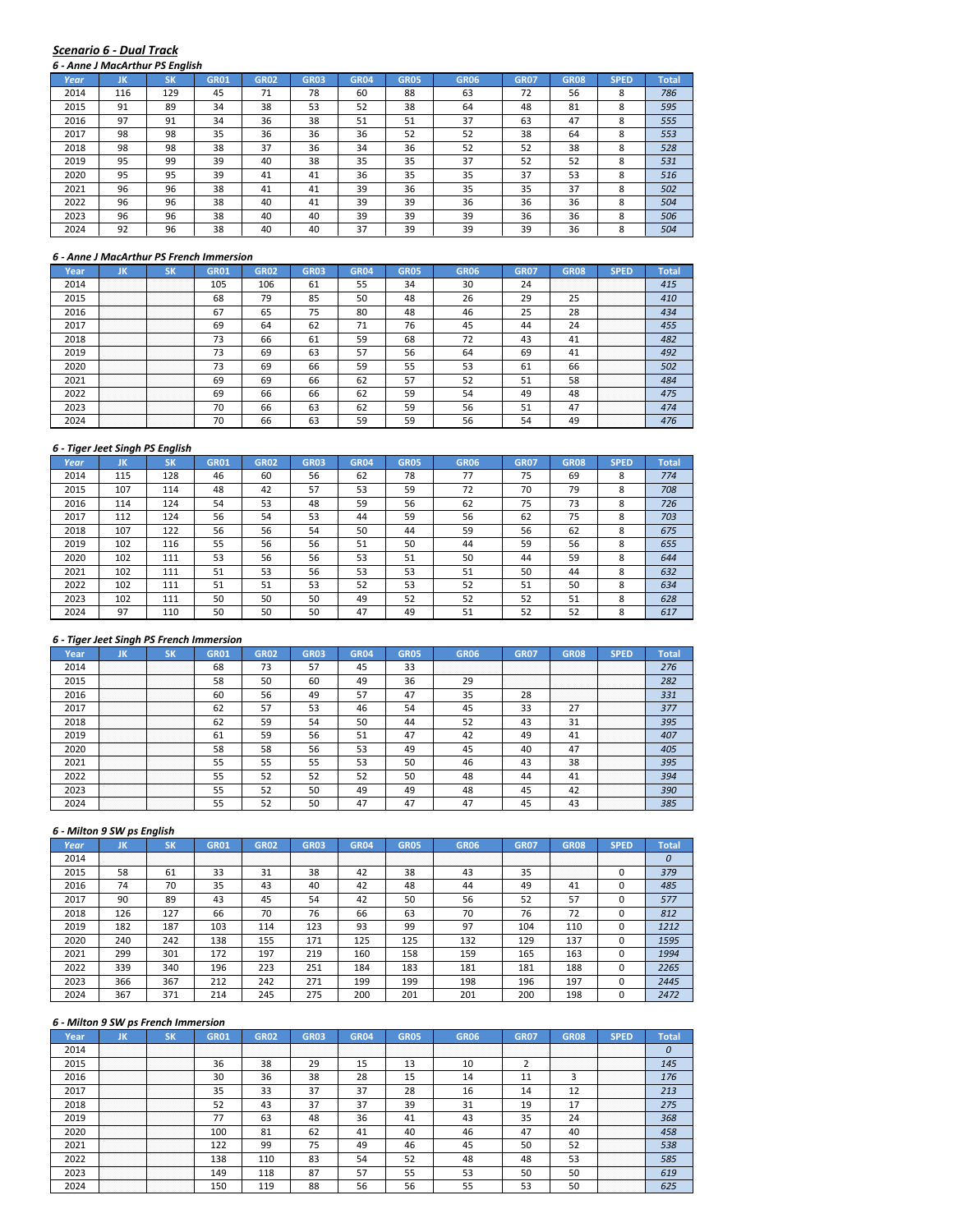# *Scenario 7 ‐ Single French Immersion Track*

|      |     | 7 - Anne J MacArthur PS English |             |             |             |             |             |             |             |             |             |              |
|------|-----|---------------------------------|-------------|-------------|-------------|-------------|-------------|-------------|-------------|-------------|-------------|--------------|
| Year | JK  | <b>SK</b>                       | <b>GR01</b> | <b>GR02</b> | <b>GR03</b> | <b>GR04</b> | <b>GR05</b> | <b>GR06</b> | <b>GR07</b> | <b>GR08</b> | <b>SPED</b> | <b>Total</b> |
| 2014 | 116 | 129                             | 45          | 71          | 78          | 60          | 88          | 63          | 72          | 56          | 8           | 786          |
| 2015 | 141 | 137                             | 63          | 65          | 89          | 90          | 72          | 100         | 75          | 81          | 8           | 923          |
| 2016 | 171 | 158                             | 72          | 79          | 79          | 92          | 99          | 81          | 109         | 84          | 8           | 1034         |
| 2017 | 185 | 185                             | 82          | 84          | 91          | 77          | 100         | 107         | 89          | 117         | 8           | 1126         |
| 2018 | 221 | 221                             | 109         | 112         | 115         | 98          | 97          | 121         | 128         | 110         | 8           | 1340         |
| 2019 | 275 | 282                             | 146         | 159         | 166         | 127         | 132         | 132         | 156         | 163         | 8           | 1746         |
| 2020 | 334 | 334                             | 181         | 200         | 217         | 162         | 160         | 165         | 165         | 189         | 8           | 2116         |
| 2021 | 393 | 393                             | 214         | 242         | 265         | 200         | 195         | 194         | 199         | 199         | 8           | 2502         |
| 2022 | 433 | 433                             | 238         | 267         | 296         | 223         | 223         | 218         | 217         | 221         | 8           | 2777         |
| 2023 | 459 | 459                             | 254         | 286         | 315         | 238         | 238         | 238         | 233         | 232         | 8           | 2959         |
| 2024 | 457 | 463                             | 256         | 288         | 318         | 237         | 240         | 240         | 240         | 235         | 8           | 2983         |

## *7 ‐ Anne J MacArthur PS French Immersion*

| Year |                       |                       | GR01 | <b>GR02</b> | <b>GR03</b> | GR04 | GR05 | GR06 | <b>GR07</b> | <b>GR08</b> | SPED                      |  |
|------|-----------------------|-----------------------|------|-------------|-------------|------|------|------|-------------|-------------|---------------------------|--|
| 2014 | .<br>.                | .<br>.                |      |             |             |      |      |      |             |             |                           |  |
| 2015 | .<br>.<br>.<br>.      | <br>.<br>.<br>.       |      |             |             |      |      |      |             |             | .<br>.<br>.<br>.<br>.     |  |
| 2016 | .<br>.<br>.           | .<br>.<br>.           |      |             |             |      |      |      |             |             | .<br>.<br>.<br>.<br>.     |  |
| 2017 | .<br>.                | .<br>.                |      |             |             |      |      |      |             |             | .<br>.<br>.<br>.<br>.     |  |
| 2018 | .<br>.<br>.<br>.<br>. | .<br>.<br>.<br>.<br>. |      |             |             |      |      |      |             |             | .<br>.<br>.<br>.<br>.     |  |
| 2019 | .                     | .                     |      |             |             |      |      |      |             |             | .<br>.<br>.<br>.<br>.     |  |
|      | .<br>.<br>.<br>.<br>. | .<br>.<br>.<br>.<br>. |      |             |             |      |      |      |             |             | <br>.<br>.<br>.<br>.<br>. |  |
| 2021 | <br>.                 | <br>.                 |      |             |             |      |      |      |             |             | <br>.<br>.<br>.<br>.      |  |
| 2022 | .<br>.<br>.<br>.      | .<br>.<br>.<br>.      |      |             |             |      |      |      |             |             | .<br>.<br>.<br>.<br>.     |  |
| 2023 | .<br>.<br>.           | .<br>.<br>.           |      |             |             |      |      |      |             |             | .<br>.<br>.<br>.<br>.     |  |
|      | .<br>.<br>.           | .<br>.<br>.           |      |             |             |      |      |      |             |             | .<br>.<br>.<br>.<br>.     |  |

#### *7 ‐ Tiger Jeet Singh PS English*

| Year | JK  | <b>SK</b> | <b>GR01</b> | <b>GR02</b> | <b>GR03</b> | <b>GR04</b> | <b>GR05</b> | <b>GR06</b> | <b>GR07</b> | <b>GR08</b> | <b>SPED</b> | <b>Total</b> |
|------|-----|-----------|-------------|-------------|-------------|-------------|-------------|-------------|-------------|-------------|-------------|--------------|
| 2014 | 115 | 128       | 46          | 60          | 56          | 62          | 78          | 77          | 75          | 69          | 8           | 774          |
| 2015 | 115 | 127       | 52          | 46          | 60          | 56          | 62          | 78          | 77          | 79          | 8           | 759          |
| 2016 | 115 | 127       | 51          | 52          | 46          | 60          | 56          | 62          | 78          | 77          | 8           | 732          |
| 2017 | 115 | 127       | 51          | 51          | 52          | 46          | 60          | 56          | 62          | 78          | 8           | 707          |
| 2018 | 109 | 127       | 51          | 51          | 51          | 52          | 46          | 60          | 56          | 62          | 8           | 675          |
| 2019 | 104 | 120       | 51          | 51          | 51          | 51          | 52          | 46          | 60          | 56          | 8           | 652          |
| 2020 | 104 | 114       | 49          | 51          | 51          | 51          | 51          | 52          | 46          | 60          | 8           | 639          |
| 2021 | 104 | 114       | 46          | 49          | 51          | 51          | 51          | 51          | 52          | 46          | 8           | 626          |
| 2022 | 104 | 114       | 46          | 46          | 49          | 51          | 51          | 51          | 51          | 52          | 8           | 626          |
| 2023 | 104 | 114       | 46          | 46          | 46          | 49          | 51          | 51          | 51          | 51          | 8           | 620          |
| 2024 | 99  | 114       | 46          | 46          | 46          | 46          | 49          | 51          | 51          | 51          | 8           | 610          |

## *7 ‐ Tiger Jeet Singh PS French Immersion*

| Year | יי                    |                                                                                                                                | GR01 | <b>GR02</b> | <b>GRO3</b> |    | GR05 | GR06 | <b>GR07</b>           | GR08                  |                           |     |
|------|-----------------------|--------------------------------------------------------------------------------------------------------------------------------|------|-------------|-------------|----|------|------|-----------------------|-----------------------|---------------------------|-----|
| 2014 | .                     | .                                                                                                                              | 68   | 73          |             | 45 | 33   |      | .<br>.                | .<br>.<br>.<br>.      | .<br>.<br>.<br>.          | 276 |
| 2015 | .<br>.<br>.<br>.<br>. | .<br>.<br>.<br>.                                                                                                               | 69   | 65          | 69          | 54 | 43   | 51   | .<br>.<br>.<br>.<br>. | .<br>.<br>.<br>.<br>. | .<br>.<br>.<br>.<br>.     | 331 |
| 2016 | <br>.<br>.<br>.       | .<br>.<br>.<br>.                                                                                                               | 68   | 66          | 61          | 66 | 51   |      | 30                    | <br>.<br>.<br>.<br>.  | .<br>.<br>.<br>.<br>.     | 383 |
| 2017 | .                     | .                                                                                                                              | 68   |             |             | 58 | 63   | 49   | 39                    | 28                    | .<br>.<br>.<br>.<br>.     | 432 |
| 2018 | .<br>.<br>.           | .<br>.<br>.                                                                                                                    | 68   | 65          | 62          | 59 | 55   | 59   | 46                    | 37                    | .<br>.<br>.<br>.<br>.     | 452 |
| 2019 | .<br>.<br>.           | .<br>.<br>.<br>the contract of the contract of the contract of the contract of the contract of the contract of the contract of | 68   | 65          | 62          | 58 | 56   | 53   | 57                    | 44                    | .<br>.<br>.<br>.          | 463 |
| 2020 | <br>.<br>.<br>.       | .<br>.<br>.                                                                                                                    | 65   | 65          | 62          | 58 | 56   | 53   | 50                    | 54                    | <br>.<br>.<br>.<br>.<br>. | 463 |
| 2021 | <br>.<br>.<br>.       | .<br>.<br>.                                                                                                                    |      | 62          | 62          | 58 | 56   |      | 51                    |                       | .<br>.<br>.<br>.<br>.     | 449 |
| 2022 | .<br>.<br>.           | .<br>.<br>.                                                                                                                    | 62   | 58          | 58          | 58 | 56   |      | 50                    | 48                    | .<br>.<br>.<br>.<br>.     | 444 |
| 2023 | .<br>.<br>.<br>.      | .<br>.<br>.<br>.                                                                                                               | 62   | 58          | 56          | 56 | 56   |      | 50                    | 48                    | .<br>.<br>.<br>.<br>.     | 437 |
|      | .<br>.<br>.           | .<br>.<br>.                                                                                                                    |      | 58          |             |    | 53   |      |                       |                       | .<br>.<br>.<br>.<br>.     |     |

## *7 ‐ Milton 9 SW ps English*

| Year | JK          | SΚ | <b>GR01</b> | <b>GR02</b> | GR03 | <b>GR04</b> | <b>GR05</b> | <b>GR06</b> | <b>GR07</b> | <b>GR08</b>          | <b>SPED</b>      | Total |
|------|-------------|----|-------------|-------------|------|-------------|-------------|-------------|-------------|----------------------|------------------|-------|
| 2014 | .<br>.<br>. | .  |             |             | .    |             | .           |             |             |                      | .<br>.<br>.<br>. |       |
| 2015 |             |    |             |             |      |             |             |             |             | <br>.<br>.<br>.<br>. |                  |       |
| 2016 |             |    |             |             |      |             |             |             |             |                      |                  |       |
| 2017 |             |    |             |             |      |             |             |             |             |                      |                  |       |
| 2018 |             |    |             |             |      |             |             |             |             |                      |                  |       |
| 2019 |             |    |             |             |      |             |             |             |             |                      |                  |       |
| 2020 |             |    |             |             |      |             |             |             |             |                      |                  |       |
| 2021 |             |    |             |             |      |             |             |             |             |                      |                  |       |
| 2022 |             |    |             |             |      |             |             |             |             |                      |                  |       |
| 2023 |             |    |             |             |      |             |             |             |             |                      |                  |       |
| 2024 |             |    |             |             |      |             |             |             |             |                      |                  |       |

|      |                       | 7 - whiteh 3 3 W ps French humersion |                  |                  |                  |                  |                  |             |                  |                  |                       |       |
|------|-----------------------|--------------------------------------|------------------|------------------|------------------|------------------|------------------|-------------|------------------|------------------|-----------------------|-------|
| Year | JK                    | <b>SK</b>                            | <b>GR01</b>      | <b>GR02</b>      | <b>GR03</b>      | <b>GR04</b>      | <b>GR05</b>      | <b>GR06</b> | <b>GR07</b>      | <b>GR08</b>      | <b>SPED</b>           | Total |
| 2014 | .<br>.<br>.<br>.      | .<br>.<br>.<br>.                     | .<br>.<br>.<br>. | .<br>.<br>.<br>. | .<br>.<br>.<br>. | .<br>.<br>.<br>. | .<br>.<br>.<br>. |             | .<br>.<br>.<br>. | .<br>.<br>.<br>. | .<br>.<br>.<br>.      |       |
| 2015 | .<br>.<br>.<br>.      | <br>.<br>.<br>.                      | 94               | 103              | 104              | 60               | 54               | 34          | 31               | 25               | .<br>.<br>.<br>.<br>. | 505   |
| 2016 | .<br>.<br>.<br>.<br>. | .<br>.<br>.<br>.<br>.                | 89               | 92               | 101              | 99               | 59               | 53          | 34               | 31               | .<br>.<br>.<br>.<br>. | 559   |
| 2017 | .<br>.<br>.<br>.<br>. | .<br>.<br>.<br>.<br>.                | 98               | 89               | 90               | 95               | 96               | 58          | 52               | 34               | .<br>.<br>.<br>.<br>. | 613   |
| 2018 | .<br>.<br>.<br>.<br>. | .<br>.<br>.<br>.<br>.                | 118              | 103              | 90               | 86               | 94               | 95          | 59               | 54               | .<br>.<br>.<br>.<br>. | 700   |
| 2019 | .<br>.<br>.<br>.<br>. | .<br>.<br>.<br>.<br>.                | 142              | 127              | 106              | 86               | 89               | 96          | 97               | 62               | .<br>.<br>.<br>.<br>. | 804   |
| 2020 | <br>.<br>.            | .<br>.<br>.                          | 166              | 144              | 123              | 94               | 88               | 91          | 98               | 99               | <br>.<br>.<br>.<br>.  | 902   |
| 2021 | <br>.<br>.<br>.<br>.  | <br>.<br>.<br>.<br>.                 | 185              | 162              | 135              | 106              | 97               | 91          | 93               | 100              | <br>.<br>.<br>.<br>.  | 968   |
| 2022 | .<br>.<br>.<br>.<br>. | .<br>.<br>.<br>.<br>.                | 200              | 169              | 143              | 110              | 106              | 97          | 91               | 94               | .<br>.<br>.<br>.<br>. | 1010  |
| 2023 | .<br>.<br>.<br>.      | .<br>.<br>.<br>.                     | 211              | 177              | 144              | 113              | 109              | 105         | 97               | 91               | .<br>.<br>.<br>.<br>. | 1046  |
| 2024 | .<br>.<br>.           | .<br>.<br>.                          | 213              | 179              | 145              | 109              | 109              | 105         |                  | 94               | .<br>.<br>.<br>.<br>. |       |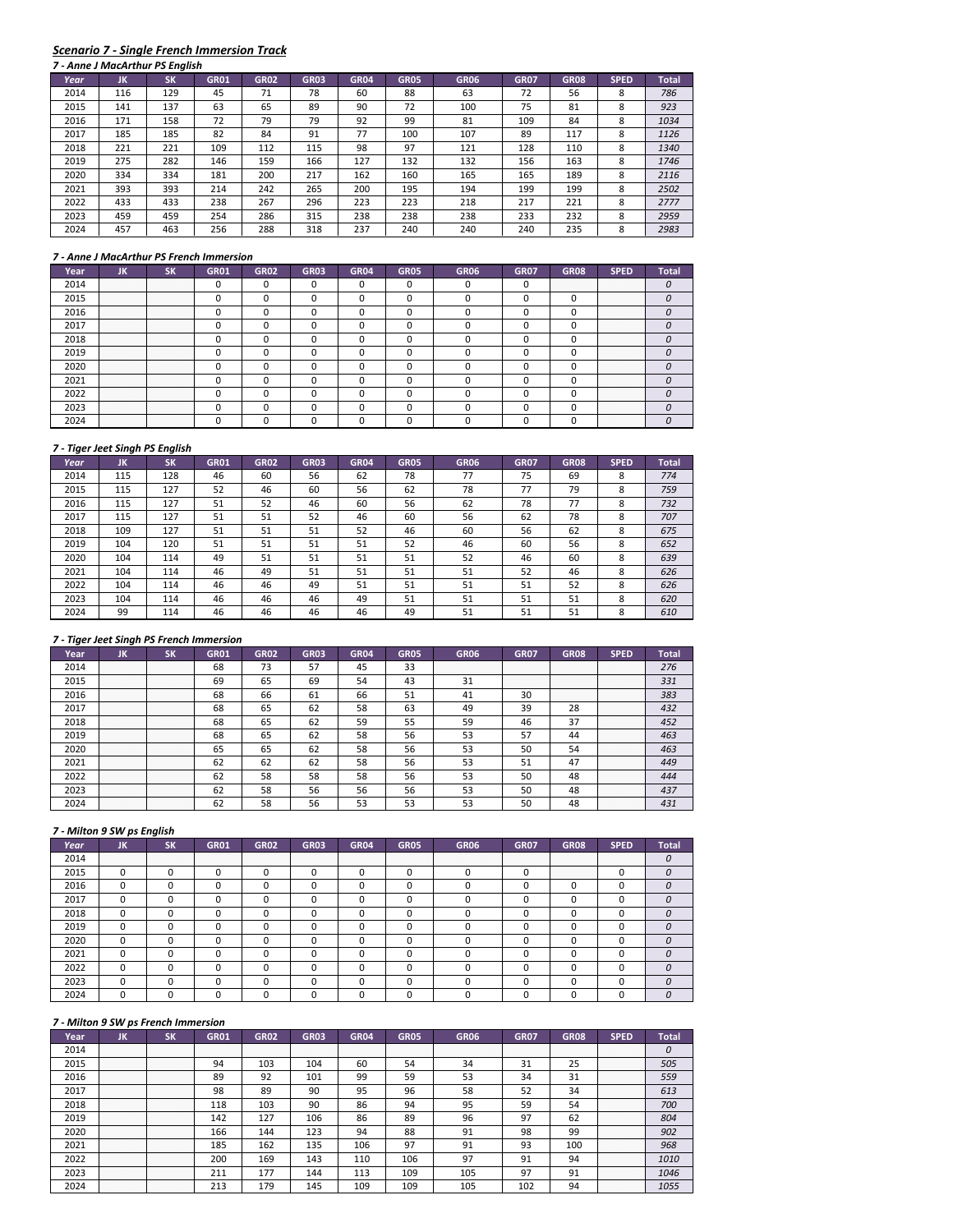# *Scenario 8 ‐ Single English Track*

|      |     | 8 - Anne J MacArthur PS Enalish |             |             |             |             |             |             |             |             |             |              |
|------|-----|---------------------------------|-------------|-------------|-------------|-------------|-------------|-------------|-------------|-------------|-------------|--------------|
| Year | ЛΚ  | SK                              | <b>GR01</b> | <b>GR02</b> | <b>GR03</b> | <b>GR04</b> | <b>GR05</b> | <b>GR06</b> | <b>GR07</b> | <b>GR08</b> | <b>SPED</b> | <b>Total</b> |
| 2014 | 116 | 129                             | 45          | 71          | 78          | 60          | 88          | 63          | 72          | 56          | 8           | 786          |
| 2015 | 91  | 89                              | 34          | 37          | 53          | 52          | 38          | 64          | 48          | 81          | 8           | 594          |
| 2016 | 97  | 91                              | 34          | 34          | 37          | 51          | 51          | 37          | 63          | 47          | 8           | 552          |
| 2017 | 98  | 98                              | 35          | 35          | 35          | 35          | 52          | 52          | 38          | 64          | 8           | 550          |
| 2018 | 98  | 98                              | 38          | 36          | 35          | 33          | 35          | 52          | 52          | 38          | 8           | 524          |
| 2019 | 95  | 99                              | 39          | 39          | 37          | 34          | 34          | 36          | 52          | 52          | 8           | 525          |
| 2020 | 95  | 95                              | 39          | 40          | 40          | 35          | 34          | 34          | 36          | 53          | 8           | 509          |
| 2021 | 96  | 96                              | 38          | 40          | 40          | 37          | 35          | 34          | 34          | 36          | 8           | 494          |
| 2022 | 96  | 96                              | 38          | 39          | 40          | 38          | 38          | 35          | 35          | 35          | 8           | 496          |
| 2023 | 96  | 96                              | 38          | 39          | 39          | 38          | 38          | 38          | 35          | 35          | 8           | 498          |
| 2024 | 92  | 96                              | 38          | 39          | 39          | 36          | 38          | 38          | 38          | 35          | 8           | 496          |

#### *8 ‐ Anne J MacArthur PS French Immersion*

| Year | חנ                    |                       | GR01 | GR02 | GR03 | GR04 | GR05 | GR06 | GR07 | GR08             | <b>SPED</b>           | Total |
|------|-----------------------|-----------------------|------|------|------|------|------|------|------|------------------|-----------------------|-------|
| 2014 | .<br>.<br>.<br>.      | .<br>.<br>.<br>.      | 105  | 106  | 61   | 55   | 34   | 30   | 24   | .<br>.<br>.<br>. | .<br>.<br>.<br>.      | 415   |
| 2015 | .<br>.<br>.<br>.<br>. | .<br>.<br>.<br>.<br>. | 81   | 102  | 103  | 59   | 54   | 34   | 31   | <b>DE</b>        | .<br>.<br>.<br>.<br>. | 488   |
| 2016 | .<br>.<br>.<br>.<br>. | .<br>.<br>.<br>.<br>. | 78   | 79   | 99   | 98   | 58   | 52   | 33   | 31               | .<br>.<br>.<br>.<br>. | 528   |
| 2017 | .<br>.<br>.<br>.<br>. | .<br>.<br>.<br>.<br>. | 87   | 78   | 78   | 94   | 95   | 56   | 51   | 33               | .<br>.<br>.<br>.<br>. | 573   |
| 2018 | .<br>.                | .<br>.                | 106  | 91   | 81   | 75   | 93   | 94   | 57   | 52               | .<br>.<br>.<br>.<br>. | 650   |
| 2019 | .<br>.<br>.<br>.<br>. | .<br>.<br>.<br>.      | 130  | 113  | 95   |      | 78   | 95   | 96   | bï               | .<br>.<br>.<br>.<br>. | 745   |
| 2020 | <br>.<br>.<br>.<br>.  | <br>.<br>.<br>.<br>.  | 153  | 131  |      | 85   | 80   | 80   | 97   | 97               | <br>.<br>.<br>.<br>.  | 835   |
| 2021 | <br>.<br>.<br>.<br>.  | .<br>.<br>.<br>.<br>. | 172  | 148  | 123  | 95   | 88   | 83   | 83   | 99               | .<br>.<br>.<br>.<br>. | 892   |
| 2022 | .<br>.<br>.<br>.<br>. | <br>.<br>.<br>.<br>.  | 188  | 156  | 131  | 99   | 96   | 89   | 84   | 84               | .<br>.<br>.<br>.<br>. | 928   |
| 2023 | .<br>.<br>.<br>.<br>. | .<br>.<br>.<br>.<br>. | 199  | 164  | 133  | 102  | 98   | 95   | 89   | 84               | .<br>.<br>.<br>.<br>. | 964   |
|      | .<br>.<br>.<br>.<br>. | .<br>.<br>.<br>.<br>. | 201  | '65  |      | ۵Q   | 99   |      | ດາ   | 86               | .<br>.<br>.<br>.<br>. |       |

#### *8 ‐ Tiger Jeet Singh PS English*

|      | o - Tiger Jeet Singh PS English |           |             |             |             |             |             |             |             |             |             |       |
|------|---------------------------------|-----------|-------------|-------------|-------------|-------------|-------------|-------------|-------------|-------------|-------------|-------|
| Year | JK                              | <b>SK</b> | <b>GR01</b> | <b>GR02</b> | <b>GR03</b> | <b>GR04</b> | <b>GR05</b> | <b>GR06</b> | <b>GR07</b> | <b>GR08</b> | <b>SPED</b> | Total |
| 2014 | 115                             | 128       | 46          | 60          | 56          | 62          | 78          | 77          | 75          | 69          | 8           | 774   |
| 2015 | 101                             | 108       | 43          | 37          | 52          | 49          | 55          | 68          | 66          | 79          | 8           | 665   |
| 2016 | 102                             | 111       | 44          | 43          | 37          | 52          | 49          | 55          | 68          | 66          | 8           | 634   |
| 2017 | 100                             | 112       | 45          | 44          | 43          | 37          | 52          | 49          | 55          | 68          | 8           | 613   |
| 2018 | 94                              | 110       | 45          | 45          | 44          | 43          | 37          | 52          | 49          | 55          | 8           | 582   |
| 2019 | 89                              | 103       | 45          | 45          | 45          | 44          | 43          | 37          | 52          | 49          | 8           | 560   |
| 2020 | 89                              | 98        | 42          | 45          | 45          | 45          | 44          | 43          | 37          | 52          | 8           | 548   |
| 2021 | 89                              | 98        | 40          | 42          | 45          | 45          | 45          | 44          | 43          | 37          | 8           | 537   |
| 2022 | 89                              | 98        | 40          | 40          | 42          | 45          | 45          | 45          | 44          | 43          | 8           | 539   |
| 2023 | 89                              | 98        | 40          | 40          | 40          | 42          | 45          | 45          | 45          | 44          | 8           | 536   |
| 2024 | 85                              | 98        | 40          | 40          | 40          | 40          | 42          | 45          | 45          | 45          | 8           | 528   |

## *8 ‐ Tiger Jeet Singh PS French Immersion*

|      | חו               |                                      | GR01 | GR02      | GRO3 |    | GR05 | GR06 | GR07             | GR08                  | SPED                      |     |
|------|------------------|--------------------------------------|------|-----------|------|----|------|------|------------------|-----------------------|---------------------------|-----|
| 2014 | .<br>.           | .<br>.                               | 68   | רי<br>כ ו | 57   |    | 33   |      | .<br>.           | .<br>.                | .<br>.<br>.<br>.          | 276 |
| 2015 | .<br>.<br>.<br>. | .<br>.<br>.<br>.                     | 65   | bЬ        | 70   | 55 | 43   | 32   | .<br>.<br>.<br>. | .<br>.<br>.<br>.      | .<br>.<br>.<br>.<br>.     | 331 |
| 2016 | .<br>.<br>.<br>. | . <del>.</del> .<br>.<br>.<br>.<br>. | 66   | 63        | 63   | 67 | 53   |      | 31               | .<br>.<br>.<br>.<br>. | .<br>.<br>.<br>.<br>.     | 385 |
| 2017 | .<br>.<br>.      | .<br>.<br>.                          | 67   | 63        | 60   | 60 | 64   | 50   | 40               | 30                    | .<br>.<br>.<br>.<br>.     | 433 |
| 2018 | .<br>.<br>.      | .<br>.<br>.                          | 67   | 64        | 60   | 56 | 57   | -61  | 48               | 38                    | .<br>.<br>.<br>.<br>.     | 450 |
| 2019 | .                | .                                    | 67   | 64        | 61   | 56 | 54   |      | 58               | 45                    | .<br>.<br>.<br>.<br>.     | 458 |
| 2020 | <br>.            | .<br>.                               | 63   | 63        | 61   | 57 |      |      | 51               |                       | <br>.<br>.<br>.<br>.<br>. | 456 |
| 2021 | .<br>.           | .<br>.                               | 60   | 60        | 60   |    | 54   |      | 48               | 49                    | <br>.<br>.<br>.<br>.      | 440 |
| 2022 | .<br>.<br>.<br>. | .<br>.<br>.<br>.                     | 60   |           |      |    | 54   |      | 49               |                       | .<br>.<br>.<br>.<br>.     | 432 |
| 2023 | .<br>.<br>.      | .<br>.<br>.                          | 60   |           |      | 54 | 54   |      | 49               | 46                    | .<br>.<br>.<br>.<br>.     | 426 |
|      | .                | .                                    | 60   |           |      |    |      |      | 49               |                       | .<br>.<br>.<br>.<br>.     |     |

# *8 ‐ Milton 9 SW ps English*

| Year | JK          | SΚ          | <b>GR01</b>      | <b>GR02</b>      | <b>GR03</b> | <b>GR04</b> | <b>GR05</b> | <b>GR06</b> | <b>GR07</b> | <b>GR08</b>           | <b>SPED</b> | Total |
|------|-------------|-------------|------------------|------------------|-------------|-------------|-------------|-------------|-------------|-----------------------|-------------|-------|
| 2014 | .<br>.<br>. | .<br>.<br>. | .<br>.<br>.<br>. | .<br>.<br>.<br>. | .           | .           | .<br>.      |             | .           | .<br>.                |             | 0     |
| 2015 | 64          | 67          | 56               | 36               | 44          | 46          | 42          | 47          | 39          | .<br>.<br>.<br>.<br>. |             | 441   |
| 2016 | 87          | 82          | 58               | 69               | 50          | 49          | 55          | 51          | 56          | 48                    |             | 608   |
| 2017 | 102         | 101         | 66               | 68               | 80          | 49          | 57          | 63          | 59          | 64                    |             | 709   |
| 2018 | 138         | 140         | 91               | 94               | 99          | 89          | 69          | 77          | 83          | 79                    |             | 961   |
| 2019 | 196         | 200         | 129              | 139              | 146         | 112         | 123         | 103         | 111         | 117                   |             | 1377  |
| 2020 | 253         | 255         | 163              | 182              | 196         | 144         | 145         | 156         | 136         | 144                   |             | 1772  |
| 2021 | 312         | 314         | 197              | 223              | 244         | 181         | 178         | 178         | 189         | 169                   |             | 2182  |
| 2022 | 352         | 353         | 221              | 249              | 276         | 205         | 202         | 198         | 199         | 210                   |             | 2462  |
| 2023 | 377         | 378         | 236              | 267              | 295         | 219         | 219         | 218         | 214         | 215                   |             | 2638  |
| 2024 | 378         | 382         | 237              | 269              | 298         | 220         | 221         | 221         | 220         | 217                   |             | 2663  |

|      |                  |                  | GR01   | <b>GR02</b> | <b>GR03</b> | GR <sub>04</sub> | GR05 | GR06 | <b>GR07</b> | GR08                  |                                      |  |
|------|------------------|------------------|--------|-------------|-------------|------------------|------|------|-------------|-----------------------|--------------------------------------|--|
|      | .<br>.<br>.      | .<br>.<br>.      | .<br>. |             |             | .                | .    |      | .<br>.      | .<br>.                | .<br>.<br>.<br>.                     |  |
|      | .<br>.<br>.<br>. | .<br>.<br>.<br>. |        |             |             |                  |      |      |             | .<br>.<br>.<br>.<br>. | . <del>.</del> .<br>.<br>.<br>.<br>. |  |
| 2016 | .                | .                |        |             |             |                  |      |      |             |                       | .<br>.<br>.<br>.<br>.                |  |
|      | .                | .                |        |             |             |                  |      |      |             |                       | .<br>.<br>.<br>.<br>.                |  |
| 2018 | .<br>.<br>.      | .<br>.<br>.      |        |             |             |                  |      |      |             |                       | .<br>.<br>.<br>.<br>.                |  |
|      | .<br>.<br>.<br>. | .<br>.<br>.<br>. |        |             |             |                  |      |      |             |                       | .<br>.<br>.<br>.<br>.                |  |
| 2020 | .<br>.<br>.<br>. | <br>.<br>.<br>.  |        |             |             |                  |      |      |             |                       | <br>.<br>.<br>.<br>.<br>.            |  |
| 202: | .                |                  |        |             |             |                  |      |      |             |                       | <br>.<br>.<br>.<br>.                 |  |
| 2022 | .<br>.           | .<br>.           |        |             |             |                  |      |      |             |                       | .<br>.<br>.<br>.<br>.                |  |
|      | .<br>.<br>.<br>. | .<br>.<br>.<br>. |        |             |             |                  |      |      |             |                       | .<br>.<br>.<br>.<br>.                |  |
|      |                  |                  |        |             |             |                  |      |      |             |                       | .<br>.<br>.<br>.<br>.                |  |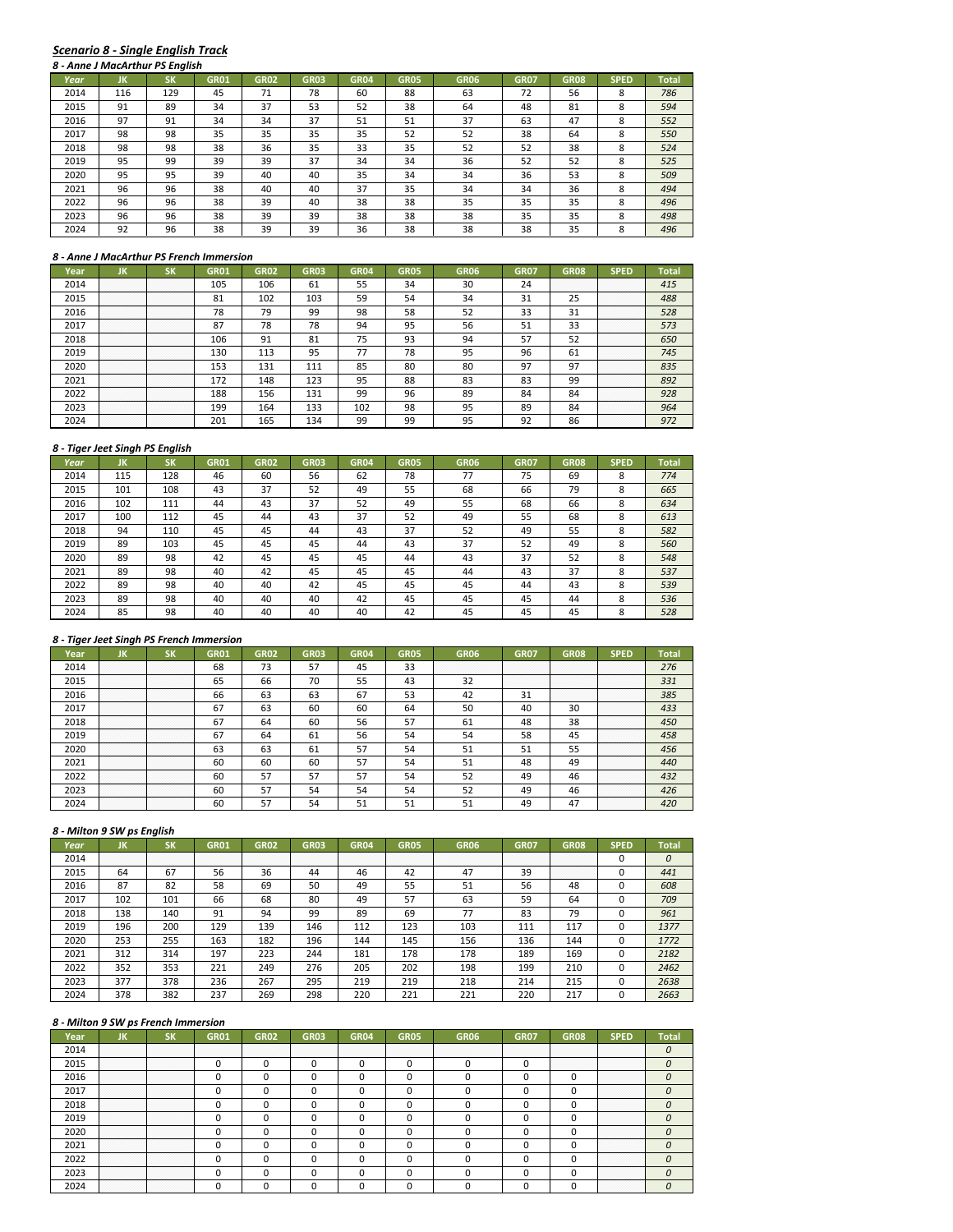#### *Scenario 9 ‐ Dual Track*

|      | 9 - Anne J MacArthur PS Enalish |           |             |             |             |                  |             |             |             |             |             |              |
|------|---------------------------------|-----------|-------------|-------------|-------------|------------------|-------------|-------------|-------------|-------------|-------------|--------------|
| Year | JK                              | <b>SK</b> | <b>GR01</b> | <b>GR02</b> | <b>GR03</b> | GR <sub>04</sub> | <b>GR05</b> | <b>GR06</b> | <b>GR07</b> | <b>GR08</b> | <b>SPED</b> | <b>Total</b> |
| 2014 | 116                             | 129       | 45          | 71          | 78          | 60               | 88          | 63          | 72          | 56          | 8           | 786          |
| 2015 | 91                              | 89        | 34          | 38          | 53          | 52               | 38          | 64          | 48          | 81          | 8           | 595          |
| 2016 | 97                              | 91        | 34          | 36          | 38          | 51               | 51          | 37          | 63          | 47          | 8           | 555          |
| 2017 | 98                              | 98        | 35          | 36          | 36          | 36               | 52          | 52          | 38          | 64          | 8           | 553          |
| 2018 | 98                              | 98        | 38          | 37          | 36          | 34               | 36          | 52          | 52          | 38          | 8           | 528          |
| 2019 | 95                              | 99        | 39          | 40          | 38          | 35               | 35          | 37          | 52          | 52          | 8           | 531          |
| 2020 | 95                              | 95        | 39          | 41          | 41          | 36               | 35          | 35          | 37          | 53          | 8           | 516          |
| 2021 | 96                              | 96        | 38          | 41          | 41          | 39               | 36          | 35          | 35          | 37          | 8           | 502          |
| 2022 | 96                              | 96        | 38          | 40          | 41          | 39               | 39          | 36          | 36          | 36          | 8           | 504          |
| 2023 | 96                              | 96        | 38          | 40          | 40          | 39               | 39          | 39          | 36          | 36          | 8           | 506          |
| 2024 | 92                              | 96        | 38          | 40          | 40          | 37               | 39          | 39          | 39          | 36          | 8           | 504          |

#### *9 ‐ Anne J MacArthur PS French Immersion*

| Year. | ш                     | ым                    | GR01 | GR02 | GR03 | GR04 | GR05 | <b>GR06</b> | <b>GR07</b> | GR08             | SPED                  | Total |
|-------|-----------------------|-----------------------|------|------|------|------|------|-------------|-------------|------------------|-----------------------|-------|
| 2014  | .<br>.<br>.<br>.      | .<br>.<br>.<br>.      | 105  | 106  | 61   | 55   | 34   | 30          | 24          | .<br>.<br>.<br>. | .<br>.<br>.<br>.      | 415   |
| 2015  | .<br>.<br>.<br>.<br>. | .<br>.<br>.<br>.<br>. | 68   | 79   | 85   | 50   | 48   | 26          | 29          | n m              | .<br>.<br>.<br>.<br>. | 410   |
| 2016  | .<br>.<br>.<br>.<br>. | .<br>.<br>.<br>.<br>. | 67   | 65   | 75   | 80   | 48   | 46          | 25          | 70<br>28         | .<br>.<br>.<br>.<br>. |       |
| 2017  | .<br>.<br>.<br>.<br>. | .<br>.<br>.<br>.<br>. | 69   | 64   | 62   | 71   | 76   | 45          | 44          | 24               | .<br>.<br>.<br>.<br>. |       |
| 2018  | .<br>.                | .<br>.                |      | 66   | bì   | 59   | 68   |             | 43          |                  | .<br>.<br>.<br>.<br>. |       |
| 2019  | .<br>.<br>.<br>.<br>. | .<br>.<br>.<br>.<br>. | 73   | 69   | 63   | 57   | 56   | 64          | 69          |                  | .<br>.<br>.<br>.<br>. | 492   |
| 2020  | <br>.<br>.<br>.<br>.  | <br>.<br>.<br>.<br>.  | 73   | 69   | 66   | 59   | 55   | 53          | 61          | 66               | <br>.<br>.<br>.<br>.  | 502   |
| 2021  | .<br>.<br>.<br>.<br>. | .<br>.<br>.<br>.<br>. | 69   | 69   | 66   | 62   | 57   |             | 51          | 58               | .<br>.<br>.<br>.<br>. | 484   |
| 2022  | .<br>.<br>.<br>.<br>. | .<br>.<br>.<br>.<br>. | 69   | 66   | 66   | 62   | 59   |             | 49          | 48               | .<br>.<br>.<br>.<br>. | 475   |
| 2023  | .<br>.<br>.<br>.      | .<br>.<br>.<br>.      | 70   | 66   | 63   | 62   | 59   | 56          | 51          | 47               | .<br>.<br>.<br>.<br>. | 474   |
|       | .<br>.<br>.<br>.<br>. | .<br>.<br>.<br>.<br>. | 70   | bb   |      | 59   | 59   |             |             |                  | .<br>.<br>.<br>.<br>. |       |

#### *9 ‐ Tiger Jeet Singh PS English*

|      | 9 - Tiger Jeet Singh PS English |           |             |             |             |             |             |             |             |             |             |              |
|------|---------------------------------|-----------|-------------|-------------|-------------|-------------|-------------|-------------|-------------|-------------|-------------|--------------|
| Year | JK                              | <b>SK</b> | <b>GR01</b> | <b>GR02</b> | <b>GR03</b> | <b>GR04</b> | <b>GR05</b> | <b>GR06</b> | <b>GR07</b> | <b>GR08</b> | <b>SPED</b> | <b>Total</b> |
| 2014 | 115                             | 128       | 46          | 60          | 56          | 62          | 78          | 77          | 75          | 69          | 8           | 774          |
| 2015 | 101                             | 108       | 42          | 37          | 52          | 49          | 55          | 68          | 66          | 79          | 8           | 665          |
| 2016 | 102                             | 111       | 44          | 42          | 37          | 52          | 49          | 55          | 68          | 66          | 8           | 634          |
| 2017 | 100                             | 112       | 45          | 44          | 42          | 37          | 52          | 49          | 55          | 68          | 8           | 612          |
| 2018 | 94                              | 110       | 45          | 45          | 44          | 42          | 37          | 52          | 49          | 55          | 8           | 582          |
| 2019 | 89                              | 103       | 44          | 45          | 45          | 44          | 42          | 37          | 52          | 49          | 8           | 559          |
| 2020 | 89                              | 98        | 42          | 44          | 45          | 45          | 44          | 42          | 37          | 52          | 8           | 547          |
| 2021 | 89                              | 98        | 40          | 42          | 44          | 45          | 45          | 44          | 42          | 37          | 8           | 535          |
| 2022 | 89                              | 98        | 40          | 40          | 42          | 44          | 45          | 45          | 44          | 42          | 8           | 538          |
| 2023 | 89                              | 98        | 40          | 40          | 40          | 42          | 44          | 45          | 45          | 44          | 8           | 535          |
| 2024 | 85                              | 98        | 40          | 40          | 40          | 40          | 42          | 44          | 45          | 45          | 8           | 526          |

## *9 ‐ Tiger Jeet Singh PS French Immersion*

| Year | uв               |                  | GR01 | GR02 | GRO3 |    | GR05 | GR06 | GR07             | GR08                  |                           |     |
|------|------------------|------------------|------|------|------|----|------|------|------------------|-----------------------|---------------------------|-----|
| 2014 | .                | .                | 68   | כ. ז |      |    | 33   |      | .<br>.           | .<br>.                | .<br>.<br>.<br>.          | 276 |
| 2015 | .<br>.           | .<br>.           | 57   |      | 59   | 48 | 35   |      | .<br>.<br>.<br>. | .<br>.<br>.<br>.      | .<br>.<br>.<br>.<br>.     |     |
| 2016 | .                | .                | 58   | 54   | 47   | 56 | 46   | 33   |                  | .<br>.<br>.<br>.<br>. | .<br>.<br>.<br>.<br>.     | 320 |
| 2017 | .<br>.<br>.<br>. | .<br>.<br>.<br>. | 60   | 55   |      | 45 | 53   |      | 32               | 26                    | .<br>.<br>.<br>.<br>.     | 365 |
| 2018 | .<br>.<br>.      | .<br>.<br>.      | 60   | 57   | 52   | 49 |      | 50   | 42               | 30                    | .<br>.<br>.<br>.<br>.     | 383 |
| 2019 |                  |                  | 59   |      | 54   | 50 | 46   | 40   | 48               | 40                    | .<br>.<br>.<br>.          | 395 |
| 2020 | <br>.<br>.<br>.  | <br>.<br>.<br>.  | 56   | 56   | 54   |    |      |      | 38               |                       | <br>.<br>.<br>.<br>.<br>. | 393 |
| 2021 | <br>.<br>.       | .<br>.           | 53   |      | 53   |    | 49   | 45   | 42               | 36                    | .<br>.<br>.<br>.<br>.     | 382 |
| 2022 | .                | .                | 53   | 50   | 50   |    | 49   | 46   | 43               | 40                    | .<br>.<br>.<br>.<br>.     | 382 |
| 2023 |                  |                  | 53   | 50   |      | 48 | 48   | 47   | 44               |                       | .<br>.<br>.<br>.<br>.     | 378 |
|      | .                | .                | τэ   |      |      |    |      |      |                  |                       | .<br>.<br>.<br>.<br>.     | 373 |

## *9 ‐ Milton 9 SW ps English*

| Year | JK               | ιSΚ         | <b>GR01</b>      | <b>GR02</b>      | <b>GR03</b> | <b>GR04</b> | <b>GR05</b> | <b>GR06</b> | <b>GR07</b> | <b>GR08</b>           | <b>SPED</b> | Total |
|------|------------------|-------------|------------------|------------------|-------------|-------------|-------------|-------------|-------------|-----------------------|-------------|-------|
| 2014 | .<br>.<br>.<br>. | .<br>.<br>. | .<br>.<br>.<br>. | .<br>.<br>.<br>. | .<br>.      | .           | .<br>.      |             | .<br>.      | .<br>.<br>.<br>.      | .<br>.<br>. |       |
| 2015 | 64               | 67          | 39               | 37               | 44          | 46          | 42          | 47          | 39          | .<br>.<br>.<br>.<br>. |             | 422   |
| 2016 | 87               | 82          | 46               | 53               | 51          | 49          | 55          | 51          | 56          | 48                    |             | 577   |
| 2017 | 102              | 101         | 53               | 56               | 64          | 49          | 57          | 63          | 59          | 64                    |             | 668   |
| 2018 | 138              | 140         | 77               | 81               | 87          | 73          | 70          | 77          | 83          | 79                    |             | 905   |
| 2019 | 195              | 200         | 114              | 125              | 134         | 100         | 107         | 104         | 111         | 117                   |             | 1308  |
| 2020 | 253              | 255         | 149              | 167              | 182         | 132         | 133         | 139         | 137         | 144                   |             | 1692  |
| 2021 | 312              | 314         | 183              | 208              | 231         | 168         | 166         | 166         | 173         | 170                   |             | 2091  |
| 2022 | 352              | 353         | 207              | 234              | 262         | 191         | 190         | 188         | 189         | 195                   |             | 2361  |
| 2023 | 378              | 380         | 223              | 253              | 282         | 206         | 206         | 205         | 203         | 204                   |             | 2538  |
| 2024 | 379              | 383         | 225              | 255              | 285         | 207         | 208         | 208         | 207         | 205                   |             | 2563  |

| <b>Year</b> | . .                   |                       | GR01 | <b>GR02</b> | GR03 |    | GR05   | GR06 | GR07        | GR08                  |                            |     |
|-------------|-----------------------|-----------------------|------|-------------|------|----|--------|------|-------------|-----------------------|----------------------------|-----|
| 2014        | .<br>.<br>.<br>.      |                       |      |             | .    | .  | .<br>. |      | .<br>.<br>. | .<br>.<br>.           | .<br>.<br>.<br>.           |     |
| 2015        | .<br>.<br>.<br>.      | .<br>.<br>.<br>.      | 37   | 39          |      | 16 |        |      |             | .<br>.<br>.<br>.<br>. | .<br>.<br>.<br>.<br>.      |     |
| 2016        | .<br>.<br>.<br>.      | .<br>.<br>.<br>.      |      | 38          |      | 29 |        |      |             |                       | .<br>.<br>.<br>.<br>.      | 187 |
| 2017        | .<br>.                | .<br>.                | 37   | 34          | 39   | 38 | 29     |      | 16          |                       | .<br>.<br>.<br>.<br>.      |     |
| 2018        | .<br>.<br>.<br>.      | .<br>.<br>.<br>.      |      | 45          | 39   | 38 | 40     |      | 20          |                       | .<br>.<br>.<br>.<br>.      | 287 |
| 2019        | .<br>.<br>.           | .<br>.<br>.           | 79   | 65          |      | 37 | 43     |      | 37          | zn                    | .<br>.<br>.<br>.<br>.      | 380 |
| 2020        | <br>.<br>.<br>.       | <br>.<br>.            | 102  | 83          | 64   |    |        |      | 49          |                       | .<br>.<br>.<br>.<br>.<br>. |     |
| 2021        | .<br>.                | <br>.                 | 124  | 101         |      | 50 | 47     |      |             |                       | <br>.<br>.<br>.<br>.       |     |
| 2022        | .<br>.<br>.           | .<br>.<br>.           | 140  | 112         | 85   | 55 | 53     | 50   | 49          |                       | .<br>.<br>.<br>.<br>.      | 597 |
| 2023        | .<br>.<br>.<br>.<br>. | .<br>.<br>.<br>.<br>. | 150  | 120         | 89   | 58 |        |      |             | 51                    | .<br>.<br>.<br>.<br>.      |     |
|             |                       |                       |      |             |      |    |        |      |             |                       | .<br>.<br>.<br>.<br>.      |     |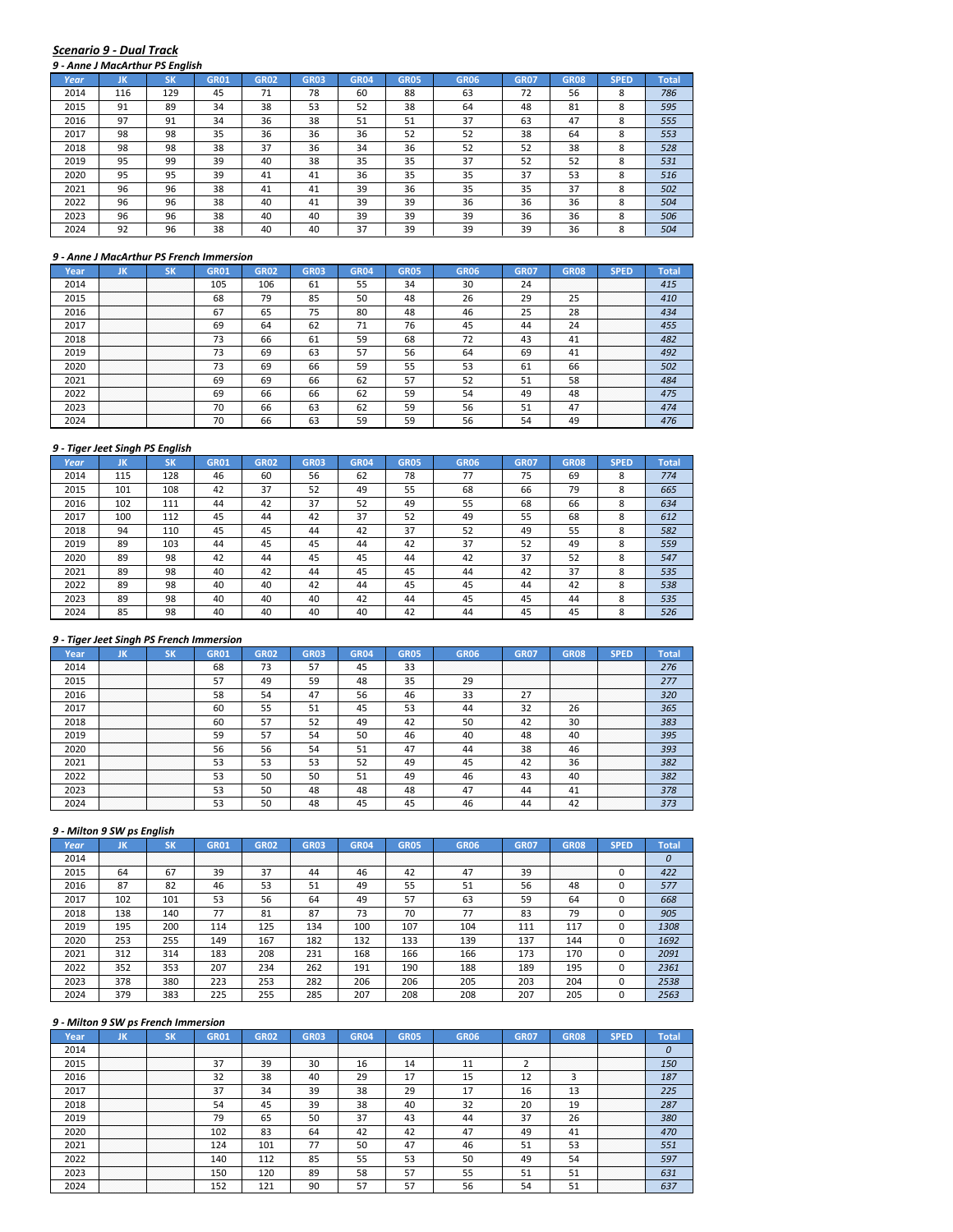# *Scenario 10 ‐ Single English Track*

|      |     | 10 - Anne J MacArthur PS English |             |             |             |             |             |             |             |             |             |              |
|------|-----|----------------------------------|-------------|-------------|-------------|-------------|-------------|-------------|-------------|-------------|-------------|--------------|
| Year | ЛΚ  | SK                               | <b>GR01</b> | <b>GR02</b> | <b>GR03</b> | <b>GR04</b> | <b>GR05</b> | <b>GR06</b> | <b>GR07</b> | <b>GR08</b> | <b>SPED</b> | <b>Total</b> |
| 2014 | 116 | 129                              | 45          | 71          | 78          | 60          | 88          | 63          | 72          | 56          | 8           | 786          |
| 2015 | 91  | 89                               | 34          | 37          | 53          | 52          | 38          | 64          | 48          | 81          | 8           | 594          |
| 2016 | 97  | 91                               | 34          | 34          | 37          | 51          | 51          | 37          | 63          | 47          | 8           | 552          |
| 2017 | 98  | 98                               | 35          | 35          | 35          | 35          | 52          | 52          | 38          | 64          | 8           | 550          |
| 2018 | 98  | 98                               | 38          | 36          | 35          | 33          | 35          | 52          | 52          | 38          | 8           | 524          |
| 2019 | 95  | 99                               | 39          | 39          | 37          | 34          | 34          | 36          | 52          | 52          | 8           | 525          |
| 2020 | 95  | 95                               | 39          | 40          | 40          | 35          | 34          | 34          | 36          | 53          | 8           | 509          |
| 2021 | 96  | 96                               | 38          | 40          | 40          | 37          | 35          | 34          | 34          | 36          | 8           | 494          |
| 2022 | 96  | 96                               | 38          | 39          | 40          | 38          | 38          | 35          | 35          | 35          | 8           | 496          |
| 2023 | 96  | 96                               | 38          | 39          | 39          | 38          | 38          | 38          | 35          | 35          | 8           | 498          |
| 2024 | 92  | 96                               | 38          | 39          | 39          | 36          | 38          | 38          | 38          | 35          | 8           | 496          |

#### *10 ‐ Anne J MacArthur PS French Immersion*

| Year |                            |                       | GR01 | GR02 | GR03 | GR <sub>04</sub> | GR05 | GR06 | GR07 | GR08             | SPED                       | Total |
|------|----------------------------|-----------------------|------|------|------|------------------|------|------|------|------------------|----------------------------|-------|
| 2014 | .<br>.                     | .<br>.                | 105  | 106  | 61   | 55               | 34   | 30   | 24   | .<br>.<br>.<br>. | .<br>.<br>.<br>.           | 415   |
| 2015 | .<br>.<br>.                | .<br>.<br>.           | 81   | 102  | 103  | 59               | 54   | 34   | 31   | n r<br>25        | .<br>.<br>.<br>.<br>.      | 488   |
| 2016 | .<br>.<br>.<br>.<br>.      | .<br>.<br>.<br>.<br>. | 78   | 79   | 99   | 98               | 58   | 52   | 33   | 31               | .<br>.<br>.<br>.<br>.      | 528   |
| 2017 | .<br>.<br>.                | .<br>.<br>.           | 87   | 78   | 78   | 94               | 95   | 56   | 51   | 33               | .<br>.<br>.<br>.<br>.      | 573   |
| 2018 | .<br>.<br>.                | .<br>.<br>.           | 106  | 91   | 81   | 75               | 93   | 94   | 57   | 52               | .<br>.<br>.<br>.<br>.      | 650   |
| 2019 | .<br>.<br>.                | .<br>.<br>.           | 130  | 113  | 95   |                  | 78   | 95   | 96   | 61               | .<br>.<br>.<br>.<br>.      | 745   |
| 2020 | .<br>.<br>.<br>.<br>.<br>. | .<br>.<br>.<br>.<br>. | 153  | 131  |      | 85               | 80   | 80   | 97   | 97               | .<br>.<br>.<br>.<br>.<br>. | 835   |
| 2021 | <br>.<br>.<br>.<br>.       | <br>.<br>.<br>.<br>.  | 172  | 148  | 123  | 95               | 88   | 83   | 83   | 99               | <br>.<br>.<br>.<br>.       | 892   |
| 2022 | .<br>.<br>.<br>.           | .<br>.<br>.<br>.      | 188  | 156  | 131  | 99               | 96   | 8S   | 84   | 84               | .<br>.<br>.<br>.<br>.      | 928   |
| 2023 | .<br>.<br>.<br>.<br>.      | .<br>.<br>.<br>.<br>. | 199  | 164  | 133  | 102              | 98   | 95   | 89   | 84               | .<br>.<br>.<br>.<br>.      | 964   |
|      | .<br>.<br>.<br>.           | .<br>.<br>.<br>.      | 201  | '65  |      | ۵Q               | 99   |      | ۵ĩ   | ິ                | .<br>.<br>.<br>.<br>.      |       |

#### *10 ‐ Tiger Jeet Singh PS English*

|      |     | 10 - Tiger Jeet Singh PS Engilsh |             |             |             |             |             |      |             |             |             |              |
|------|-----|----------------------------------|-------------|-------------|-------------|-------------|-------------|------|-------------|-------------|-------------|--------------|
| Year | JK  | <b>SK</b>                        | <b>GR01</b> | <b>GR02</b> | <b>GR03</b> | <b>GR04</b> | <b>GR05</b> | GR06 | <b>GR07</b> | <b>GR08</b> | <b>SPED</b> | <b>Total</b> |
| 2014 | 115 | 128                              | 46          | 60          | 56          | 62          | 78          | 77   | 75          | 69          | 8           | 774          |
| 2015 | 121 | 133                              | 57          | 51          | 65          | 60          | 66          | 82   | 81          | 79          | 8           | 802          |
| 2016 | 127 | 139                              | 62          | 63          | 57          | 67          | 63          | 69   | 85          | 84          | 8           | 824          |
| 2017 | 127 | 139                              | 62          | 62          | 63          | 53          | 67          | 63   | 69          | 85          | 8           | 798          |
| 2018 | 122 | 139                              | 62          | 62          | 62          | 59          | 53          | 67   | 63          | 69          | 8           | 768          |
| 2019 | 117 | 133                              | 63          | 63          | 63          | 59          | 59          | 53   | 67          | 63          | 8           | 748          |
| 2020 | 117 | 127                              | 60          | 63          | 63          | 59          | 59          | 60   | 53          | 67          | 8           | 736          |
| 2021 | 117 | 127                              | 58          | 60          | 63          | 59          | 59          | 59   | 60          | 53          | 8           | 723          |
| 2022 | 117 | 127                              | 58          | 58          | 60          | 59          | 59          | 59   | 59          | 59          | 8           | 722          |
| 2023 | 116 | 127                              | 57          | 57          | 57          | 56          | 59          | 59   | 59          | 59          | 8           | 713          |
| 2024 | 111 | 127                              | 57          | 57          | 57          | 53          | 56          | 58   | 58          | 58          | 8           | 701          |

## *10 ‐ Tiger Jeet Singh PS French Immersion*

| ⁄ear |                            |                                                                                                                           | GR01 | GR02      |    |    | GR05 | GR06 | GR07             | GR08                  | SPED                      |     |
|------|----------------------------|---------------------------------------------------------------------------------------------------------------------------|------|-----------|----|----|------|------|------------------|-----------------------|---------------------------|-----|
| 2014 | .<br>.                     | .<br>.                                                                                                                    | 68   | כי<br>כ ו | 57 |    | 33   |      | .<br>.<br>.      | .<br>.<br>.           | .<br>.<br>.               | 276 |
| 2015 | .<br>.<br>.<br>.           | .<br>.<br>.<br>.                                                                                                          | 70   | 66        | 70 | 55 |      | 52   | .<br>.<br>.<br>. | .<br>.<br>.<br>.      | .<br>.<br>.<br>.<br>.     | 336 |
| 2016 | .<br>.                     | .<br>.                                                                                                                    | 70   | ь.        | 63 | 67 | 53   |      | 31               | .<br>.<br>.<br>.<br>. | .<br>.<br>.<br>.<br>.     | 393 |
| 2017 | .                          | .                                                                                                                         | 70   | 6         | 64 | 60 | 64   |      | 40               | 30                    | .<br>.<br>.<br>.<br>.     | 444 |
| 2018 | .<br>.<br>.                | .<br>.<br>.                                                                                                               | 70   | 67        | 63 | 60 | 57   | 61   | 48               | 38                    | .<br>.<br>.<br>.<br>.     | 464 |
| 2019 | .<br>.                     | .<br>.<br>the contract of the contract of the contract of the contract of the contract of the contract of the contract of | 70   | 67        | 63 | 60 | 57   |      | 58               | 45                    | .<br>.<br>.<br>.<br>.     |     |
| 2020 | .<br>.<br>.<br>.<br>.<br>. | <br>.<br>.<br>.<br>.                                                                                                      | 67   | 67        | 63 | 60 | 57   |      | 51               |                       | <br>.<br>.<br>.<br>.<br>. |     |
| 2021 | <br>.<br>.<br>.            | .<br>.<br>.                                                                                                               | 64   | 64        | 64 | 60 | 57   |      | 52               | 49                    | <br>.<br>.<br>.<br>.      | 462 |
| 2022 | .<br>.                     | .<br>.                                                                                                                    | 63   | 60        | 60 | 60 | 57   |      | 51               | 49                    | .<br>.<br>.<br>.<br>.     | 456 |
| 2023 | .                          | .                                                                                                                         | 63   | 60        |    | 57 | 57   |      | 51               | 49                    | .<br>.<br>.<br>.<br>.     | 449 |
|      | .<br>.                     | .<br>.                                                                                                                    |      |           |    |    |      |      |                  |                       | .<br>.<br>.<br>.<br>.     |     |

## *10 ‐ Milton 9 SW ps English*

| Year | JK  | SK  | GR01 | <b>GR02</b> | <b>GR03</b> | <b>GR04</b> | <b>GR05</b> | <b>GR06</b> | <b>GR07</b>      | <b>GR08</b>           | <b>SPED</b> | Total |
|------|-----|-----|------|-------------|-------------|-------------|-------------|-------------|------------------|-----------------------|-------------|-------|
| 2014 | .   | .   | .    | .           | .           | .           | .           |             | .<br>.<br>.<br>. | .<br>.<br>.           |             | 0     |
| 2015 | 44  | 42  | 36   | 22          | 32          | 35          | 31          | 33          | 24               | .<br>.<br>.<br>.<br>. |             | 299   |
| 2016 | 61  | 55  | 36   | 44          | 30          | 34          | 41          | 37          | 39               | 30                    |             | 410   |
| 2017 | 74  | 74  | 46   | 46          | 55          | 33          | 42          | 49          | 45               | 47                    |             | 513   |
| 2018 | 110 | 110 | 71   | 73          | 76          | 67          | 53          | 62          | 69               | 66                    |             | 761   |
| 2019 | 168 | 170 | 107  | 119         | 125         | 93          | 101         | 87          | 96               | 103                   |             | 1172  |
| 2020 | 226 | 226 | 142  | 160         | 175         | 127         | 126         | 134         | 120              | 129                   |             | 1565  |
| 2021 | 285 | 285 | 176  | 201         | 223         | 164         | 161         | 159         | 167              | 153                   |             | 1974  |
| 2022 | 324 | 324 | 200  | 228         | 254         | 187         | 187         | 183         | 182              | 190                   |             | 2255  |
| 2023 | 351 | 351 | 216  | 247         | 274         | 202         | 202         | 202         | 198              | 197                   |             | 2437  |
| 2024 | 353 | 355 | 218  | 249         | 278         | 203         | 204         | 204         | 204              | 201                   |             | 2467  |

| 2014 |             |                                                                                                                     |  |  |  |  |                       |  |
|------|-------------|---------------------------------------------------------------------------------------------------------------------|--|--|--|--|-----------------------|--|
| 2015 |             |                                                                                                                     |  |  |  |  |                       |  |
| 2016 |             |                                                                                                                     |  |  |  |  | .<br>.<br>.<br>.<br>. |  |
| 2017 | .           | .                                                                                                                   |  |  |  |  | .<br>.<br>.<br>.<br>. |  |
| 2018 |             |                                                                                                                     |  |  |  |  | .<br>.<br>.<br>.<br>. |  |
| 2019 |             |                                                                                                                     |  |  |  |  | .<br>.<br>.<br>.<br>. |  |
| 2020 |             | <br>the contract of the contract of the contract of the contract of the contract of the contract of the contract of |  |  |  |  | .<br>.<br>.<br>.<br>. |  |
| 2021 | <br>.<br>.  | <br>.<br>.                                                                                                          |  |  |  |  | .<br>.<br>.<br>.<br>. |  |
| 2022 | .<br>.<br>. | .<br>.<br>.                                                                                                         |  |  |  |  | .<br>.<br>.<br>.<br>. |  |
| 2023 | .<br>.      | .<br>.                                                                                                              |  |  |  |  | .<br>.<br>.<br>.<br>. |  |
|      |             |                                                                                                                     |  |  |  |  | .<br>.<br>.<br>.<br>. |  |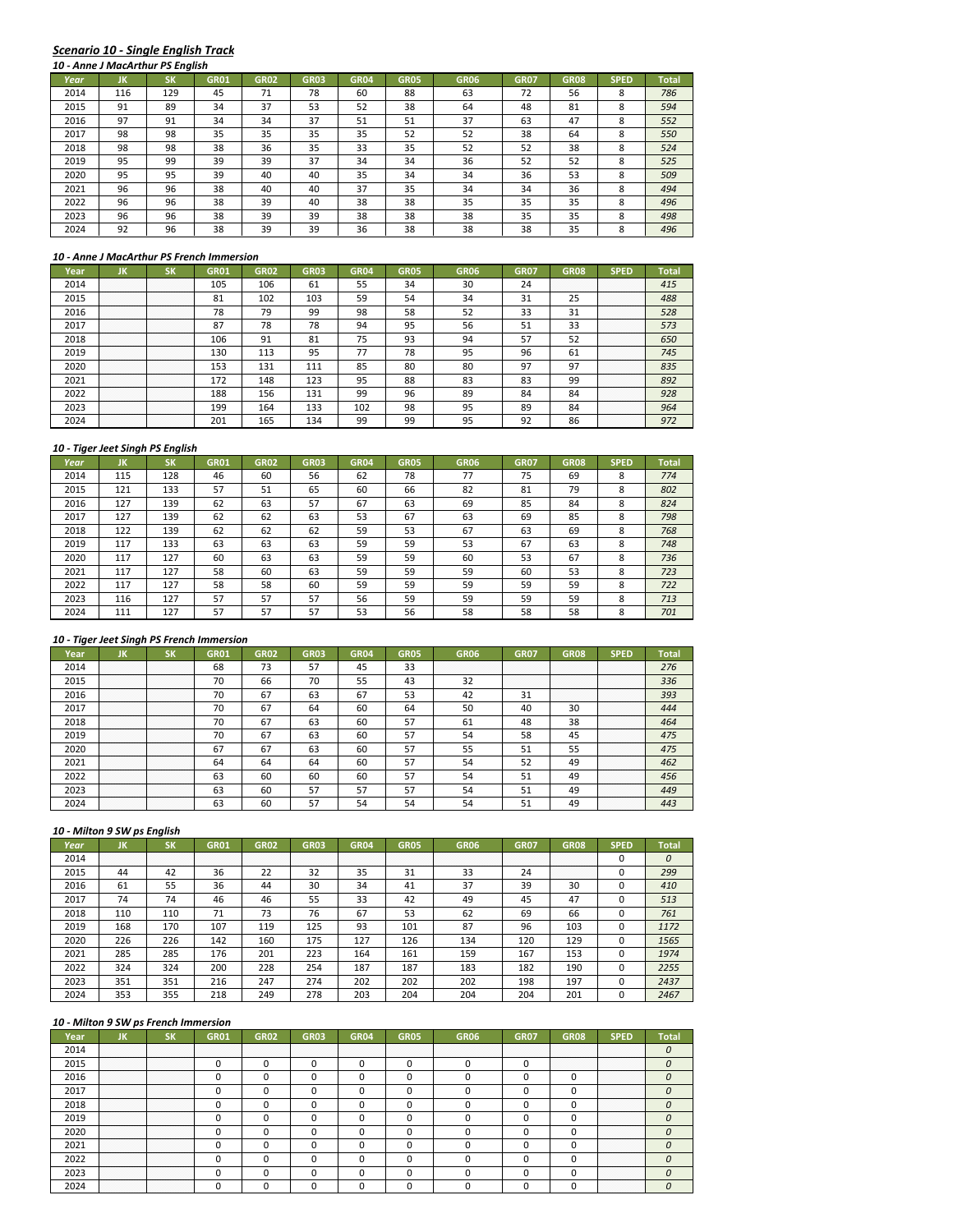#### *Scenario 11 ‐ Dual Track 11 ‐ Anne J MacArthur PS English*

|      | , <sub></sub> |           |             |             |             |             |             |             |             |             |             |              |
|------|---------------|-----------|-------------|-------------|-------------|-------------|-------------|-------------|-------------|-------------|-------------|--------------|
| Year | JK            | <b>SK</b> | <b>GR01</b> | <b>GR02</b> | <b>GR03</b> | <b>GR04</b> | <b>GR05</b> | <b>GR06</b> | <b>GR07</b> | <b>GR08</b> | <b>SPED</b> | <b>Total</b> |
| 2014 | 116           | 129       | 45          | 71          | 78          | 60          | 88          | 63          | 72          | 56          | 8           | 786          |
| 2015 | 91            | 89        | 34          | 38          | 53          | 52          | 38          | 64          | 48          | 81          | 8           | 595          |
| 2016 | 97            | 91        | 34          | 36          | 38          | 51          | 51          | 37          | 63          | 47          | 8           | 555          |
| 2017 | 98            | 98        | 35          | 36          | 36          | 36          | 52          | 52          | 38          | 64          | 8           | 553          |
| 2018 | 98            | 98        | 38          | 37          | 36          | 34          | 36          | 52          | 52          | 38          | 8           | 528          |
| 2019 | 95            | 99        | 39          | 40          | 38          | 35          | 35          | 37          | 52          | 52          | 8           | 531          |
| 2020 | 95            | 95        | 39          | 41          | 41          | 36          | 35          | 35          | 37          | 53          | 8           | 516          |
| 2021 | 96            | 96        | 38          | 41          | 41          | 39          | 36          | 35          | 35          | 37          | 8           | 502          |
| 2022 | 96            | 96        | 38          | 40          | 41          | 39          | 39          | 36          | 36          | 36          | 8           | 504          |
| 2023 | 96            | 96        | 38          | 40          | 40          | 39          | 39          | 39          | 36          | 36          | 8           | 506          |
| 2024 | 92            | 96        | 38          | 40          | 40          | 37          | 39          | 39          | 39          | 36          | 8           | 504          |

#### *11 ‐ Anne J MacArthur PS French Immersion*

| Year | ЛN                                 | טופ                   | GR01 | GR02 | GR03 | GR04 | GR05 | GR06 | GR07 | <b>GR08</b>      | SPED                       | Total |
|------|------------------------------------|-----------------------|------|------|------|------|------|------|------|------------------|----------------------------|-------|
| 2014 | .<br>.<br>.<br>.                   | .<br>.<br>.<br>.      | 105  | 106  | ы    | 55   | 34   | 30   | 24   | .<br>.<br>.<br>. | .<br>.<br>.<br>.           |       |
| 2015 | <br>.<br>.<br>.<br>.               | .<br>.<br>.<br>.<br>. | 68   | 79   | 85   | 50   | 48   |      | 29   | חר               | .<br>.<br>.<br>.<br>.      | 410   |
| 2016 | .<br>.<br>.<br>.                   | .<br>.<br>.<br>.      | 67   | 65   | 75   | 80   | 48   |      | 25   | 28               | .<br>.<br>.<br>.<br>.      |       |
| 2017 | .<br>.<br>.<br>.<br>.              | .<br>.<br>.<br>.<br>. | 69   | 64   | 62   | 71   | 76   |      | 44   | 24               | .<br>.<br>.<br>.<br>.      |       |
| 2018 | .<br>.<br>.<br>.<br>.              | .<br>.<br>.<br>.<br>. | 73   | 66   | 61   | 59   | 68   |      | 43   | 41               | .<br>.<br>.<br>.<br>.      |       |
| 2019 | .<br>.<br>.<br>.<br>.              | .<br>.<br>.<br>.<br>. | 73   | 69   | 63   | 57   | 56   | 64   | 69   | 41               | .<br>.<br>.<br>.<br>.      |       |
| 2020 | .<br>.<br>.<br>.<br>.              | <br>.<br>.<br>.<br>.  | 73   | 69   | 66   | 59   | 55   | 53   | 61   | 66               | .<br>.<br>.<br>.<br>.<br>. | 502   |
| 2021 | <br>.<br>.<br>.<br>.               | <br>.<br>.<br>.<br>.  | 69   | 69   | 66   | 62   | 57   |      | 51   | 58               | .<br>.<br>.<br>.<br>.      | 484   |
| 2022 | . <del>.</del><br>.<br>.<br>.<br>. | <br>.<br>.<br>.<br>.  | 69   | 66   | 66   | 62   | 59   |      | 49   | 48               | .<br>.<br>.<br>.<br>.      | 475   |
| 2023 | .<br>.<br>.<br>.<br>.              | .<br>.<br>.<br>.<br>. | 70   | 66   | 63   | 62   | 59   | 56   | 51   | 47               | .<br>.<br>.<br>.<br>.      | 475   |
|      | .<br>.<br>.<br>.<br>.              | .<br>.<br>.<br>.<br>. | 70   | hh   |      | 50   | 59   |      |      |                  | .<br>.<br>.<br>.<br>.      | 476   |

#### *11 ‐ Tiger Jeet Singh PS English*

|      |     | 11 - Tiger Jeet Singh PS Engilsh |             |             |             |             |             |             |             |             |             |              |
|------|-----|----------------------------------|-------------|-------------|-------------|-------------|-------------|-------------|-------------|-------------|-------------|--------------|
| Year | JK  | <b>SK</b>                        | <b>GR01</b> | <b>GR02</b> | <b>GR03</b> | <b>GR04</b> | <b>GR05</b> | <b>GR06</b> | <b>GR07</b> | <b>GR08</b> | <b>SPED</b> | <b>Total</b> |
| 2014 | 115 | 128                              | 46          | 60          | 56          | 62          | 78          | 77          | 75          | 69          | 8           | 774          |
| 2015 | 121 | 133                              | 57          | 51          | 65          | 60          | 66          | 82          | 81          | 79          | 8           | 802          |
| 2016 | 127 | 139                              | 62          | 63          | 57          | 67          | 63          | 69          | 85          | 84          | 8           | 824          |
| 2017 | 127 | 139                              | 62          | 62          | 63          | 53          | 67          | 63          | 69          | 85          | 8           | 798          |
| 2018 | 122 | 139                              | 62          | 62          | 62          | 59          | 53          | 67          | 63          | 69          | 8           | 768          |
| 2019 | 117 | 133                              | 63          | 63          | 63          | 59          | 59          | 53          | 67          | 63          | 8           | 748          |
| 2020 | 117 | 127                              | 60          | 63          | 63          | 59          | 59          | 60          | 53          | 67          | 8           | 736          |
| 2021 | 117 | 127                              | 58          | 60          | 63          | 59          | 59          | 59          | 60          | 53          | 8           | 723          |
| 2022 | 117 | 127                              | 58          | 58          | 60          | 59          | 59          | 59          | 59          | 59          | 8           | 722          |
| 2023 | 116 | 127                              | 57          | 57          | 57          | 56          | 59          | 59          | 59          | 59          | 8           | 713          |
| 2024 | 111 | 127                              | 57          | 57          | 57          | 53          | 56          | 58          | 58          | 58          | 8           | 701          |

## *11 ‐ Tiger Jeet Singh PS French Immersion*

| Year | uв               |                  | GR01 | GR02 | GRO3 |    | GR05 | GR06 | GR07             | GR08                  |                            |     |
|------|------------------|------------------|------|------|------|----|------|------|------------------|-----------------------|----------------------------|-----|
| 2014 | .                | .                | 68   | כ. ז |      |    | 33   |      | .<br>.           | .<br>.                | .<br>.<br>.<br>.           | 276 |
| 2015 | .<br>.<br>.      | .<br>.           | 70   | bh   | 70   | 55 | 43   |      | .<br>.<br>.<br>. | .<br>.<br>.<br>.      | .<br>.<br>.<br>.<br>.      | 336 |
| 2016 | .                | .                | 70   | ь.   | 63   | 67 | 53   |      | 31               | .<br>.<br>.<br>.<br>. | .<br>.<br>.<br>.<br>.      | 393 |
| 2017 | .<br>.<br>.<br>. | .<br>.<br>.<br>. | 70   | ь.   | 64   | 60 | 64   | 50   | 40               | 30                    | .<br>.<br>.<br>.<br>.      | 444 |
| 2018 | .<br>.<br>.      | .<br>.<br>.      |      | 67   | 63   | 60 | 57   | -61  | 48               | 38                    | .<br>.<br>.<br>.<br>.      | 464 |
| 2019 | .                | .                | 70   | ь.   | 63   | 60 | 57   |      | 58               | 45                    | .<br>.<br>.<br>.           |     |
| 2020 | .<br>.<br>.<br>. | .<br>.<br>.<br>. | 67   | 67   | 63   | 60 | 57   |      | 51               |                       | .<br>.<br>.<br>.<br>.<br>. |     |
| 2021 | <br>.<br>.       | .<br>.<br>.      | 64   | 64   | 64   | 60 | 57   |      | 52               | 49                    | .<br>.<br>.<br>.<br>.      | 462 |
| 2022 | <br>.<br>.       | .<br>.<br>.      | 63   | 60   | 60   | 60 | 57   |      | 51               | 49                    | .<br>.<br>.<br>.<br>.      | 456 |
| 2023 |                  |                  | 63   | 60   |      |    | 57   |      |                  | 49                    | .<br>.<br>.<br>.<br>.      | 449 |
|      | .                | .                | 63   |      |      |    |      |      |                  |                       | .<br>.<br>.<br>.<br>.      |     |

## *11 ‐ Milton 9 SW ps English*

| Year | JK               | C1<br>эκ         | GR01        | GR <sub>02</sub> | <b>GR03</b> | <b>GR04</b>      | <b>GR05</b>      | <b>GR06</b> | GR07             | <b>GR08</b>       | <b>SPED</b> | Total |
|------|------------------|------------------|-------------|------------------|-------------|------------------|------------------|-------------|------------------|-------------------|-------------|-------|
| 2014 | .<br>.<br>.<br>. | .<br>.<br>.<br>. | .<br>.<br>. | .<br>.<br>.      | .<br>.<br>. | .<br>.<br>.<br>. | .<br>.<br>.<br>. |             | .<br>.<br>.<br>. | .<br>.<br>.<br>.  | .<br>.<br>. |       |
| 2015 | 44               | 42               | 24          | 22               | 30          | 35               | 31               | 33          | 24               | .<br>$\mathbf{0}$ |             | 285   |
| 2016 | 61               | 55               | 27          | 33               | 31          | 34               | 41               | 37          | 39               | 30                |             | 387   |
| 2017 | 74               | 74               | 36          | 38               | 44          | 33               | 42               | 49          | 45               | 47                |             | 482   |
| 2018 | 110              | 110              | 60          | 64               | 68          | 56               | 54               | 62          | 69               | 65                |             | 719   |
| 2019 | 168              | 170              | 96          | 108              | 117         | 85               | 90               | 88          | 96               | 103               |             | 1119  |
| 2020 | 226              | 226              | 131         | 148              | 165         | 118              | 118              | 122         | 120              | 129               |             | 1503  |
| 2021 | 285              | 285              | 165         | 190              | 212         | 154              | 152              | 151         | 156              | 154               |             | 1903  |
| 2022 | 324              | 324              | 189         | 216              | 244         | 177              | 177              | 174         | 173              | 178               |             | 2177  |
| 2023 | 351              | 351              | 205         | 235              | 265         | 192              | 192              | 192         | 190              | 189               |             | 2360  |
| 2024 | 353              | 355              | 208         | 238              | 268         | 193              | 194              | 194         | 194              | 192               |             | 2388  |

| Year |                  |                  |     |     | GR03     |    |    | GR06 | GRO. |        |                       |     |
|------|------------------|------------------|-----|-----|----------|----|----|------|------|--------|-----------------------|-----|
| 2014 |                  |                  |     |     |          |    |    |      | .    |        | .                     |     |
| 2015 |                  |                  | 24  |     | ıο       |    |    |      |      | .<br>. | .<br>.                |     |
| 2016 | .<br>.<br>.      | .<br>.<br>.      | 20  |     | 24       | 18 | 10 |      |      |        | .<br>.<br>.<br>.<br>. |     |
|      | .<br>.           | .<br>.           |     | 23  |          | າາ | 10 |      |      |        | .<br>.<br>.<br>.<br>. |     |
| 2018 | .<br>.           | .<br>.           |     | 35  | າດ<br>۷õ | 26 | 26 |      | 14   |        | .<br>.<br>.<br>.<br>. | 206 |
| 2019 | .<br>.           | .<br>.           | 68  | 56  |          |    |    |      | າສ   |        | .<br>.<br>.<br>.<br>. | 300 |
| 2020 | .                |                  | 91  | 73  |          |    | 32 | 36   | 36   |        | <br>.<br>.<br>.<br>.  | 388 |
| 2021 | <br>.            | <br>.            | 113 | 90  |          | 42 | 39 |      |      |        | <br>.<br>.<br>.<br>.  |     |
| 2022 | .                | .                | 129 | 101 |          | 46 | 45 |      |      |        | .<br>.<br>.<br>.<br>. |     |
| 2023 | .<br>.<br>.<br>. | .<br>.<br>.<br>. | 140 | 110 |          |    | 48 |      |      |        | .<br>.<br>.<br>.<br>. | 560 |
|      |                  |                  | 142 |     |          |    |    |      |      |        | .<br>.<br>.<br>.<br>. |     |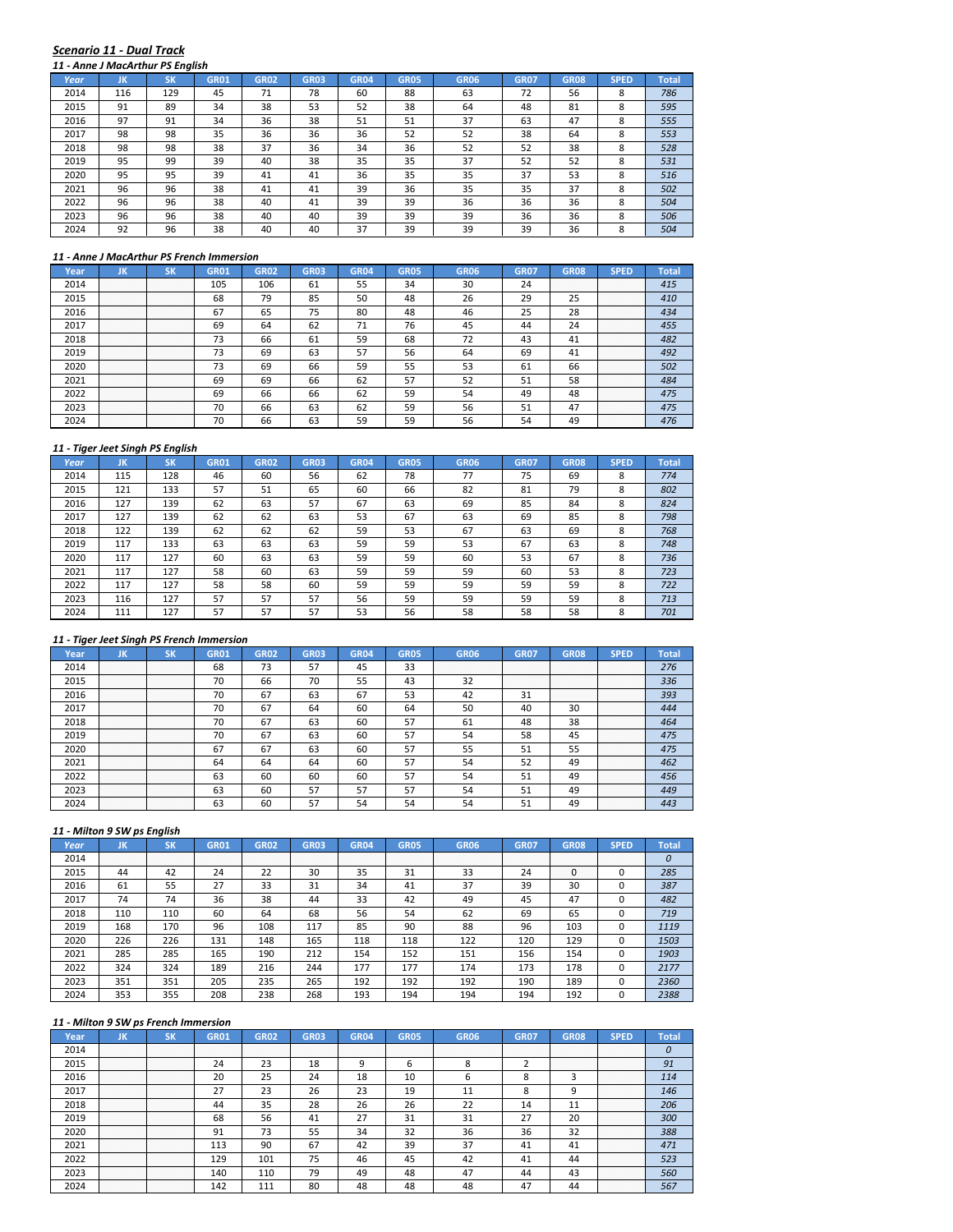## *Scenario 12 ‐ Single English Track*

|      |     | 12 - Anne J MacArthur PS English |             |             |             |             |             |             |             |      |             |              |
|------|-----|----------------------------------|-------------|-------------|-------------|-------------|-------------|-------------|-------------|------|-------------|--------------|
| Year | JK  | <b>SK</b>                        | <b>GR01</b> | <b>GR02</b> | <b>GR03</b> | <b>GR04</b> | <b>GR05</b> | <b>GR06</b> | <b>GR07</b> | GR08 | <b>SPED</b> | <b>Total</b> |
| 2014 | 116 | 129                              | 45          | 71          | 78          | 60          | 88          | 63          | 72          | 56   | 8           | 786          |
| 2015 | 91  | 89                               | 34          | 37          | 53          | 52          | 38          | 64          | 48          | 81   | 8           | 594          |
| 2016 | 97  | 91                               | 34          | 34          | 37          | 51          | 51          | 37          | 63          | 47   | 8           | 552          |
| 2017 | 98  | 98                               | 35          | 35          | 35          | 35          | 52          | 52          | 38          | 64   | 8           | 550          |
| 2018 | 98  | 98                               | 38          | 36          | 35          | 33          | 35          | 52          | 52          | 38   | 8           | 524          |
| 2019 | 95  | 99                               | 39          | 39          | 37          | 34          | 34          | 36          | 52          | 52   | 8           | 525          |
| 2020 | 95  | 95                               | 39          | 40          | 40          | 35          | 34          | 34          | 36          | 53   | 8           | 509          |
| 2021 | 96  | 96                               | 38          | 40          | 40          | 37          | 35          | 34          | 34          | 36   | 8           | 494          |
| 2022 | 96  | 96                               | 38          | 39          | 40          | 38          | 38          | 35          | 35          | 35   | 8           | 496          |
| 2023 | 96  | 96                               | 38          | 39          | 39          | 38          | 38          | 38          | 35          | 35   | 8           | 498          |
| 2024 | 92  | 96                               | 38          | 39          | 39          | 36          | 38          | 38          | 38          | 35   | 8           | 496          |

#### *12 ‐ Anne J MacArthur PS French Immersion*

| rear) |                            |                       | GR01 | GR02 | GR03            | GR <sub>04</sub> | GR05 | GR06             | GR07                 | GRO8                                     | SPED                       | Total |
|-------|----------------------------|-----------------------|------|------|-----------------|------------------|------|------------------|----------------------|------------------------------------------|----------------------------|-------|
| 2014  | .<br>.                     | .<br>.                | 105  | 106  | 61              | 55               | 34   | 30               | 24                   | .<br>. <b>.</b><br>.<br>. <del>. .</del> | .<br>.<br>.<br>.           | 415   |
| 2015  | .<br>.<br>.                | .<br>.<br>.           | 78   | 96   | 99              | 58               | 51   | 34               | 30                   | n m<br>25                                | .<br>.<br>.<br>.<br>.      | 470   |
| 2016  | .<br>.<br>.<br>.<br>.      | .<br>.<br>.<br>.<br>. | 76   | 76   | 93              | 94               | 56   |                  | 33                   | 29                                       | .<br>.<br>.<br>.<br>.      | 507   |
| 2017  | .<br>.<br>.                | .<br>.<br>.           | 84   | 76   | 75              | 88               | 91   | 55               | 48                   | 33                                       | .<br>.<br>.<br>.<br>.      | 552   |
| 2018  | .<br>.<br>.                | .<br>.<br>.           | 103  | 89   | 78              | 72               | 88   | 90               | 56                   | 49                                       | .<br>.<br>.<br>.<br>.      | 626   |
| 2019  | .<br>.<br>.                | .<br>.<br>.           | 126  | 110  | 93              | 75               | 75   | 90               | 92                   | 60                                       | .<br>.<br>.<br>.<br>.      | 722   |
| 2020  | .<br>.<br>.<br>.<br>.<br>. | .<br>.<br>.<br>.<br>. | 149  | 127  | 108             | 83               | 78   | 78               | 92                   | 94                                       | .<br>.<br>.<br>.<br>.<br>. | 811   |
| 2021  | <br>.<br>.<br>.<br>.       | <br>.<br>.<br>.<br>.  | 169  | 145  | 12 <sub>C</sub> | 93               | 86   | $^{\circ}$<br>81 | 81                   |                                          | <br>.<br>.<br>.<br>.       | 870   |
| 2022  | .<br>.<br>.<br>.           | .<br>.<br>.<br>.      | 185  | 153  | 128             | 97               | 93   | 87               | 82                   | $\circ$<br>84                            | .<br>.<br>.<br>.<br>.      | 907   |
| 2023  | .<br>.<br>.<br>.<br>.      | .<br>.<br>.<br>.<br>. | 196  | 161  | 130             | 99               | 96   | 93               | O <sub>7</sub><br>87 | $\circ$<br>ΩZ                            | .<br>.<br>.<br>.<br>.      | 944   |
|       | .<br>.<br>.<br>.           | .<br>.<br>.<br>.      | 198  | 62   |                 |                  | 96   |                  | 90                   |                                          | .<br>.<br>.<br>.<br>.      |       |

#### *12 ‐ Tiger Jeet Singh PS English*

| Year | JK  | <b>SK</b> | <b>GR01</b> | <b>GR02</b> | <b>GR03</b> | <b>GR04</b> | <b>GR05</b> | <b>GR06</b> | <b>GR07</b> | <b>GR08</b> | <b>SPED</b> | <b>Total</b> |
|------|-----|-----------|-------------|-------------|-------------|-------------|-------------|-------------|-------------|-------------|-------------|--------------|
| 2014 | 115 | 128       | 46          | 60          | 56          | 62          | 78          | 77          | 75          | 69          | 8           | 774          |
| 2015 | 115 | 127       | 52          | 46          | 60          | 56          | 62          | 78          | 77          | 75          | 8           | 759          |
| 2016 | 115 | 127       | 51          | 52          | 46          | 60          | 56          | 62          | 78          | 77          | 8           | 732          |
| 2017 | 115 | 127       | 51          | 51          | 52          | 46          | 60          | 56          | 62          | 78          | 8           | 707          |
| 2018 | 109 | 127       | 52          | 52          | 51          | 52          | 46          | 60          | 56          | 62          | 8           | 675          |
| 2019 | 104 | 120       | 51          | 51          | 51          | 51          | 52          | 46          | 60          | 56          | 8           | 652          |
| 2020 | 104 | 114       | 49          | 51          | 51          | 51          | 51          | 52          | 46          | 60          | 8           | 639          |
| 2021 | 104 | 114       | 46          | 49          | 51          | 51          | 51          | 51          | 52          | 46          | 8           | 626          |
| 2022 | 104 | 114       | 46          | 46          | 49          | 51          | 51          | 51          | 51          | 52          | 8           | 626          |
| 2023 | 104 | 114       | 46          | 46          | 46          | 49          | 51          | 51          | 51          | 51          | 8           | 620          |
| 2024 | 99  | 114       | 46          | 46          | 46          | 46          | 49          | 51          | 51          | 51          | 8           | 610          |

## *12 ‐ Tiger Jeet Singh PS French Immersion*

|      | חו                    |                                                                                                                                | GR01 | GR02     | GRO3 |    | GR05 | GR06 | GR07                  | GR08                  | SPED                      |     |
|------|-----------------------|--------------------------------------------------------------------------------------------------------------------------------|------|----------|------|----|------|------|-----------------------|-----------------------|---------------------------|-----|
| 2014 | .                     | .                                                                                                                              | 68   | 72<br>75 |      | 45 | 33   |      | .<br>.<br>.<br>.      | .<br>.<br>.<br>.      | .<br>.<br>.<br>.          | 276 |
| 2015 | .<br>.<br>.<br>.<br>. | .<br>.<br>.<br>.                                                                                                               | 69   | 65       | 69   | 54 | 43   | 3 I  | .<br>.<br>.<br>.<br>. | .<br>.<br>.<br>.<br>. | .<br>.<br>.<br>.<br>.     | 331 |
| 2016 | <br>.<br>.<br>.       | <br>.<br>.<br>.                                                                                                                | 68   | 66       | 61   | 66 | 51   | 41   | 30                    | <br>.<br>.<br>.<br>.  | .<br>.<br>.<br>.<br>.     | 382 |
| 2017 | .                     | .                                                                                                                              | 68   |          | 62   | 58 | 63   | 49   | 39                    | 28                    | .<br>.<br>.<br>.<br>.     | 432 |
| 2018 | .<br>.<br>.           | .<br>.<br>.                                                                                                                    | 68   | 65       | 62   | 59 | 55   | 59   | 46                    | 37                    | .<br>.<br>.<br>.<br>.     | 452 |
| 2019 | .<br>.<br>.           | .<br>.<br>.<br>the contract of the contract of the contract of the contract of the contract of the contract of the contract of | 68   | 65       | 62   | 58 | 56   | 53   | 56                    | 44                    | .<br>.<br>.<br>.          | 463 |
| 2020 | <br>.<br>.<br>.       | .<br>.<br>.                                                                                                                    | 65   | 65       | 62   | 58 | 56   | 53   | 50                    | 54                    | <br>.<br>.<br>.<br>.<br>. |     |
| 2021 | <br>.<br>.<br>.       | .<br>.<br>.                                                                                                                    |      | 62       | 62   | 58 | 56   |      | 51                    |                       | .<br>.<br>.<br>.<br>.     | 449 |
| 2022 | .<br>.<br>.           | .<br>.<br>.                                                                                                                    | 62   | 58       | 58   | 58 | 56   | 53   | 50                    | 48                    | .<br>.<br>.<br>.<br>.     | 444 |
| 2023 | .<br>.<br>.<br>.      | .<br>.<br>.<br>.                                                                                                               | 62   | 58       | 56   | 56 | 56   |      | 50                    | 48                    | .<br>.<br>.<br>.<br>.     | 437 |
|      | .<br>.<br>.<br>.      | .<br>.<br>.<br>.                                                                                                               |      | 58       |      |    | ב ל  |      |                       |                       | .<br>.<br>.<br>.<br>.     |     |

# *12 ‐ Milton 9 SW ps English*

| Year | JK          | SΚ          | <b>GR01</b> | <b>GR02</b>      | <b>GR03</b> | <b>GR04</b> | <b>GR05</b> | <b>GR06</b> | <b>GR07</b> | <b>GR08</b>           | <b>SPED</b> | Total |
|------|-------------|-------------|-------------|------------------|-------------|-------------|-------------|-------------|-------------|-----------------------|-------------|-------|
| 2014 | .<br>.<br>. | .<br>.<br>. | .<br>.<br>. | .<br>.<br>.<br>. | .           | .           | .<br>.      |             |             | .<br>.<br>.<br>.      | .<br>.      |       |
| 2015 | 50          | 48          | 37          | 27               | 36          | 39          | 35          | 37          | 28          | .<br>.<br>.<br>.<br>. |             | 336   |
| 2016 | 73          | 67          | 44          | 52               | 42          | 41          | 48          | 44          | 46          | 37                    |             | 496   |
| 2017 | 87          | 87          | 53          | 54               | 62          | 40          | 49          | 56          | 52          | 54                    |             | 595   |
| 2018 | 123         | 123         | 78          | 81               | 85          | 71          | 61          | 69          | 76          | 72                    |             | 843   |
| 2019 | 183         | 183         | 115         | 128              | 134         | 98          | 105         | 94          | 103         | 110                   |             | 1253  |
| 2020 | 239         | 239         | 149         | 167              | 183         | 132         | 131         | 138         | 127         | 136                   |             | 1644  |
| 2021 | 298         | 298         | 184         | 209              | 230         | 168         | 165         | 164         | 171         | 161                   |             | 2051  |
| 2022 | 337         | 337         | 207         | 236              | 262         | 191         | 191         | 188         | 187         | 194                   |             | 2329  |
| 2023 | 364         | 364         | 223         | 254              | 282         | 206         | 206         | 206         | 203         | 202                   |             | 2508  |
| 2024 | 365         | 367         | 225         | 257              | 285         | 207         | 208         | 208         | 208         | 205                   |             | 2534  |

| 2014 |             |                                                                                      |  |  |  | . |   | .                     |  |
|------|-------------|--------------------------------------------------------------------------------------|--|--|--|---|---|-----------------------|--|
|      |             |                                                                                      |  |  |  |   | . | .                     |  |
| 2016 |             |                                                                                      |  |  |  |   |   | .<br>.<br>.<br>.<br>. |  |
|      | .           | .                                                                                    |  |  |  |   |   | .<br>.<br>.<br>.<br>. |  |
| 2018 | .           | .                                                                                    |  |  |  |   |   | .<br>.<br>.<br>.<br>. |  |
| 2019 | .           | .                                                                                    |  |  |  |   |   | .<br>.<br>.<br>.<br>. |  |
| 2020 | .           | .<br>the contract of the contract of the contract of the contract of the contract of |  |  |  |   |   | .<br>.<br>.<br>.<br>. |  |
|      | .<br>.<br>. | .<br>.<br>.                                                                          |  |  |  |   |   | <br>.<br>.<br>.<br>.  |  |
|      | .<br>.<br>. | .<br>.<br>.                                                                          |  |  |  |   |   | .<br>.<br>.<br>.<br>. |  |
|      | .<br>.<br>. | .<br>.<br>.                                                                          |  |  |  |   |   | .<br>.<br>.<br>.<br>. |  |
|      |             |                                                                                      |  |  |  |   |   | .<br>.<br>.<br>.<br>. |  |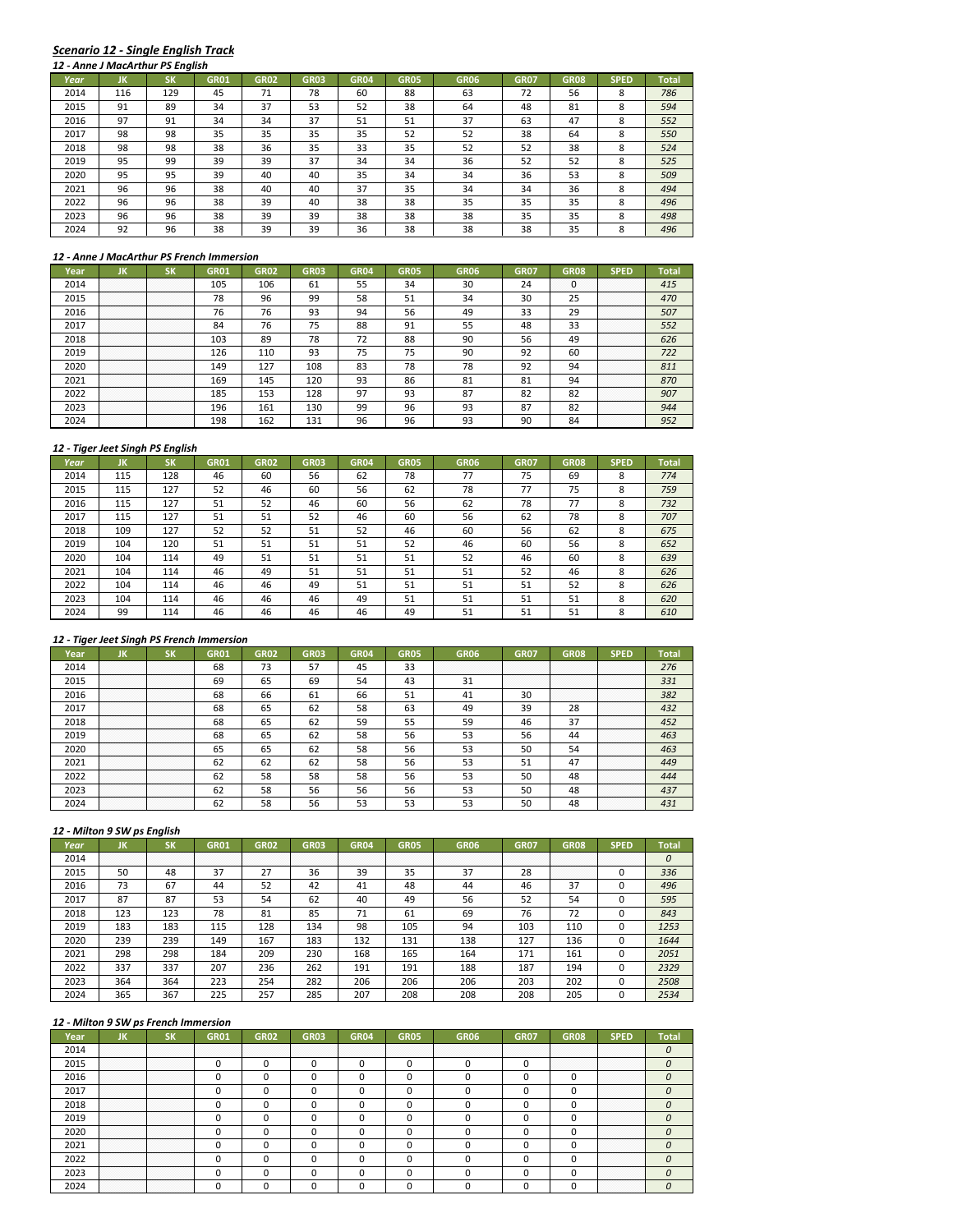#### *12 ‐ PL Robertson PS English*

|      | 12 - PL Robertson PS English |           |             |             |             |             |             |             |             |             |             |              |
|------|------------------------------|-----------|-------------|-------------|-------------|-------------|-------------|-------------|-------------|-------------|-------------|--------------|
| Year | JK                           | <b>SK</b> | <b>GR01</b> | <b>GR02</b> | <b>GR03</b> | <b>GR04</b> | <b>GR05</b> | <b>GR06</b> | <b>GR07</b> | <b>GR08</b> | <b>SPED</b> | <b>Total</b> |
| 2014 | 122                          | 98        | 52          | 55          | 72          | 49          | 76          | 42          | 68          | 54          | 13          | 701          |
| 2015 | 105                          | 134       | 39          | 52          | 55          | 72          | 49          | 76          | 42          | 65          | 13          | 703          |
| 2016 | 117                          | 116       | 54          | 40          | 52          | 55          | 72          | 49          | 76          | 41          | 13          | 685          |
| 2017 | 111                          | 128       | 47          | 54          | 40          | 52          | 55          | 72          | 49          | 73          | 13          | 694          |
| 2018 | 105                          | 122       | 51          | 47          | 54          | 39          | 52          | 55          | 72          | 47          | 13          | 658          |
| 2019 | 100                          | 116       | 49          | 51          | 47          | 54          | 39          | 52          | 55          | 69          | 13          | 646          |
| 2020 | 100                          | 110       | 46          | 49          | 51          | 46          | 54          | 39          | 52          | 53          | 13          | 615          |
| 2021 | 100                          | 110       | 44          | 46          | 49          | 51          | 46          | 54          | 39          | 50          | 13          | 603          |
| 2022 | 100                          | 110       | 44          | 44          | 46          | 49          | 51          | 46          | 54          | 38          | 13          | 596          |
| 2023 | 100                          | 110       | 44          | 44          | 44          | 46          | 49          | 51          | 46          | 52          | 13          | 599          |
| 2024 | 95                           | 110       | 44          | 44          | 44          | 44          | 46          | 49          | 51          | 45          | 13          | 585          |

## *12 ‐ PL Robertson PS French Immersion*

| Year |                            | אכ                    | GR01 | GR02 | GR03 | GR04 | GR05 | GR06 | GR07         | GR08 | SPED                  | Total |
|------|----------------------------|-----------------------|------|------|------|------|------|------|--------------|------|-----------------------|-------|
| 2014 | <br>.<br>.<br>.<br>.       | <br>.<br>.<br>.<br>.  | 69   |      | 38   |      | 24   |      |              |      | <br>.<br>.<br>.<br>.  | 254   |
| 2015 | . 1<br>. 1<br>.            | .<br>.<br>.           | 59   |      | 62   | 38   | 24   | 24   | $\sim$       |      | .<br>.<br>.<br>.<br>. | 299   |
| 2016 | .                          | .                     |      | 57   | 76   | 59   | 37   | 23   | ຳ<br>23      |      | .<br>.<br>.<br>.<br>. | 359   |
| 2017 | .<br>.<br>.<br>.<br>.      | .<br>.<br>.<br>.      | 68   | 75   | 54   | 66   | 57   | 35   | $\mathbf{a}$ | ר ר  | .<br>.<br>.<br>.<br>. | 398   |
| 2018 | <br>.<br>. 1<br>. 1<br>. 1 | .<br>.<br>.<br>.<br>. | 76   |      | 70   | 51   | 63   | 54   | 34           |      | <br>.<br>.<br>.<br>.  | 433   |
| 2019 | .                          | .                     | 73   |      | -62  | 66   | 49   | 60   | -51          | 32   | .<br>.<br>.<br>.<br>. | 464   |
| 2020 | .<br>. 1<br>.<br>.         | .<br>.<br>.<br>.<br>. | 69   | 69   | 69   | 58   | 63   | 46   | 57           | 49   | .<br>.<br>.<br>.<br>. | 480   |
| 2021 | .<br>.<br>.<br>.<br>.      | .<br>.<br>.<br>.<br>. | 66   | 66   | 66   | 65   | 55   | 59   |              |      | .<br>.<br>.<br>.<br>. | 475   |
| 2022 | . 1<br>. 1<br>.            | .<br>.<br>.<br>.      | bЬ   |      | 63   | 62   | ьı   | 52   | 57           |      | .<br>.<br>.<br>.<br>. | 466   |
| 2023 |                            | .                     | bb   | 63   | 60   | 59   | 59   | 58   | 50           |      | .<br>.<br>.<br>.<br>. | 468   |
|      | .<br>.<br>.<br>.           | .<br>.<br>.<br>.      | bb   | 63   | 60   | 56   |      |      | 56           | 4.   | .<br>.<br>.<br>.      |       |